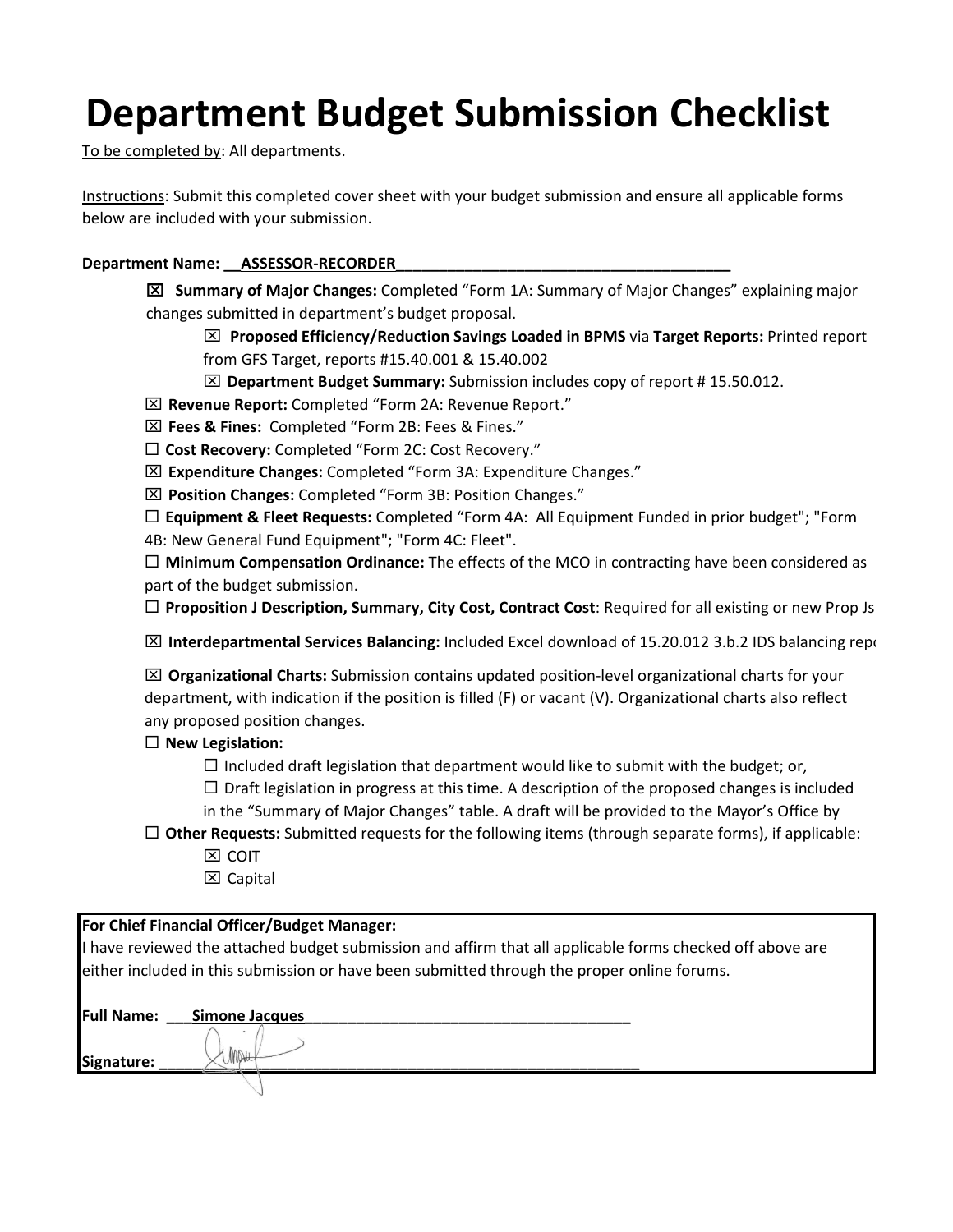## **BUDGET FORM 1A: Summary of Major Changes FY 2020‐21 and FY 2021‐22**

**Major Changes 1. SUMMARY.** What major changes is the department proposing? Clearly describe each change, including the fiscal impact of the proposal, and how the department proposes to fund each significant change (i.e. reprioritization of existing funds, grants, or other new revenues). Include detail related to position changes in Position section below. **2. EXPENDITURES.** What expenditure changes did the department submit from the base budget? Please differentiate between General Fund and non‐General Fund. (This should match an Audit Trail, as shown in form 3A Expenditure Changes). **3. REVENUE.** What revenue changes did the department submit from the base budget? Please differentiate between General Fund and non‐General Fund. (This should match an Audit Trail, as shown in form 2A Revenue Report). General Fund Proposed general fund revenue increases by \$529K compared to base for both FY20‐21 & FY21‐ 22. The increase is primarily due to a change in the lien release fee (SB780) effective 1/1/20 which increases the fee from \$12 to \$20 and allocates more of the \$20 fee to the General Fund. The DBI Work Order recovery was also increased by \$48K to align with the projected cost of budgeted fte. Non‐General Fund Self-supporting revenues increase by \$92K in FY20-21 and \$487K in FY21-22 compared to base, of which \$23K are ongoing revenue changes and the remaining are through use of fund balance. The department has budgeted fund balance of \$443K in FY20‐21 and \$463K in FY21‐22 to cover the shortfall between ongoing revenues and anticipated expenditure. **ASSESSOR‐RECORDER Department Response** The Department's major budget changes are adjustments made to meet the Mayor's reduction target as detailed in sections 2 and 3. The total budget decreases \$299K from base in FY 20‐21 and by \$391K from base in FY 21-22. Total FTEs decrease by 3.81 from base in FY 20-21 and by 3.00 from base in FY 21‐22. The department is requesting the following enhancements which have not been loaded into the budget system: Proposed Enhancements (not loaded): 1. COIT: **FY 20‐21 \$15M**; **FY 21‐22 \$4.1M** COIT request for the ASR, TTX and CON's joint Property Assessment and Tax Systems projects. 2. Capital Request: **FY 20‐21 \$431K one‐time** Capital project request to relocate our staff from 711 Van Ness Avenue to 1155 Market Street 2nd floor once the lease expires in January 2021. The proposed budget will pay for minor tenant improvements including general contracting, lighting, moving, IT wiring and phones as well as minor furniture, fixtures and equipment. 3. GFS: **FY 20‐21, \$300K ongoing** Request to increase the City Attorney Work Order from \$700K to \$1M ongoing. The budget has been static for many years despite the ongoing and necessary work that we do with the City Attorney to defend high value property assessments and aggressively pursue taxpayers who underpay or attempt to circumvent transfer tax. In FY 2018-19 the City Attorney bill totaled \$1.3M or \$560K more than our budget. General Fund The Department's proposed General Fund budget decreases by \$365K from the FY20‐21 base budget and by \$438K from the FY21‐22 base budget. The decrease is largely due to an increase in attrition savings paired with an increase in DT's enterprise license agreement work order. Non‐General Fund The proposed Special Fund budget increases slightly by \$65K in FY20‐21 and \$46K in FY21‐22 compared to base. Labor expenditures (salary and mandatory fringe benefits) were increased to reflect low attrition rates in the Recorder Division.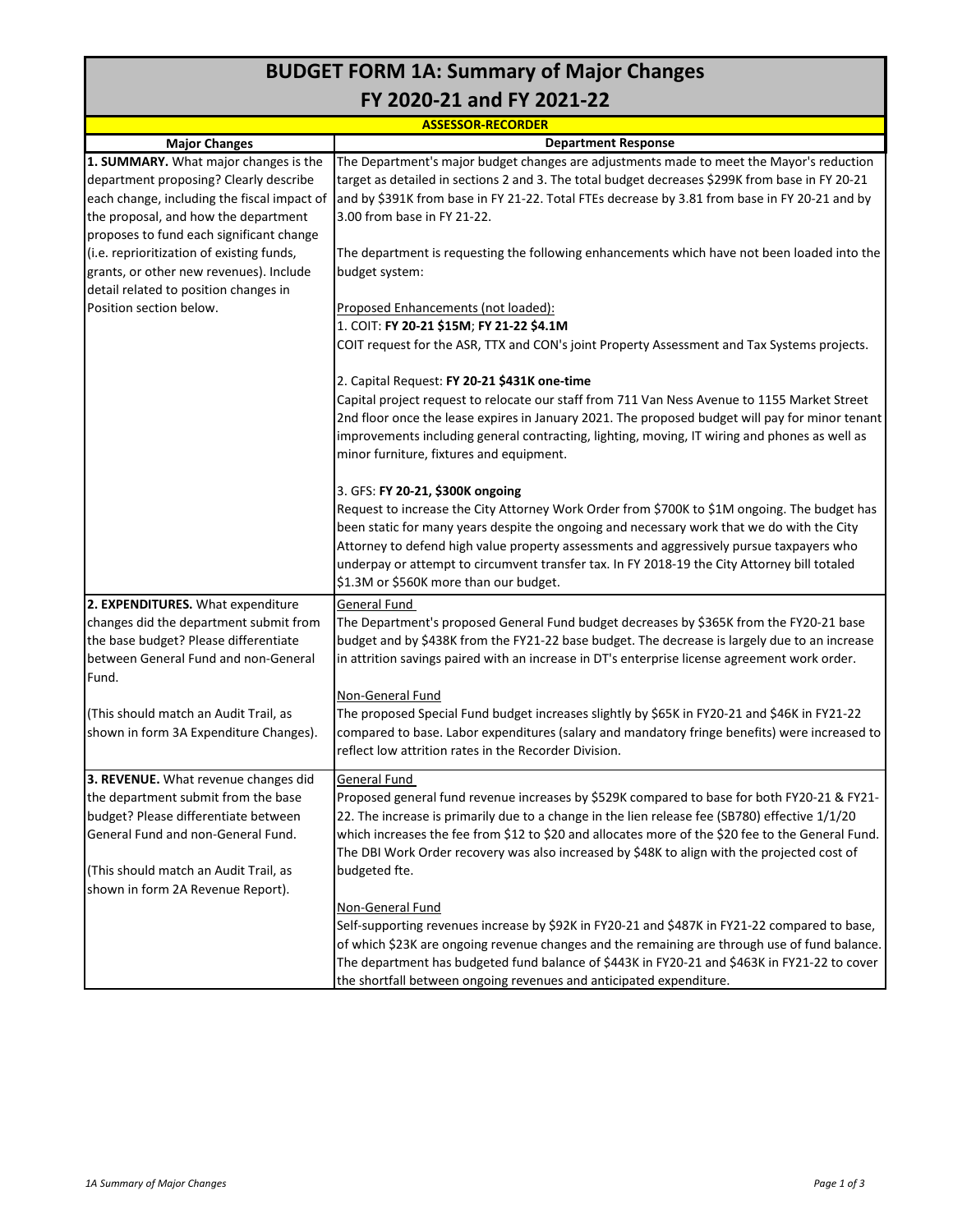## **BUDGET FORM 1A: Summary of Major Changes FY 2020‐21 and FY 2021‐22**

|                                                                                                                                                                                                                                                                                                                                                                                          | <b>ASSESSOR-RECORDER</b>                                                                                                                                                                                                                                                                                                                                                                                                                                                                                                                                                                                                                                                                                                                                                                                                                                                                                                                                                       |
|------------------------------------------------------------------------------------------------------------------------------------------------------------------------------------------------------------------------------------------------------------------------------------------------------------------------------------------------------------------------------------------|--------------------------------------------------------------------------------------------------------------------------------------------------------------------------------------------------------------------------------------------------------------------------------------------------------------------------------------------------------------------------------------------------------------------------------------------------------------------------------------------------------------------------------------------------------------------------------------------------------------------------------------------------------------------------------------------------------------------------------------------------------------------------------------------------------------------------------------------------------------------------------------------------------------------------------------------------------------------------------|
| <b>Major Changes</b>                                                                                                                                                                                                                                                                                                                                                                     | <b>Department Response</b>                                                                                                                                                                                                                                                                                                                                                                                                                                                                                                                                                                                                                                                                                                                                                                                                                                                                                                                                                     |
| 4. TARGET. How did the department meet<br>its target? What are the programmatic,<br>operational, or staffing impacts of this<br>proposed reduction?                                                                                                                                                                                                                                      | ASR's FY 2020-21 proposed budget will meet the BY General Fund support reduction target of<br>\$846K through a combination of increased revenues and attrition savings. The Department's<br>proposed GFS budget of \$38,844,858 is \$47,664 less than the baseline target of \$28,892,522.<br>The proposed FY21-22 budget proposes to reduce General Fund support by \$967K, or \$121K<br>more than in FY20-21. However, ASR will not able to achieve the Mayor's reduction target of<br>\$1.70M. A reduction of this magnitude requires cuts that would severely impact department<br>operations and limit staffing flexibility. To reach this target, the Department would need to cut<br>positions or increase attrition savings to hold up to 25 positions vacant. This would limit critical<br>position backfills and halt the Appraiser Trainee program. This program is one of the only<br>internal career pathways available to our clerical and office support staff. |
| 5. POSITIONS. Did the department include<br>changes to positions or special classes?<br>What is the overall General Fund impact?<br>Highlight any changes related to major<br>changes/initiatives as noted in the<br>Summary section.                                                                                                                                                    | General Fund:<br>- One (1) substitution from 1092 IT Operations Support Administrator II to 1093 IT Operations<br>Support Administrator III to reflect the complex nature of desktop support for the Department's<br>three key information systems. The salary and fringe impact is \$25K in FY20-21 & \$26K in FY21-<br>22. This increase is offset by an increase in attrition savings.<br>Non-General Fund                                                                                                                                                                                                                                                                                                                                                                                                                                                                                                                                                                  |
| (Reminder: No increases to General Fund<br>supported FTE should be loaded in the<br>system. Include reference numbers for all<br>position changes).                                                                                                                                                                                                                                      | One (1) 4215 Senior Office Specialist reassignment between special fund projects.<br>Eliminate all grant funded positions including one (1) 1053 Senior IS Business Analyst and one<br>(1) 1823 Senior Administrative Analyst position. The Department is no longer receiving this one-<br>time grant.<br><u>Project (off-budget):</u><br>One (1) substitution from 4224 Principal Tax Auditor-Appraiser to 0931 Manager III in our                                                                                                                                                                                                                                                                                                                                                                                                                                                                                                                                            |
|                                                                                                                                                                                                                                                                                                                                                                                          | Property Tax Assessment System Replacement Project to reflect the employee's actual job<br>responsibilities and create parity between the Product Owner positions. One Product Owner<br>position is already filled at the 0931 level.                                                                                                                                                                                                                                                                                                                                                                                                                                                                                                                                                                                                                                                                                                                                          |
| 6. INTERDEPARTMENTAL SERVICES (IDS).<br>Is the department proposing any<br>discretionary changes to IDS workorders<br>(excluding those that are centrally loaded<br>by the Mayor's Office)? If so, describe the<br>changes, including the change amount, the<br>corresponding requesting/performing<br>department, and whether those<br>departments are in agreement with the<br>change. | The Department is not requesting any discretionary increases to work orders. However, the<br>Department of Technology has instructed ASR to increase the Enterprise License Agreement by<br>\$25K FY20-21 (to \$58,582) and by \$40K in FY21-22 (to \$73,158). ASR has no control over the<br>cost of these services as contracts are negotiated centrally by DT.                                                                                                                                                                                                                                                                                                                                                                                                                                                                                                                                                                                                              |
| (Reminder: A new IDS balancing report<br>(15.20.012 3.b.2) is available in CFO<br>Dashboards > Enterprise Planning in BI).                                                                                                                                                                                                                                                               |                                                                                                                                                                                                                                                                                                                                                                                                                                                                                                                                                                                                                                                                                                                                                                                                                                                                                                                                                                                |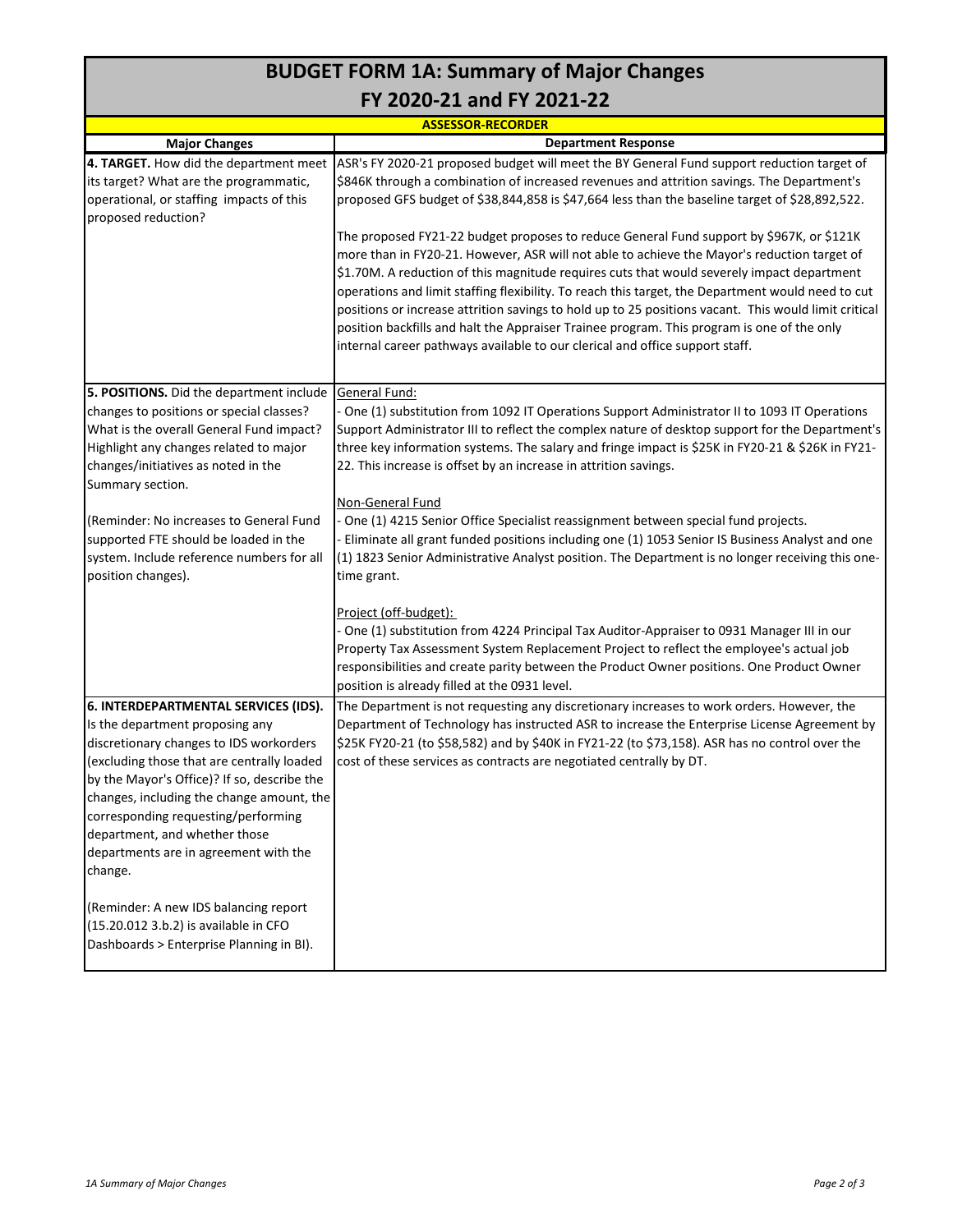## **BUDGET FORM 1A: Summary of Major Changes FY 2020‐21 and FY 2021‐22**

| <b>ASSESSOR-RECORDER</b>                                                         |                            |  |  |  |  |
|----------------------------------------------------------------------------------|----------------------------|--|--|--|--|
| <b>Major Changes</b>                                                             | <b>Department Response</b> |  |  |  |  |
| 7. LEGISLATION. Is the department seeking No.                                    |                            |  |  |  |  |
| to submit any legislation with the budget?                                       |                            |  |  |  |  |
| Does the department's budget assume any                                          |                            |  |  |  |  |
| revenues/expenditures that require a                                             |                            |  |  |  |  |
| legislative change?                                                              |                            |  |  |  |  |
| If so, please submit drafts of legislation                                       |                            |  |  |  |  |
| along with the budget submission. Or<br>provide a summary of desired legislation |                            |  |  |  |  |
| and an expected date of submission, if still                                     |                            |  |  |  |  |
| in progress.                                                                     |                            |  |  |  |  |
| 8. PROP J: Identify existing Prop J Analyses                                     | No.                        |  |  |  |  |
| that will continue, and if the department's                                      |                            |  |  |  |  |
| budget proposes any NEW contracting out                                          |                            |  |  |  |  |
| of work previously done by City workers.                                         |                            |  |  |  |  |
| <b>9. TRANSFER OF FUNCTION: Is the</b>                                           | No.                        |  |  |  |  |
| department requesting any Transfer of                                            |                            |  |  |  |  |
| Functions of positions between                                                   |                            |  |  |  |  |
| departments? If so, please explain.                                              |                            |  |  |  |  |
| 10. INTERIM EXCEPTIONS: Is the                                                   | No.                        |  |  |  |  |
| department requesting any interim                                                |                            |  |  |  |  |
| exceptions (new positions that are 1.0 FTE                                       |                            |  |  |  |  |
| rather than 0.77)? If so, for what reason                                        |                            |  |  |  |  |
| are is the request heing made?                                                   |                            |  |  |  |  |
| 111. FELLOWSHIP PROGRAMS: Did the                                                | No.                        |  |  |  |  |
| department apply to any citywide                                                 |                            |  |  |  |  |
| fellowship programs, including San                                               |                            |  |  |  |  |
| Francisco Fellows, the Fish Fellowship, or                                       |                            |  |  |  |  |
| the 1249 HR Analyst Trainee Program?                                             |                            |  |  |  |  |
| Reminder for AIR, PRT, PUC and SFMTA,                                            |                            |  |  |  |  |
| please also address FY 21/22, including the                                      |                            |  |  |  |  |
| 1249 HR Analyst Trainee program.                                                 |                            |  |  |  |  |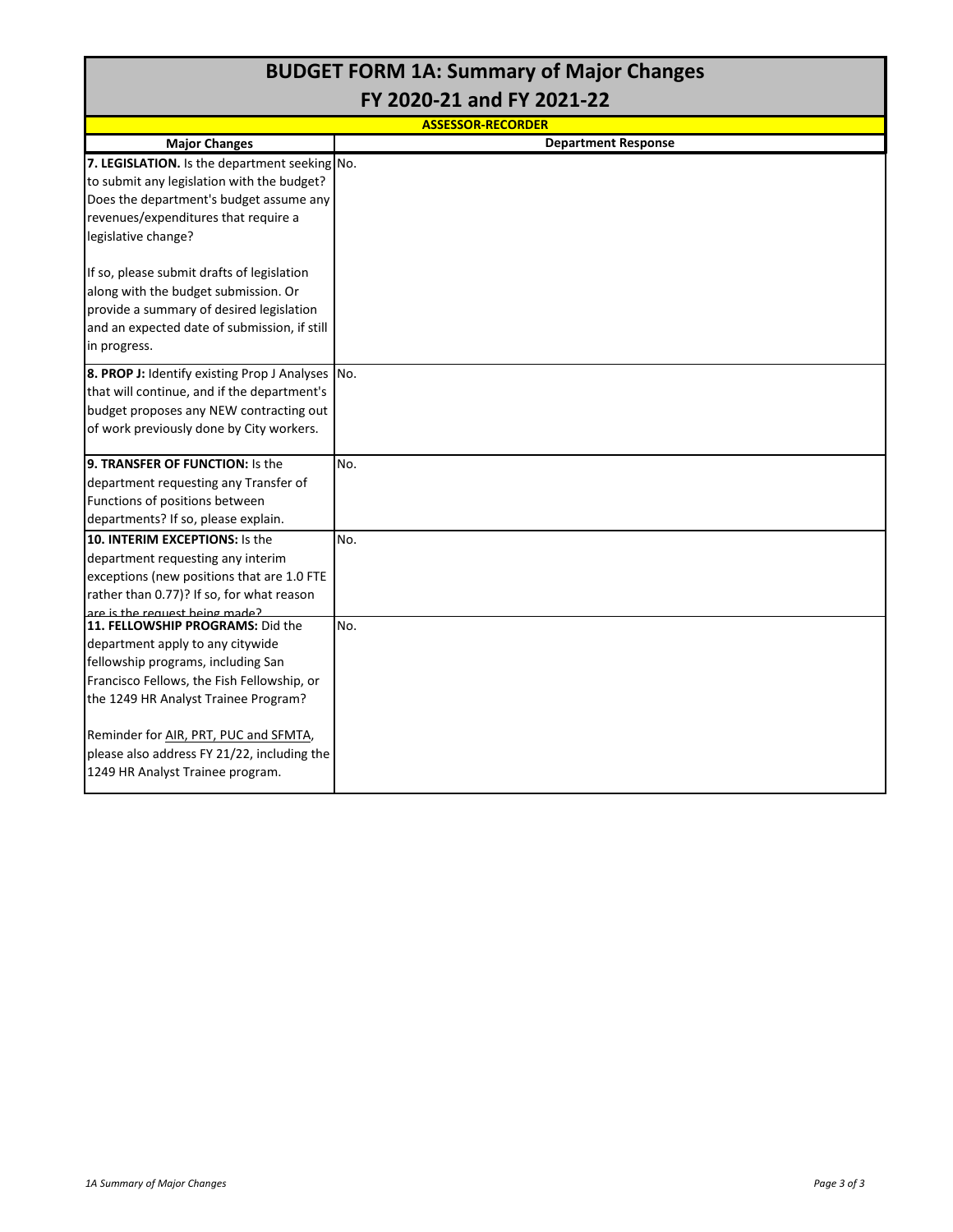| <b>Select a Report</b><br>Budget Year | Snapshot | Department | C٧   | <b>Phase CY</b> | <b>Phase BY</b> | Phase BY+1 | <b>BY+1</b> |
|---------------------------------------|----------|------------|------|-----------------|-----------------|------------|-------------|
| 15.40.001 GFS Tar 2021                | Current  | ASR        | 2020 | 2019-2020       | 2020-2021       | 2021-2022  | 2022        |

### **15.40.001 GFS Target & Non GFS Balance**

Time run: 2/11/2020 9:12:40 AM

### **Department: ASR Assessor / Recorder (General Fund Supported)**

|                    |                             |            | BY General Fund Supported |              | BY+1 General Fund Supported |                    |              |  |
|--------------------|-----------------------------|------------|---------------------------|--------------|-----------------------------|--------------------|--------------|--|
| Account Lvl 2 Code | Category                    | BY Base    | BY DEPT +                 | BY MYR       | BY+1 Base                   | $BY+1$ DEPT +      | BY+1 MYR     |  |
|                    |                             |            | <b>MYR Changes</b>        | Proposed Amt |                             | <b>MYR Changes</b> | Proposed Amt |  |
| <b>EXPENDITURE</b> | Capital Outlay              |            |                           |              |                             |                    |              |  |
|                    | Mandatory Fringe Benefits   | 8,109,162  | (150, 646)                | 7,958,516    | 8,186,705                   | (174, 909)         | 8,011,796    |  |
|                    | Materials & Supplies        | 83.315     | (315)                     | 83,000       | 83,315                      | (315)              | 83,000       |  |
|                    | Non-Personnel Services      | 1,410,120  | (2,203)                   | 1,407,917    | 1,410,120                   | (49, 746)          | 1,360,374    |  |
|                    | Programmatic Projects       | 15,053,493 |                           | 15,053,493   | 15,053,493                  |                    | 15,053,493   |  |
|                    | <b>Salaries</b>             | 17,571,091 | (236, 720)                | 17,334,371   | 18,174,660                  | (252, 713)         | 17,921,947   |  |
|                    | Services Of Other Depts     | 2,947,924  | 25.182                    | 2,973,106    | 2,947,924                   | 39.758             | 2,987,682    |  |
|                    |                             | 45,175,105 | (364, 702)                | 44,810,403   | 45,856,217                  | (437, 925)         | 45,418,292   |  |
| <b>REVENUE</b>     | Charges for Services        | 1,930,000  | 481,000                   | 2,411,000    | 1,930,000                   | 481,000            | 2,411,000    |  |
|                    | <b>Expenditure Recovery</b> | 3,506,907  | 47,638                    | 3,554,545    | 3,506,907                   | 47.664             | 3,554,571    |  |
|                    |                             | 5,436,907  | 528,638                   | 5,965,545    | 5,436,907                   | 528,664            | 5,965,571    |  |

|            | Category             | BY Base Amt | BY DEPT +          | BY MYR       | BY+1 Base  | BY+1 DEPT +        | BY+1 MYR     |  |
|------------|----------------------|-------------|--------------------|--------------|------------|--------------------|--------------|--|
|            |                      |             | <b>MYR Changes</b> | Proposed Amt |            | <b>MYR Changes</b> | Proposed Amt |  |
| <b>GFS</b> | General Fund Support | 39.738.198  | 893.340            | 38.844.858   | 40.419.310 | (966.589)          | 39.452.721   |  |

### General Fund Support - BY Target vs Mayor Proposed **General Fund Support - BY+ 1 Target vs Mayor Proposed**

| Department              | <b>Baseline Target</b> | BY MYR       | Amt Over       |                         | BY+1 Department BY+1 Baseline Target | BY+1 MYR     | BY+1 Amt            |
|-------------------------|------------------------|--------------|----------------|-------------------------|--------------------------------------|--------------|---------------------|
| <b>Reduction Target</b> |                        | Proposed GFS | (Under) Target | <b>Reduction Target</b> |                                      | Proposed GFS | Over (Under) Target |
| 345.676)                | <b>8.892.522</b>       | 38.844.858   | 47,664)        | 1,691,351)              | 38.727.959                           | 39.452.721   | 724,762             |

### **Department: ASR Assessor / Recorder (Non GFS Balance)**

|                    |                               |           | BY General Fund Supported |              | BY+1 General Fund Supported |                    |              |  |
|--------------------|-------------------------------|-----------|---------------------------|--------------|-----------------------------|--------------------|--------------|--|
| Account Lvl 2 Code | Category                      | BY Base   | BY DEPT +                 | BY MYR       | BY+1 Base                   | BY+1 DEPT +        | BY+1 MYR     |  |
|                    |                               |           | <b>MYR Changes</b>        | Proposed Amt |                             | <b>MYR Changes</b> | Proposed Amt |  |
| <b>EXPENDITURE</b> | Carry-Forward Budgets Only    |           |                           |              |                             |                    |              |  |
|                    | Mandatory Fringe Benefits     | 477,582   | 41,133                    | 518,715      | 483,215                     | 42,193             | 525,408      |  |
|                    | Materials & Supplies          | 28,500    | 15,500                    | 44,000       | 28,500                      | 15,500             | 44,000       |  |
|                    | Non-Personnel Services        | 315,908   | (71, 688)                 | 244,220      | 315,908                     | (96, 492)          | 219,416      |  |
|                    | Overhead and Allocations      |           |                           |              |                             |                    |              |  |
|                    | Salaries                      | 981.731   | 80,937                    | 1,062,668    | 1,016,169                   | 85.497             | 1,101,666    |  |
|                    | Unappropriated Rev-Designated |           |                           |              |                             |                    |              |  |
|                    |                               | 1,803,721 | 65,882                    | 1,869,603    | 1,843,792                   | 46,698             | 1,890,490    |  |
| <b>REVENUE</b>     | <b>Charges for Services</b>   | 1,403,836 | 23,164                    | 1,427,000    | 1,403,836                   | 23,164             | 1,427,000    |  |
|                    | Intergovernmental Rev-State   |           |                           |              |                             |                    |              |  |
|                    | Unappropriated Fund Balance   | 373,549   | 69,054                    | 442,603      |                             | 463.490            | 463,490      |  |
|                    |                               | 1,777,385 | 92,218                    | 1,869,603    | 1,403,836                   | 486,654            | 1,890,490    |  |
|                    |                               |           |                           |              |                             |                    |              |  |

**Non-General Fund Support - Revenue Balance Non-General Fund Support - BY +1 Revenue Balance**  Revenue Total : 1,869,603 Revenue Total : 1,890,490

| evenue Total : |  |  |
|----------------|--|--|
|                |  |  |

| Expenditure Total: | 1,869,603 | Expenditure Total: | 1,890,490 |
|--------------------|-----------|--------------------|-----------|
|--------------------|-----------|--------------------|-----------|

Revenue Surplus(Deficit) : 0 Revenue Surplus(Deficit) : 0

| BY+1 Department         | BY+1 Baseline Target l | BY+1 MYR     | BY+1 Amt            |
|-------------------------|------------------------|--------------|---------------------|
| <b>Reduction Target</b> |                        | Proposed GFS | Over (Under) Target |
| (1.691.351)             | 38.727.959             | 39.452.721   | 724.762             |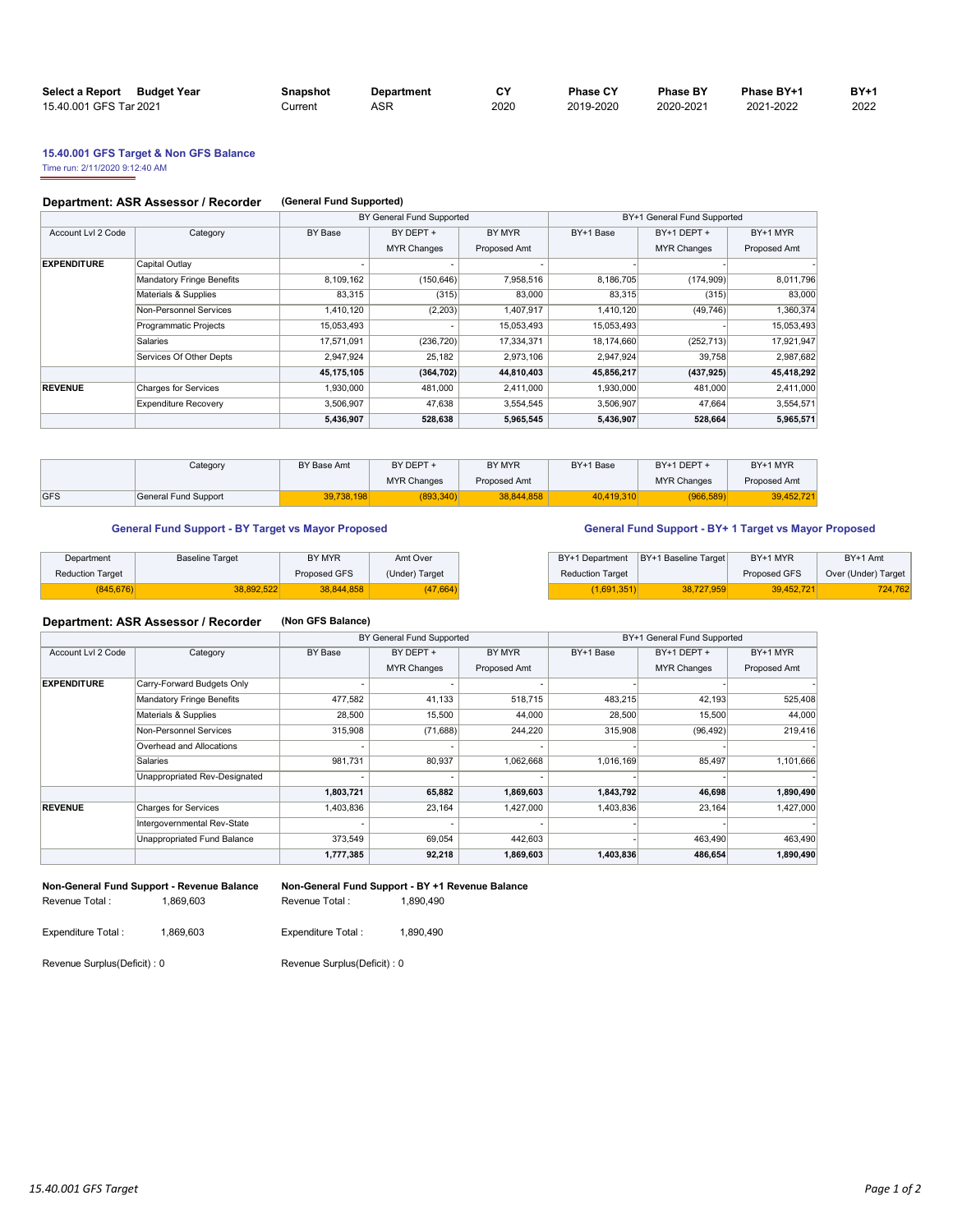| Select a Report Budget Year | Snapshot | Department | C٧   | <b>Phase CY</b> | <b>Phase BY</b> | Phase BY+1 | <b>BY+1</b> |
|-----------------------------|----------|------------|------|-----------------|-----------------|------------|-------------|
| 15.40.002 GFS Tar 2021      | Current  | ASR        | 2020 | 2019-2020       | 2020-2021       | 2021-2022  | 2022        |

## **15.40.001 GFS Target & Non GFS Balance**

Time run: 2/11/2020 9:15:12 AM

### **Department: ASR Assessor / Recorder (General Fund Supported)**

|                    |                             |            | BY General Fund Supported |              | BY+1 General Fund Supported |                    |              |  |  |  |
|--------------------|-----------------------------|------------|---------------------------|--------------|-----------------------------|--------------------|--------------|--|--|--|
| Account Lvl 2 Code | Category                    | BY Base    | BY DEPT +                 | BY MYR       | BY+1 Base                   | BY+1 DEPT +        | BY+1 MYR     |  |  |  |
|                    |                             |            | <b>MYR Changes</b>        | Proposed Amt |                             | <b>MYR Changes</b> | Proposed Amt |  |  |  |
| <b>EXPENDITURE</b> | Capital Outlay              |            |                           | ۰            |                             |                    |              |  |  |  |
|                    | Mandatory Fringe Benefits   | 8,109,162  | (150, 646)                | 7,958,516    | 8,186,705                   | (174,909)          | 8,011,796    |  |  |  |
|                    | Materials & Supplies        | 83.315     | (315)                     | 83,000       | 83.315                      | (315)              | 83,000       |  |  |  |
|                    | Non-Personnel Services      | 1,410,120  | (2,203)                   | 1,407,917    | 1,410,120                   | (49, 746)          | 1,360,374    |  |  |  |
|                    | Programmatic Projects       | 15,053,493 |                           | 15,053,493   | 15,053,493                  |                    | 15,053,493   |  |  |  |
|                    | Salaries                    | 17,571,091 | (236, 720)                | 17,334,371   | 18,174,660                  | (252, 713)         | 17,921,947   |  |  |  |
|                    | Services Of Other Depts     | 2,947,924  | 25.182                    | 2,973,106    | 2,947,924                   | 39.758             | 2,987,682    |  |  |  |
|                    |                             | 45,175,105 | (364, 702)                | 44,810,403   | 45,856,217                  | (437, 925)         | 45,418,292   |  |  |  |
| <b>REVENUE</b>     | Charges for Services        | 1,930,000  | 481,000                   | 2,411,000    | 1,930,000                   | 481,000            | 2,411,000    |  |  |  |
|                    | <b>Expenditure Recovery</b> | 3,506,907  | 47,638                    | 3,554,545    | 3,506,907                   | 47.664             | 3,554,571    |  |  |  |
|                    |                             | 5,436,907  | 528,638                   | 5,965,545    | 5,436,907                   | 528,664            | 5,965,571    |  |  |  |

|             | Category             | BY Base Amt | BY DEPT +          | BY MYR       | BY+1 Base  | BY+1 DEPT +        | BY+1 MYR     |
|-------------|----------------------|-------------|--------------------|--------------|------------|--------------------|--------------|
|             |                      |             | <b>MYR Changes</b> | Proposed Amt |            | <b>MYR Changes</b> | Proposed Amt |
| <b>IGFS</b> | General Fund Support | 39.738.198  | (893, 340)         | 38.844.858   | 40.419.310 | (966, 589)         | 39.452.72    |

### **General Fund Support - BY Target vs Mayor Proposed General Fund Support - BY+ 1 Target vs Mayor Proposed**

| Department              | <b>Baseline Target</b> | BY MYR       | Amt Over       |                         | BY+1 Department BY+1 Baseline Target | BY+1 MYR     | BY+1 Amt            |
|-------------------------|------------------------|--------------|----------------|-------------------------|--------------------------------------|--------------|---------------------|
| <b>Reduction Target</b> |                        | Proposed GFS | (Under) Target | <b>Reduction Target</b> |                                      | Proposed GFS | Over (Under) Target |
| (845, 676)              | 38.892.522             | 38.844.858   | (47, 664)      | 1,691,351)              | 38.727.959                           | 39.452.721   | 724,762             |

|                         | BY+1 Department IBY+1 Baseline Target | BY+1 MYR     | BY+1 Amt            |  |
|-------------------------|---------------------------------------|--------------|---------------------|--|
| <b>Reduction Target</b> |                                       | Proposed GFS | Over (Under) Target |  |
| (1.691.351)             | 38.727.959                            | 39.452.7211  | 724.762             |  |

| Non-General Fund Support - Revenue Balance |           |                               | Non-General Fund Support - BY +1 Revenue Balance |
|--------------------------------------------|-----------|-------------------------------|--------------------------------------------------|
| Revenue Total:                             | 1.869.603 | Revenue Total:                | 1.890.490                                        |
| Expenditure Total:                         | 1.869.603 | Expenditure Total:            | 1.890.490                                        |
| Revenue Surplus (Deficit) : 0              |           | Revenue Surplus (Deficit) : 0 |                                                  |

### **15.40.002 Target & Non GFS Balance - Dept Summary**

Time run: 2/11/2020 9:15:14 AM

| Department |                                |          | BY Non General Fund Supported |                   |          | BY+1 Non General Fund Supported |                   |
|------------|--------------------------------|----------|-------------------------------|-------------------|----------|---------------------------------|-------------------|
|            |                                | Revenue  | Expenditure                   | Revenue           | Revenue  | Expenditure                     | Revenue           |
|            |                                | Total    | Total                         | Surplus (Deficit) | Total    | Total                           | Surplus (Deficit) |
| <b>ASR</b> | <b>ASR Assessor / Recorder</b> | .777.385 | 1.803.721                     | (26, 336)         | .403.836 | 1.843.792                       | (439,956)         |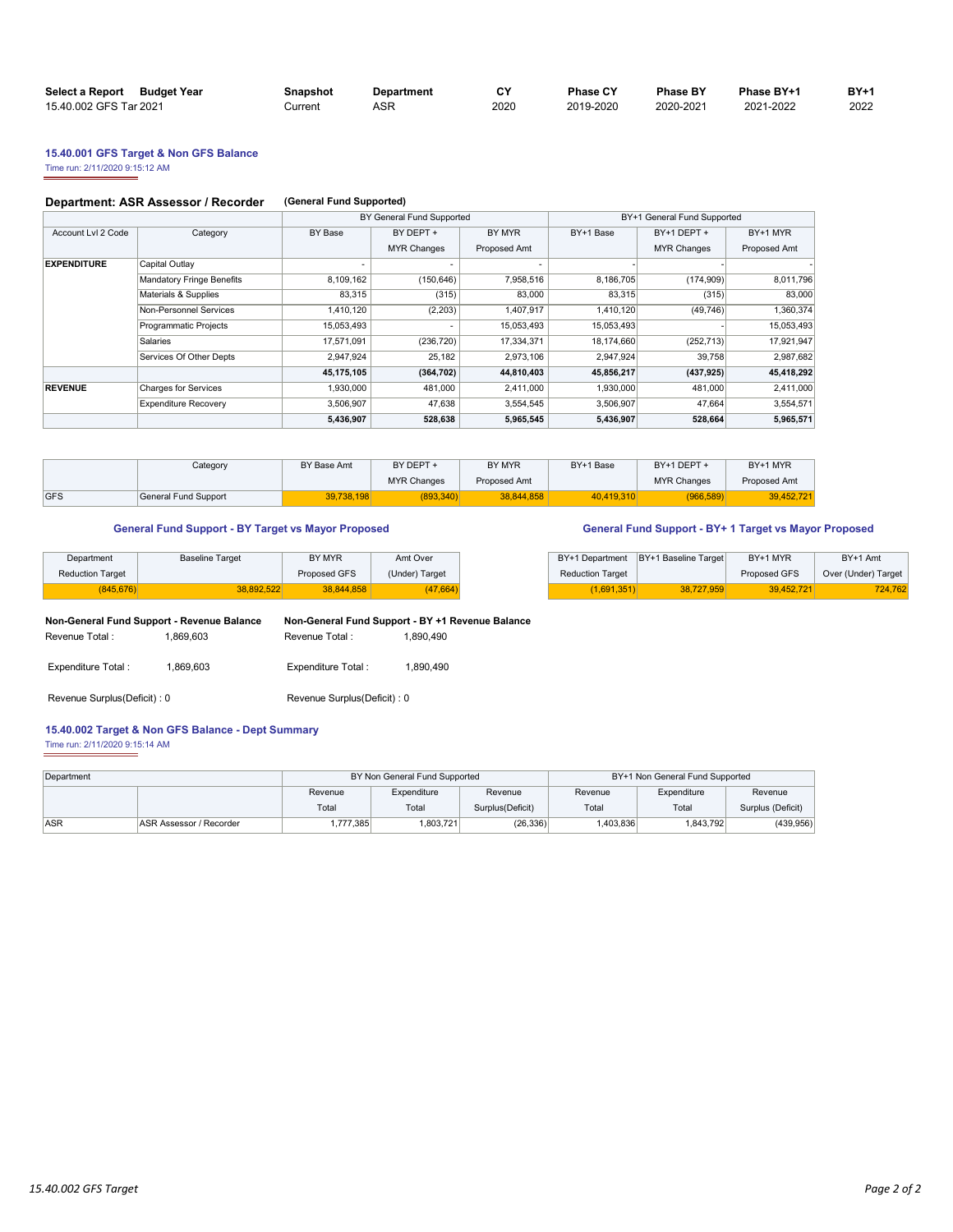| <b>Authorized Positions</b>          | 2019-2020<br>Original<br><b>Budget</b> | 2020-2021<br><b>Proposed</b><br><b>Budget</b> | <b>Change From</b><br>2019-2020 | 2021-2022<br><b>Proposed</b><br><b>Budget</b> | <b>Change From</b><br>2020-2021 |
|--------------------------------------|----------------------------------------|-----------------------------------------------|---------------------------------|-----------------------------------------------|---------------------------------|
| <b>Total Authorized</b>              | 195.93                                 | 191.79                                        | (4.14)                          | 191.52                                        | (0.27)                          |
| Non-Operating Positions (cap/other)  | (25.00)                                | (21.00)                                       | 4.00                            | (21.00)                                       |                                 |
| <b>Net Operating Positions</b>       | 170.93                                 | 170.79                                        | (0.14)                          | 170.52                                        | (0.27)                          |
| <b>Sources</b>                       |                                        |                                               |                                 |                                               |                                 |
| <b>Charges for Services</b>          | 3,320,580                              | 3,838,000                                     | 517,420                         | 3,838,000                                     |                                 |
| <b>Expenditure Recovery</b>          | 3,406,174                              | 3,554,545                                     | 148,371                         | 3,554,571                                     | 26                              |
| <b>Unappropriated Fund Balance</b>   | 342,882                                | 442,603                                       | 99,721                          | 463,490                                       | 20,887                          |
| <b>General Fund Support</b>          | 35,031,731                             | 38,844,858                                    | 3,813,127                       | 39,452,721                                    | 607,863                         |
| <b>Sources Total</b>                 | 42,101,367                             | 46,680,006                                    | 4,578,639                       | 47,308,782                                    | 628,776                         |
| <b>Uses - Operating Expenditures</b> |                                        |                                               |                                 |                                               |                                 |
| <b>Salaries</b>                      | 17,770,310                             | 18,397,039                                    | 626,729                         | 19,023,613                                    | 626,574                         |
| <b>Mandatory Fringe Benefits</b>     | 7,852,550                              | 8,477,231                                     | 624,681                         | 8,537,204                                     | 59,973                          |
| Non-Personnel Services               | 1,745,124                              | 1,652,137                                     | (92, 987)                       | 1,579,790                                     | (72, 347)                       |
| Capital Outlay                       | 27,391                                 |                                               | (27, 391)                       |                                               |                                 |
| Materials & Supplies                 | 116,174                                | 127,000                                       | 10,826                          | 127,000                                       |                                 |
| Programmatic Projects                | 11,745,900                             | 15,053,493                                    | 3,307,593                       | 15,053,493                                    |                                 |
| Services Of Other Depts              | 2,843,918                              | 2,973,106                                     | 129,188                         | 2,987,682                                     | 14,576                          |
| <b>Uses Total</b>                    | 42,101,367                             | 46,680,006                                    | 4,578,639                       | 47,308,782                                    | 628,776                         |
| <b>Uses - Division Description</b>   |                                        |                                               |                                 |                                               |                                 |
| <b>ASR Administration</b>            | 6,620,834                              | 6,826,357                                     | 205,523                         | 6,887,098                                     | 60,741                          |
| <b>ASR Exemptions</b>                | 512,848                                | 565,316                                       | 52,468                          | 582,362                                       | 17,046                          |
| <b>ASR Personal Property</b>         | 4,278,556                              | 4,200,904                                     | (77, 652)                       | 4,324,049                                     | 123,145                         |
| <b>ASR Public Service</b>            | 1,301,553                              | 1,321,163                                     | 19,610                          | 1,359,897                                     | 38,734                          |
| <b>ASR Real Property</b>             | 24,865,661                             | 29,295,752                                    | 4,430,091                       | 29,587,177                                    | 291,425                         |
| <b>ASR Recorder</b>                  | 2,804,382                              | 2,978,394                                     | 174,012                         | 3,028,694                                     | 50,300                          |
| <b>ASR Transactions</b>              | 1,717,533                              | 1,492,120                                     | (225, 413)                      | 1,539,505                                     | 47,385                          |
| <b>Uses by Division Total</b>        | 42,101,367                             | 46,680,006                                    | 4,578,639                       | 47,308,782                                    | 628,776                         |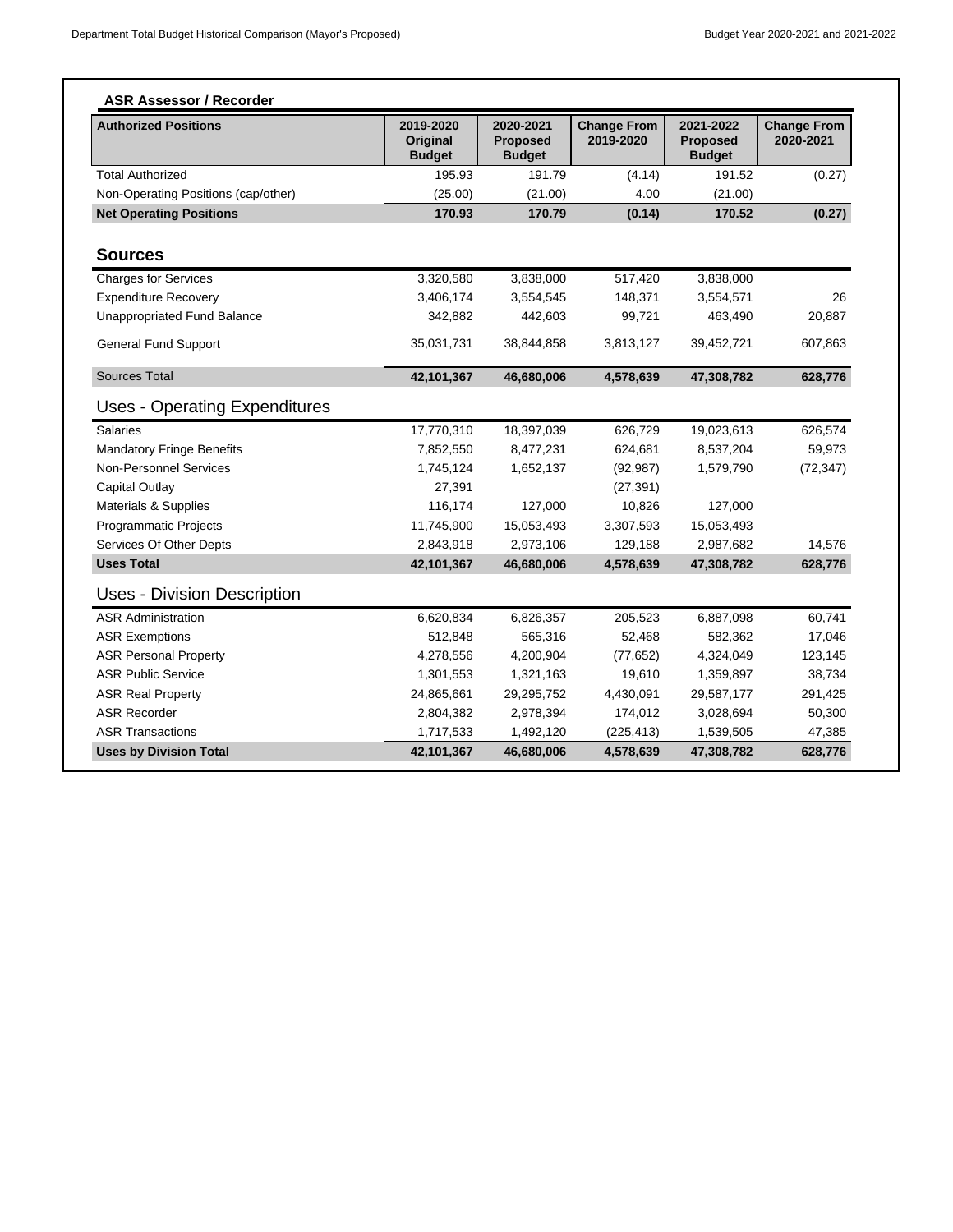### **BUDGET FORM 2A: Revenue Report**

DEPARTMENT: ASSESSOR-RECORDER

Please identify proposed revenue changes from the FY 2020-21 and FY 2021-22 Base Budget at the account level.

**Note**: To submit this information, run the **15.30.005 Snapshot Comparison (Audit Trail)** report from the budget system.

**Select the following criteria before running the report:** 

Budget Year: **2021**

Before Snapshot: **Start of Dept**

After Snapshot: **Current**

GFS Type: Do not select a value.

**Filter report on "AAO Title" field to only display "Regular Revenues".** 

For any proposed changes, provide an explanation in the **"Revenue Description & Explanation of Change"** column. Please contact your Mayor's Office or Controller's Office Analyst if you need assistance running this report.

All submissions must be formatted appropriately so that printed copies are easily readable for the public.

|                     |            |                         |                                                             |         |       |                                |                                         |       |                         |                                          |                       | <b>Total BY Revenue Variance:</b> | \$620,856    |                        | Total BY+1 Revenue Variance: | \$1,015,318          |                      |                                                                                            |
|---------------------|------------|-------------------------|-------------------------------------------------------------|---------|-------|--------------------------------|-----------------------------------------|-------|-------------------------|------------------------------------------|-----------------------|-----------------------------------|--------------|------------------------|------------------------------|----------------------|----------------------|--------------------------------------------------------------------------------------------|
|                     |            |                         | Budget System Report 15.30.005 filtered on Regular Revenues |         |       |                                |                                         |       |                         |                                          |                       |                                   |              |                        |                              |                      | <b>FORMULA</b>       | <b>FILL IN</b>                                                                             |
| <b>GFS Type</b>     | Dept       | Dept<br><b>Division</b> | <b>Division Description</b>                                 | Dept ID |       | Fund ID Project ID Activity ID | <b>Activity Title</b>                   |       | Authority ID Account ID | <b>Account Title</b>                     | <b>Start Dept Amt</b> | <b>End Dept Amt</b>               | Var Dept Amt | Start BY+1 Dept<br>Amt | End BY+1 Dept<br>Amt         | Var BY+1 Dept<br>Amt | Change<br>submitted? | <b>Revenue Description &amp;</b><br><b>Explanation of Change</b>                           |
| <b>GFS</b>          | <b>ASR</b> | 229011                  | <b>ASR Real Property</b>                                    | 229011  | 10060 | 10032515                       | Real Property Work 10002                |       | 486110                  | Exp Rec Fr Bldg                          | \$3,506,907           | \$3,554,545                       | \$47,638     | \$3,506,907            | \$3,554,571                  | \$47,664             |                      | YES Increase recovery to align with                                                        |
|                     |            |                         |                                                             |         |       |                                | Order                                   |       |                         | <b>Inspection AAO</b>                    |                       |                                   |              |                        |                              |                      |                      | baseline expenditures.                                                                     |
| <b>GFS</b>          | <b>ASR</b> | 229015                  | <b>ASR Recorder</b>                                         | 229015  | 10000 | 10001636                       | Recording                               | 10000 | 460115                  | <b>Recording Fees</b>                    | \$1,660,000           | \$2,076,000                       | \$416,000    | \$1,660,000            | \$2,076,000                  | \$416,000            |                      | YES Increase due to new lien release fee                                                   |
| <b>GFS</b>          | <b>ASR</b> | 229015                  | <b>ASR Recorder</b>                                         | 229015  | 10000 | 10001636                       | Recording                               | 10000 | 460199                  | Other General<br>Government Chrge        | \$270,000             | \$335,000                         | \$65,000     | \$270,000              | \$335,000                    | \$65,000             |                      | YES Four year avg trend.                                                                   |
| Self Supporting ASR |            | 229015                  | <b>ASR Recorder</b>                                         | 229015  | 12610 | 10022469                       | Recorder -<br>Erecording                | 16627 | 460115                  | <b>Recording Fees</b>                    | \$143,261             | \$124,000                         | (519, 261)   | \$143,261              | \$124,000                    | ( \$19, 261]         |                      | YES Four year avg trend less<br>reallocation of lien release fees to<br>general fund.      |
| Self Supporting ASR |            | 229015                  | <b>ASR Recorder</b>                                         | 229015  | 12610 | 10024396                       | Doc Storage Conver 17402<br>Fund Ab3332 |       | 460115                  | <b>Recording Fees</b>                    | \$147,274             | \$123,000                         | (524, 274)   | \$147,274              | \$123,000                    | (524, 274)           |                      | YES Four year avg trend less<br>reallocation of lien release fees to<br>general fund.      |
| Self Supporting ASR |            | 229015                  | <b>ASR Recorder</b>                                         | 229015  | 12610 | 10024397                       | Page Recorders<br>Modernization         | 17403 | 460115                  | <b>Recording Fees</b>                    | \$620,000             | \$685,000                         | \$65,000     | \$620,000              | \$685,000                    | \$65,000             |                      | YES Four year avg trend.                                                                   |
| Self Supporting ASR |            | 229015                  | <b>ASR Recorder</b>                                         | 229015  | 12610 | 10024400                       | ASR 10% Alloc Real<br>Estate Rec        | 17405 | 460115                  | <b>Recording Fees</b>                    | \$20,284              | \$20,000                          | (5284)       | \$20,284               | \$20,000                     | (5284)               |                      | YES Four year avg trend.                                                                   |
| Self Supporting ASR |            | 229015                  | <b>ASR Recorder</b>                                         | 229015  | 12610 | 10024404                       | Recorder Indexing<br>Project            | 17409 | 460115                  | <b>Recording Fees</b>                    | \$280,000             | \$245,000                         | ( \$35,000)  | \$280,000              | \$245,000                    | ( \$35,000]          |                      | YES Four year avg trend less<br>reallocation of lien release fees to<br>zeneral fund.      |
| Self Supporting ASR |            | 229015                  | <b>ASR Recorder</b>                                         | 229015  | 12610 | 10032513                       | Building, Home &<br>Jobs - State        | 19830 | 460115                  | <b>Recording Fees</b>                    | \$133,017             | \$169,000                         | \$35,983     | \$133,017              | \$169,000                    | \$35,983             |                      | YES Three year avg trend.                                                                  |
| Self Supporting ASR |            | 229015                  | <b>ASR Recorder</b>                                         | 229015  | 12650 | 10024398                       | Statistics Fee<br>Collection-reco       | 17404 | 460115                  | <b>Recording Fees</b>                    | \$60,000              | sol                               | (560,000)    | \$60,000               | \$0                          | (560,000             |                      | YES Moved to account 460143                                                                |
| Self Supporting ASR |            | 229015                  | <b>ASR Recorder</b>                                         | 229015  | 12650 | 10024398                       | Statistics Fee<br>Collection-reco       | 17404 | 460143                  | Vital & Hlth Statistic<br>Fee Sta        | \$0                   | \$61,000                          | \$61,000     | 50                     | \$61,000                     | \$61,000             |                      | YES Four year avg trend.                                                                   |
| Self Supporting ASR |            | 229015                  | <b>ASR Recorder</b>                                         | 229015  | 12610 | 10022469                       | Recorder -<br>Erecording                | 16627 | 499999                  | Beg Fund Balance<br><b>Budget Only</b>   | \$0                   | \$166,588                         | \$166,588    | 50                     | \$172,312                    | \$172,312            |                      | YES Use of fund balance                                                                    |
| Self Supporting ASR |            | 229015                  | <b>ASR Recorder</b>                                         | 229015  | 12610 | 10024397                       | Page Recorders<br>Modernization         | 17403 | 499999                  | Beg Fund Balance -<br><b>Budget Only</b> | \$14,823              | \$0                               | (514, 823)   | sol                    | \$0                          | \$0                  |                      | YES Reduce use of fund balance                                                             |
| Self Supporting ASR |            | 229015                  | <b>ASR Recorder</b>                                         | 229015  | 12610 | 10024400                       | ASR 10% Alloc Real<br><b>Estate Rec</b> | 17405 | 499999                  | Beg Fund Balance -<br><b>Budget Only</b> | \$6,320               | \$6,929                           | \$609        | \$0                    | \$7,661                      | \$7,661              |                      | YES Increase use of fund balance to<br>align sources with projected<br>expenditure budget. |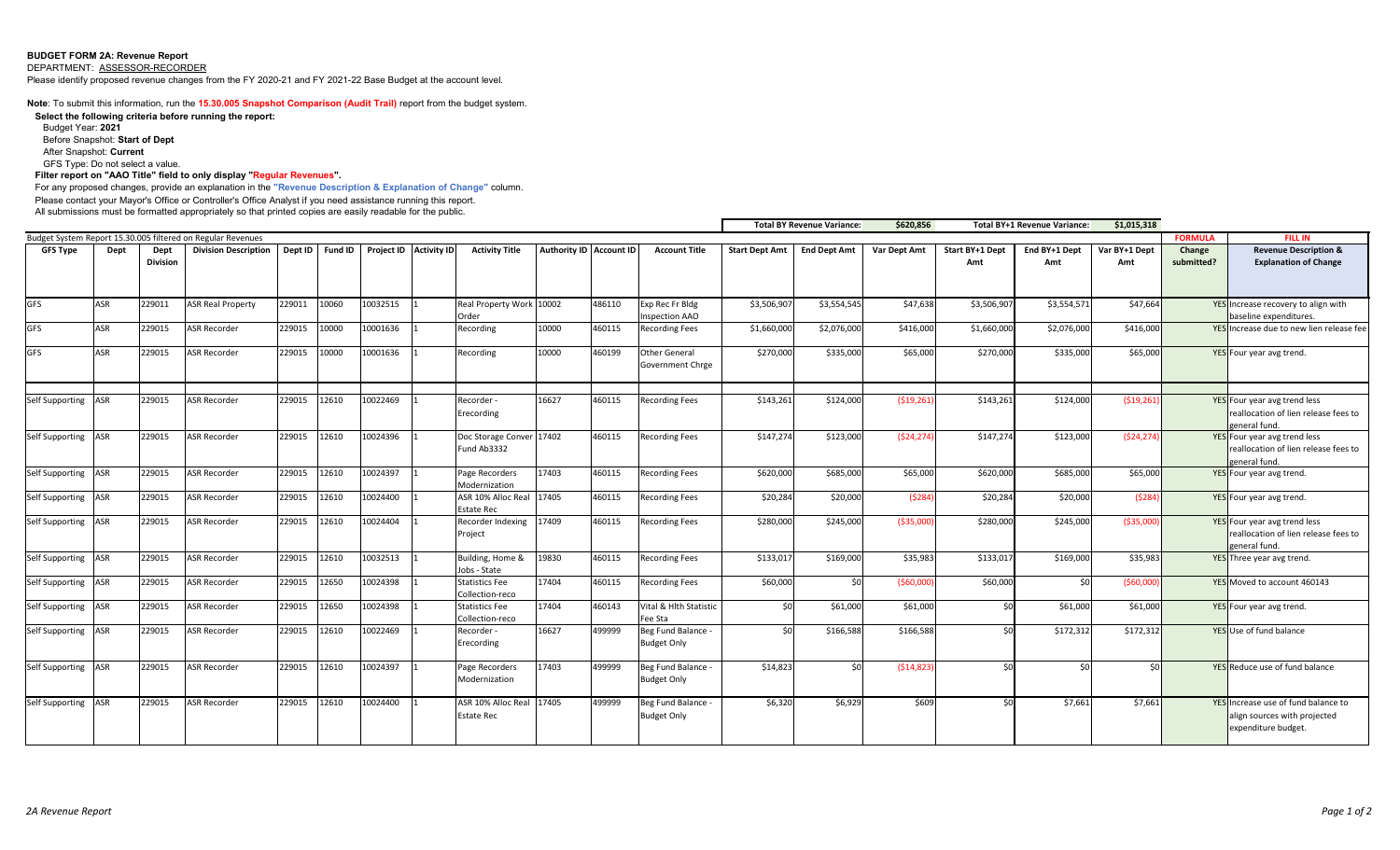| GFS Type            | Dept | Dept            | Division Description   Dept ID   Fund ID   Project ID   Activity ID |              |          | <b>Activity Title</b>   | Authority ID Account ID | <b>Account Title</b> | Start Dept Amt   End Dept Amt |           | Var Dept Amt | Start BY+1 Dept | End BY+1 Dept | Var BY+1 Dept | Change     | <b>Revenue Description &amp;</b>    |
|---------------------|------|-----------------|---------------------------------------------------------------------|--------------|----------|-------------------------|-------------------------|----------------------|-------------------------------|-----------|--------------|-----------------|---------------|---------------|------------|-------------------------------------|
|                     |      | <b>Division</b> |                                                                     |              |          |                         |                         |                      |                               |           |              | Amt             | Amt           | Amt           | submitted? | <b>Explanation of Change</b>        |
|                     |      |                 |                                                                     |              |          |                         |                         |                      |                               |           |              |                 |               |               |            |                                     |
|                     |      |                 |                                                                     |              |          |                         |                         |                      |                               |           |              |                 |               |               |            |                                     |
| Self Supporting ASR |      | 229015          | <b>ASR Recorder</b>                                                 | 229015 12610 | 10024404 | Recorder Indexing 17409 | 499999                  | Beg Fund Balance -   | \$352,406                     | \$269,086 | ( \$83, 320) |                 | \$283,517     | \$283,517     |            | YES Decrease use of fund balance to |
|                     |      |                 |                                                                     |              |          | Project                 |                         | <b>Budget Only</b>   |                               |           |              |                 |               |               |            | align sources with projected        |
|                     |      |                 |                                                                     |              |          |                         |                         |                      |                               |           |              |                 |               |               |            | expenditure budget.                 |
|                     |      |                 |                                                                     |              |          |                         |                         |                      |                               |           |              |                 |               |               |            |                                     |
|                     |      |                 |                                                                     |              |          |                         |                         |                      |                               |           |              |                 |               |               |            |                                     |

| \$7.214.292 | \$7.835.148     | \$620.856 | \$6,840,743 | \$7.856.061 | \$1.015.318 |
|-------------|-----------------|-----------|-------------|-------------|-------------|
|             |                 |           |             |             |             |
|             | GFS             | \$528.638 |             |             | \$528.664   |
|             | Self Supporting | \$92.218  |             |             | \$486.654   |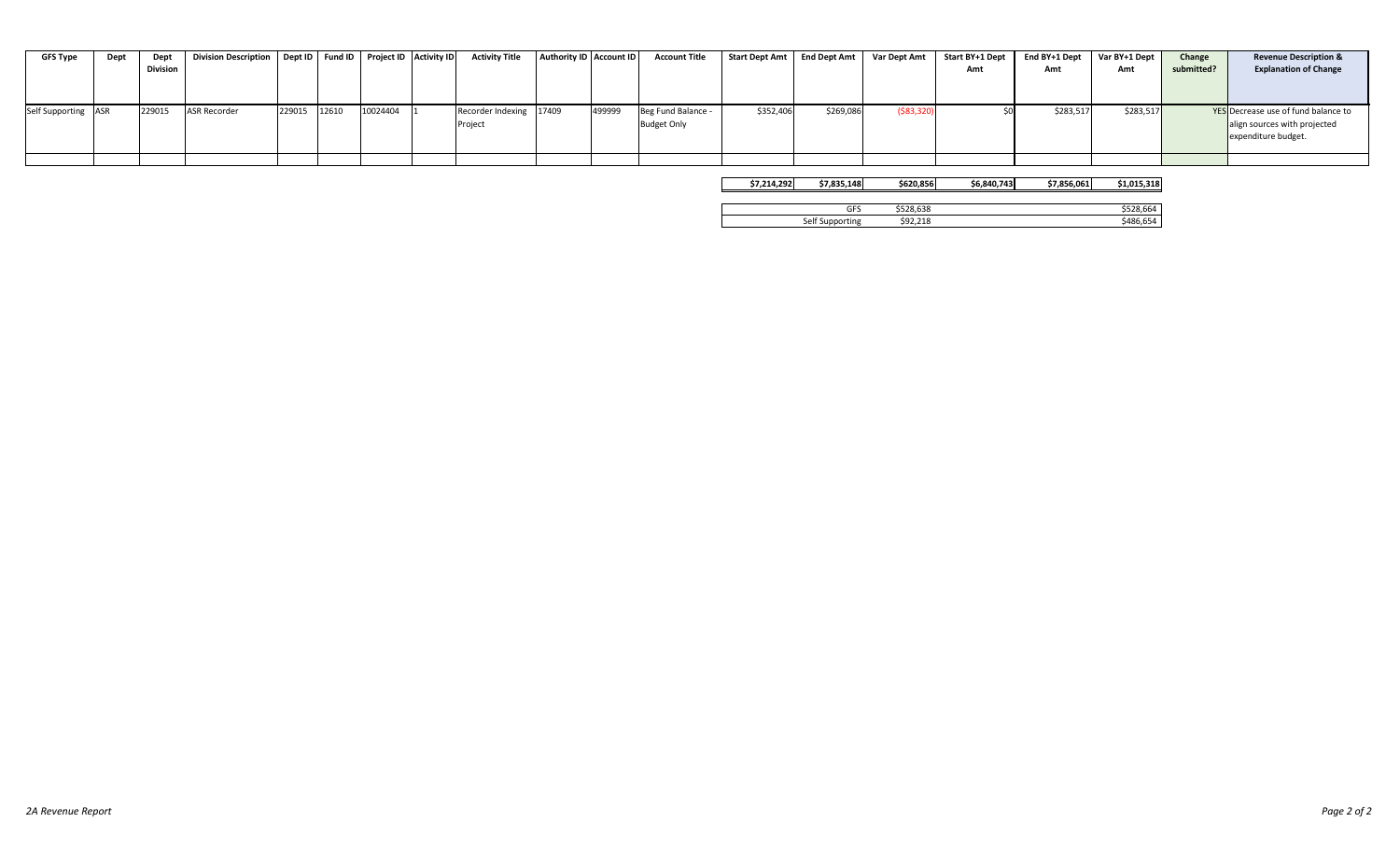## **Budget Form 2B: Schedule of Licenses, Permits, Fines & Service Charges** DEPARTMENT: ASSESSOR-RECORDER

|                | Note: The Assessor-Recorder's Office does not track the volume of each recorder fee collected. Rather the department<br>tracks the volume of fee document types and collected recorder fees are allocated to different index codes. The |                                                  | Fund Code |                          | 10000                     | 12610                 | 12610                                                                                             | 12610                       | 12610                       | 12610                                      | 12610                             | 12610                 | 10020                     | 10020              | 13980                    | 10000                         | 10000                      | 10000                  | 10000         | 12650                                                                  | 12610          | 29430                                             | 28960                      | 28960         |                                                                  |               |                     |
|----------------|-----------------------------------------------------------------------------------------------------------------------------------------------------------------------------------------------------------------------------------------|--------------------------------------------------|-----------|--------------------------|---------------------------|-----------------------|---------------------------------------------------------------------------------------------------|-----------------------------|-----------------------------|--------------------------------------------|-----------------------------------|-----------------------|---------------------------|--------------------|--------------------------|-------------------------------|----------------------------|------------------------|---------------|------------------------------------------------------------------------|----------------|---------------------------------------------------|----------------------------|---------------|------------------------------------------------------------------|---------------|---------------------|
|                | department projects the volume of fee document types and associated revenue for each index code                                                                                                                                         |                                                  |           |                          | Project-Activity Code     |                       | 10001636-0001                                                                                     |                             | 10024396-0001 10024397-0001 | 10024404-0001                              | 100224404-0001                    | 10022468-0001         | 10022469-0001             | 10024400-0001      | 10024401-0001            | 10024402-0001                 | 10002004-0001              | 10001636-0001          | 10001636-0001 | 10001636-0001                                                          | 10001636-0001  | 10024398-0001                                     | 10032513-0001              | 10032110-0001 | 10032111-0002                                                    | 10032111-0001 | <b>Total Budget</b> |
|                | <b>TABLE 2 - CONTINUING FEES</b>                                                                                                                                                                                                        |                                                  |           |                          | Account                   |                       | 460115                                                                                            | 460115                      | 460115                      | 460115                                     | 460115<br>grouped with            | 460115                | 460115                    | 460115             | 460115<br>svenue transfe | 460115<br>enue transfe        | 460199<br>venue transferre | 460199                 | 460199        | 460199<br>prouped with prelminary notice fee as misc revenue for budge | 460199         | 460115                                            | 203680                     | 203650        | 203690<br>wenue transferred revenue transferred revenue transfer | 203680        |                     |
|                |                                                                                                                                                                                                                                         |                                                  |           |                          | 2017-18 Budget            |                       |                                                                                                   |                             |                             | \$ 2.160,000 S 162,000 S 740,000 S 320,000 | access fee for<br>budget purposes | 75,000                | 72.500                    | 25.179             | to DA                    | to Police                     | to DPW                     | 270,000                |               | purposes                                                               |                | 41.074                                            | fee enacted in FY<br>17-18 |               | to Trial Court to Judicial Council                               | to State      | \$3,865,753         |
|                |                                                                                                                                                                                                                                         |                                                  |           |                          | 2017-18 Actuals           |                       | 1.696.005                                                                                         | $142.544$ S                 | 644.082                     | 284,604                                    |                                   | 80.164                | 144,174                   | 20.075             |                          |                               |                            | 341,861                |               |                                                                        |                | 57,468                                            | 126,959                    |               |                                                                  |               | \$3,537,937         |
|                |                                                                                                                                                                                                                                         |                                                  |           |                          | 2018-19 Budget            |                       | $$2,160,000$ $$$                                                                                  | 161,739 \$                  | 740,000                     | 320,000                                    |                                   |                       | 117,833                   | 25,933             |                          |                               |                            | 270,000                |               |                                                                        |                | 57,000                                            | 128,550                    |               |                                                                  |               | \$3,981,055         |
|                |                                                                                                                                                                                                                                         |                                                  |           |                          | 2018-19 Actuals           |                       | \$1.547,970 \$130,842 \$                                                                          |                             | 588,560                     | \$ 261,280                                 |                                   |                       | 131,945                   | 14,658             |                          |                               |                            | 319,549                |               |                                                                        |                | $61.103$ $\frac{1}{3}$                            | 170,957                    |               |                                                                  |               | \$3,226,864         |
|                |                                                                                                                                                                                                                                         |                                                  |           |                          | 2019-20 Budget            |                       | $\frac{1}{2}$ \$ 1,660,000 \$                                                                     |                             |                             | 142,721 \$ 615,853 \$ 280,000              |                                   |                       | 140,231                   | 20,102             |                          |                               |                            | 270,000                |               |                                                                        |                | 60,000                                            | 131,673                    |               |                                                                  |               | \$3,320,580         |
|                |                                                                                                                                                                                                                                         |                                                  |           |                          | 2020-21 Budget            |                       |                                                                                                   |                             |                             |                                            |                                   |                       |                           |                    |                          |                               |                            |                        |               |                                                                        |                |                                                   |                            |               |                                                                  |               |                     |
| Item Fee       | Description                                                                                                                                                                                                                             | Code Authorization                               | Auto CPI  | FY 19-20                 |                           |                       | 2.076,000<br>FY 20-21 FY 21-22 Recording Fee Microfilm Fee   Page Fee   Access Fee   Indexing Fee | $123,000$ $\mid$ \$         | 685,000                     | 245,000                                    |                                   | SSN                   | 124,000<br>eRecording     | 20,000<br>Fraud    | Fraud                    | Fraud                         | Survey                     | 335,000<br>Preliminary | <b>UCC</b>    |                                                                        |                | 61,000<br>Copy Fee Marriage Copy   Health & Vital | 169,000<br>Building        | Trial Court   | Judicial                                                         | State Fee     | \$3,838,000         |
| Status         |                                                                                                                                                                                                                                         |                                                  | Adjust    | Fee                      | Fee <sup>**</sup>         | Fee**                 |                                                                                                   |                             |                             |                                            |                                   | <b>Truncation Fee</b> | Fee                       | Prosecution        | Prosecution              | Prosecution                   | Monument                   | Notice                 | Recording     |                                                                        | Fee - Recorder | Statistics                                        | Homes and                  | Funding Fee   | Council                                                          |               |                     |
|                |                                                                                                                                                                                                                                         |                                                  | Yes/No    |                          |                           |                       |                                                                                                   |                             |                             |                                            |                                   |                       |                           | Fee -Recorder      | Fee -                    | Fee -                         | Preservation               |                        |               |                                                                        | Share          |                                                   | Jobs Fee                   |               |                                                                  |               |                     |
| $\overline{1}$ | C Recording Fee - First page of a deed of trust, reconveyance,                                                                                                                                                                          | 27360 et seq; 27397                              | No        |                          | S 17.00 S 17.00 S 17.00 S |                       | 9.00 S                                                                                            | $1.00$ $\sqrt{\phantom{0}}$ | $1.00$ $\sqrt{\phantom{0}}$ | $1.00$ \$                                  | 1.00                              |                       | $\mathbf{s}$<br>$1.00$ \$ | Share<br>$0.30$ \$ | DA Share                 | Police Share<br>1.62S<br>1.08 | Fee                        |                        |               |                                                                        |                |                                                   |                            |               |                                                                  |               |                     |
|                | request for notice, notice of default, and any deed not subject to                                                                                                                                                                      |                                                  |           |                          |                           |                       |                                                                                                   |                             |                             |                                            |                                   |                       |                           |                    |                          |                               |                            |                        |               |                                                                        |                |                                                   |                            |               |                                                                  |               |                     |
|                | documentary transfer tax                                                                                                                                                                                                                |                                                  |           |                          |                           |                       |                                                                                                   |                             |                             |                                            |                                   |                       |                           |                    |                          |                               |                            |                        |               |                                                                        |                |                                                   |                            |               |                                                                  |               |                     |
| $\overline{2}$ | C Recording Fee - First page of all other documents<br>3 C Recording Fee - Each additional page                                                                                                                                         | 27360 et seq; 27397<br>27360 et seq, 77201 b) 2) | No<br>No  | \$ 14.00<br>\$3.00       | 14.00<br>3.00             | 14.00<br>3.00         | 9.00 S<br>1.00                                                                                    | $1.00$ S                    | 1.00<br>1.00                | $1.00$ \$                                  | 1.00                              |                       | 1.00                      |                    |                          |                               |                            |                        |               |                                                                        |                |                                                   |                            | 1.00          |                                                                  |               |                     |
|                | 4 C Recording Fee - Monument Fee                                                                                                                                                                                                        | Admin Code Sec 8.24-6                            | No        | \$ 10.00                 | 10.00                     | 10.00                 |                                                                                                   |                             |                             |                                            |                                   |                       |                           |                    |                          |                               | \$ 10.00                   |                        |               |                                                                        |                |                                                   |                            |               |                                                                  |               |                     |
| 5              | C Recording Fee - Combined (multiple title) documents                                                                                                                                                                                   | 27360 et seq; 27397                              | No        | \$ 14.00                 | 14.00                     | 14.00                 | $9.00$ S                                                                                          | $1.00$ S                    | 1.00S                       | $1.00$ \$                                  | 1.00                              |                       | 1.00                      |                    |                          |                               |                            |                        |               |                                                                        |                |                                                   |                            |               |                                                                  |               |                     |
|                | 6 C Recording Fee - Penalty Print                                                                                                                                                                                                       | 27360 et sea                                     | No        | 1.00<br>-S -             | 1.00                      | 1.00                  | 1.00                                                                                              |                             |                             |                                            |                                   |                       |                           |                    |                          |                               |                            |                        |               |                                                                        |                |                                                   |                            |               |                                                                  |               |                     |
| 7              | C Recording Fee - Documents requiring indexing of more than 10                                                                                                                                                                          | 27360 et seq                                     | No        | 1.00                     | 1.00                      | 1.00                  | 1.00                                                                                              |                             |                             |                                            |                                   |                       |                           |                    |                          |                               |                            |                        |               |                                                                        |                |                                                   |                            |               |                                                                  |               |                     |
|                | names (charge per each additional 10 names or part thereof)                                                                                                                                                                             |                                                  |           |                          |                           |                       |                                                                                                   |                             |                             |                                            |                                   |                       |                           |                    |                          |                               |                            |                        |               |                                                                        |                |                                                   |                            |               |                                                                  |               |                     |
|                | 8   C   Recording Fee - Documents requiring indexing of more than 1                                                                                                                                                                     | 27360 et seq; 27361.2                            | No        | $\overline{\phantom{a}}$ | $1.00$ S                  | $1.00$ S<br>1.00      | 1.00                                                                                              |                             |                             |                                            |                                   |                       |                           |                    |                          |                               |                            |                        |               |                                                                        |                |                                                   |                            |               |                                                                  |               |                     |
|                | recording reference (charge per each additional reference)                                                                                                                                                                              |                                                  |           |                          |                           |                       |                                                                                                   |                             |                             |                                            |                                   |                       |                           |                    |                          |                               |                            |                        |               |                                                                        |                |                                                   |                            |               |                                                                  |               |                     |
|                | 8 G Recording Fee Releases State and County Liens                                                                                                                                                                                       | 27360 et seg: 27397                              | No        | $$ -12.00$               | $-12.00$                  | $$ -12.00$            | $-6.00$                                                                                           | $-1.00$ \$                  | $-2.00$                     | $-1.00$ \$                                 | $-1.00$                           |                       | $-1.00$                   |                    |                          |                               |                            |                        |               |                                                                        |                |                                                   |                            |               |                                                                  |               |                     |
|                | 9 M Recording Fee - Releases State and County Liens                                                                                                                                                                                     | 27361.3                                          | No        | \$ 20.00                 | 20.00                     | 20.00                 | 18.00                                                                                             |                             | 2.00                        |                                            |                                   |                       |                           |                    |                          |                               |                            |                        |               |                                                                        |                |                                                   |                            |               |                                                                  |               |                     |
|                | 10   C   Recording Fee - Notification of Involuntary Lien - First Debtor                                                                                                                                                                | 27297.5; 27387                                   | No        | 6.00                     | 6.00                      | 6.00                  | 6.00                                                                                              |                             |                             |                                            |                                   |                       |                           |                    |                          |                               |                            |                        |               |                                                                        |                |                                                   |                            |               |                                                                  |               |                     |
|                | 11 C Recording Fee - Notification of Involuntary Lien - Each additional 27297.5; 27387                                                                                                                                                  |                                                  | No        | 2.00                     | 2.00                      | 2.00                  | 2.00                                                                                              |                             |                             |                                            |                                   |                       |                           |                    |                          |                               |                            |                        |               |                                                                        |                |                                                   |                            |               |                                                                  |               |                     |
| 12             | C Recording Fee - Preliminary Change of Ownership (fail to file,                                                                                                                                                                        | 27360 et seq                                     | No        | \$ 20.00                 |                           | 20.00 \$ 20.00        | 20.00                                                                                             |                             |                             |                                            |                                   |                       |                           |                    |                          |                               |                            |                        |               |                                                                        |                |                                                   |                            |               |                                                                  |               |                     |
|                | R&T 480.3<br>13 C Recording Fee - California Preliminary 20-Day Notice                                                                                                                                                                  | 27360 et seq                                     | No        | \$ 22.00                 | 22.00                     | 22.00                 |                                                                                                   |                             |                             |                                            |                                   |                       |                           |                    |                          |                               |                            | 22.00                  |               |                                                                        |                |                                                   |                            |               |                                                                  |               |                     |
|                | 14 C Recording Fee - Document Surcharge (not 8.5 X 11)                                                                                                                                                                                  | 27361(a)(2)                                      | No        | 3.00<br>$\mathbb{S}$     | 3.00                      | 3.00                  |                                                                                                   |                             | 3.00                        |                                            |                                   |                       |                           |                    |                          |                               |                            |                        |               |                                                                        |                |                                                   |                            |               |                                                                  |               |                     |
| 15             | C   Financing Statements - Filing of forms prescribed by Secretary of UCC 9403-9407; 27397                                                                                                                                              |                                                  | No        | \$ 11.00                 | 11.00                     | \$ 11.00              |                                                                                                   |                             |                             |                                            |                                   |                       | 1.00                      |                    |                          |                               |                            |                        | 10.00         |                                                                        |                |                                                   |                            |               |                                                                  |               |                     |
|                | State (less than 3 pages)                                                                                                                                                                                                               |                                                  |           |                          |                           |                       |                                                                                                   |                             |                             |                                            |                                   |                       |                           |                    |                          |                               |                            |                        |               |                                                                        |                |                                                   |                            |               |                                                                  |               |                     |
| 16             | C   Financing Statements - Filing of forms prescribed by Secretary of UCC 9403-9407; 27397<br>State (3+ pages)                                                                                                                          |                                                  | No        | \$21.00                  | 21.00                     | 21.00                 |                                                                                                   |                             |                             |                                            |                                   |                       | 1.00                      |                    |                          |                               |                            |                        | 20.00         |                                                                        |                |                                                   |                            |               |                                                                  |               |                     |
|                | 17 C Financing Statements - Request for UCC Certificate                                                                                                                                                                                 | UCC 9403-9407                                    | No        | \$ 10.00                 | 10.00                     | 10.00                 |                                                                                                   |                             |                             |                                            |                                   |                       |                           |                    |                          |                               |                            |                        | 10.00         |                                                                        |                |                                                   |                            |               |                                                                  |               |                     |
|                | 18 C Maps - First page                                                                                                                                                                                                                  | 27372; 27397                                     | No        | 9.00<br>IS.              | 9.00                      | 9.00                  | 7.00 S                                                                                            | 1.00                        |                             |                                            |                                   |                       | 1.00                      |                    |                          |                               |                            |                        |               |                                                                        |                |                                                   |                            |               |                                                                  |               |                     |
| 19             | C Maps - Each additional page                                                                                                                                                                                                           | 27372                                            | No        | 2.00                     | 2.00                      | 2.00                  | 2.00                                                                                              |                             |                             |                                            |                                   |                       |                           |                    |                          |                               |                            |                        |               |                                                                        |                |                                                   |                            |               |                                                                  |               |                     |
| 20             | C Copying & Certification Fees - Copies of records or papers on file 27366; 27364                                                                                                                                                       |                                                  | No        | 3.00                     | 3.00                      | 3.00                  |                                                                                                   |                             |                             |                                            |                                   |                       |                           |                    |                          |                               |                            |                        |               | 3.00                                                                   |                |                                                   |                            |               |                                                                  |               |                     |
| 21             | (retrived by ASR staff)<br>C Copying & Certification Fees - Copies of records or papers on file 27366; 27364                                                                                                                            |                                                  | No        | 0.50<br>$\mathbf{S}$     | 0.50                      | 0.50<br>$\mathcal{L}$ |                                                                                                   |                             |                             |                                            |                                   |                       |                           |                    |                          |                               |                            |                        |               | 0.50                                                                   |                |                                                   |                            |               |                                                                  |               |                     |
|                | (retrived by ASR staff), pages 4+                                                                                                                                                                                                       |                                                  |           |                          |                           |                       |                                                                                                   |                             |                             |                                            |                                   |                       |                           |                    |                          |                               |                            |                        |               |                                                                        |                |                                                   |                            |               |                                                                  |               |                     |
|                | 22 C Copying & Certification Fees - Certification                                                                                                                                                                                       | 27366; 27364                                     | No        | 1.00<br>$\mathbf{S}$     | 1.00                      | 1 OC                  |                                                                                                   |                             |                             |                                            |                                   |                       |                           |                    |                          |                               |                            |                        |               | s.<br>1.00                                                             |                |                                                   |                            |               |                                                                  |               |                     |
| $^{23}$        | C Copying & Certification Fees - Certified copy of Public Marriage   H&S Code 103625                                                                                                                                                    |                                                  | No        | 15.00                    | 15.00                     | 15.00                 |                                                                                                   |                             |                             |                                            |                                   |                       |                           |                    |                          |                               |                            |                        |               |                                                                        | 5.85S          | 2.20                                              |                            |               | $3.60$ $\sqrt{5}$                                                | 3.35          |                     |
|                | License<br>24 C Copying & Certification Fees - Conforming copy surcharge                                                                                                                                                                | 27366; 27364                                     | No        | 1.00<br>I S.             | 1.00                      | 1.00                  |                                                                                                   |                             |                             |                                            |                                   |                       |                           |                    |                          |                               |                            |                        |               | 1.00<br>s.                                                             |                |                                                   |                            |               |                                                                  |               |                     |
|                |                                                                                                                                                                                                                                         |                                                  |           |                          |                           |                       |                                                                                                   |                             |                             |                                            |                                   |                       |                           |                    |                          |                               |                            |                        |               |                                                                        |                |                                                   |                            |               |                                                                  |               |                     |
|                | 25 C Copying & Certification Fees - Copies of recorded maps (1st                                                                                                                                                                        | 27366; 27364                                     | No        | 5.00                     | 5.00                      | 5.00                  |                                                                                                   |                             |                             |                                            |                                   |                       |                           |                    |                          |                               |                            |                        |               | 5.00                                                                   |                |                                                   |                            |               |                                                                  |               |                     |
|                | 26 C Copying & Certification Fees - Copies of recorded maps (each                                                                                                                                                                       | 27366; 27364                                     | No        | 3.00<br>-S.              | 3.00                      | 3.00                  |                                                                                                   |                             |                             |                                            |                                   |                       |                           |                    |                          |                               |                            |                        |               | 3.00<br>s.                                                             |                |                                                   |                            |               |                                                                  |               |                     |
|                | additional page after page one)                                                                                                                                                                                                         |                                                  |           |                          |                           |                       |                                                                                                   |                             |                             |                                            |                                   |                       |                           |                    |                          |                               |                            |                        |               |                                                                        |                |                                                   | 75.00                      |               |                                                                  |               |                     |
|                | 27 C Building Homes and Jobs Fee - \$75 per transaction/parcel up to 27388.1<br>\$225                                                                                                                                                   |                                                  | No        | \$75.00                  | 75.00                     | \$75.00               |                                                                                                   |                             |                             |                                            |                                   |                       |                           |                    |                          |                               |                            |                        |               |                                                                        |                |                                                   |                            |               |                                                                  |               |                     |
|                |                                                                                                                                                                                                                                         |                                                  |           |                          |                           |                       |                                                                                                   |                             |                             |                                            |                                   |                       |                           |                    |                          |                               |                            |                        |               |                                                                        |                |                                                   |                            |               |                                                                  |               |                     |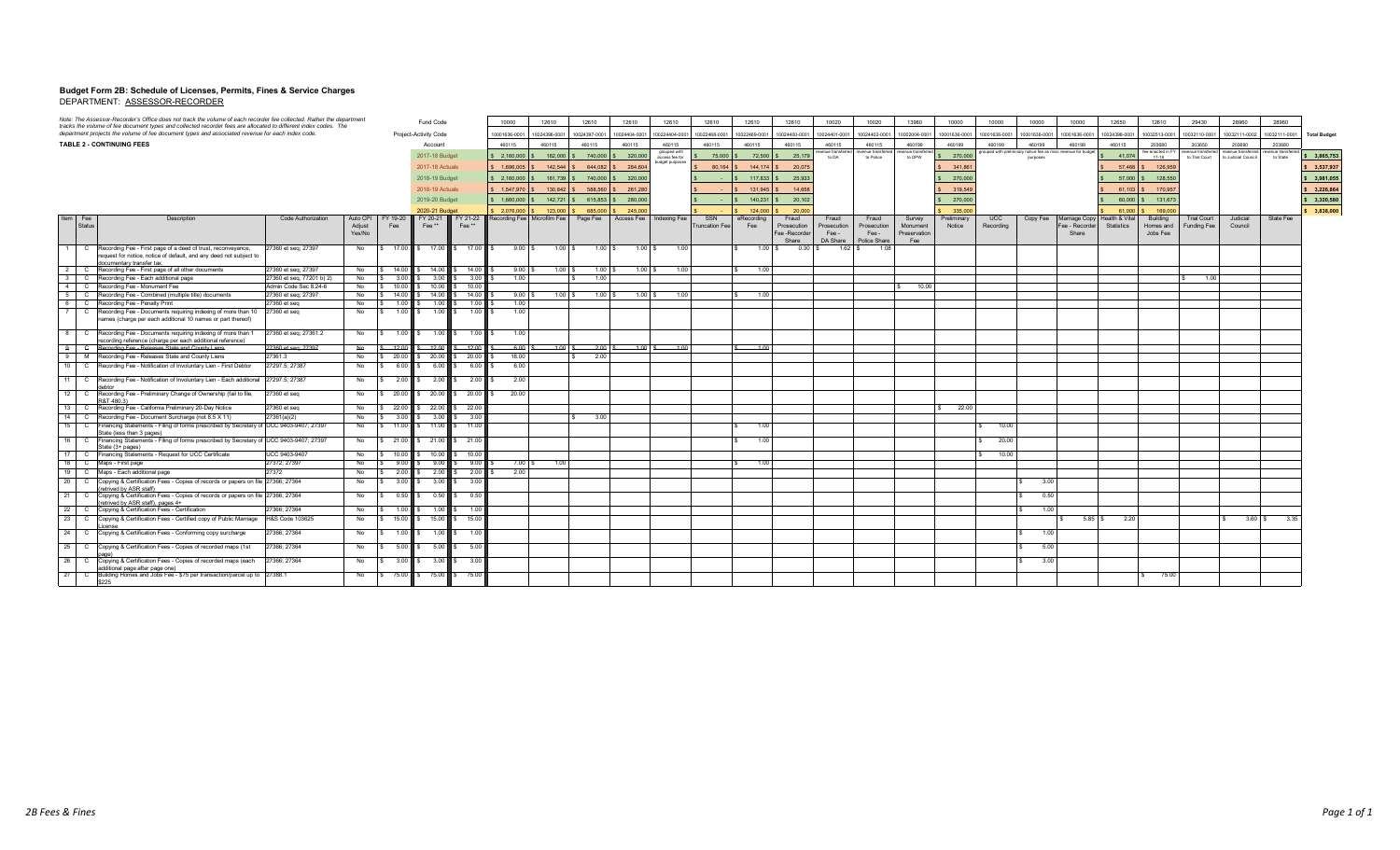**Note**: To submit this information, run the **15.30.005 Snapshot Comparison (Audit Trail)** report from the budget system.

**Select the following criteria before running the report:**  Budget Year: **2021** Before Snapshot: **Start of Dept** After Snapshot: **Current** GFS Type: Do not select a value.

**Filter report on "AAO Title" field to only display "Gross Expenditures".** 

For any proposed changes, provide an explanation in the **"Explanation of Change"** for each Budget Year column.

Please contact your Mayor's Office or Controller's Office Analyst if you need assistance running this report.

All submissions must be formatted appropriately so that printed copies are easily readable for the public.

| Total BY Expenditure Variance: (298,820) +1 Expenditure Variance: |                   |                |                                                               |                |                                 |                |                               |                  |                                      |                 |                                           | (391, 227)                                      |                          |                        |                  |                        |                      |                      |                      |                                                                      |
|-------------------------------------------------------------------|-------------------|----------------|---------------------------------------------------------------|----------------|---------------------------------|----------------|-------------------------------|------------------|--------------------------------------|-----------------|-------------------------------------------|-------------------------------------------------|--------------------------|------------------------|------------------|------------------------|----------------------|----------------------|----------------------|----------------------------------------------------------------------|
|                                                                   |                   |                | Budget System Report 15.30.005 filtered on Gross Expenditures |                |                                 |                |                               |                  |                                      |                 |                                           |                                                 |                          |                        |                  |                        |                      |                      | <b>FORMULA</b>       | <b>FILL IN</b>                                                       |
| <b>GFS</b><br><b>Type</b>                                         | Dept              | Dept ID        | Dept ID<br>Description                                        | Fund ID        | <b>Activity Title</b>           | y ID           | <b>Authorit uthority Titl</b> | Account<br>Lvl 5 | <b>Account Lvl 5 Account</b><br>Name | ID              | <b>Account Title</b>                      | <b>AAO Title</b>                                | <b>Start Dept</b><br>Amt | <b>End Dept</b><br>Amt | Var Dept<br>Amt  | Start BY+1<br>Dept Amt | End BY+1<br>Dept Amt | Var BY+1<br>Dept Amt | Change<br>submitted? | <b>Explanation of Change</b>                                         |
| <b>GFS</b>                                                        | ASR               | 196644         | <b>ASR Transactions</b>                                       | 10000          | ransactions                     | 10000          | Operating                     | 501010           | 5010Salary                           | 501010          | Perm Salaries-Misc-Regular                | <b>Gross Expenditures</b>                       | \$1,211,68               | \$987,978              | (5223, 70        | \$1,254,297            | \$1,027,877          | (5226, 420)          |                      | <b>YES</b> Increase attrition                                        |
| <b>GFS</b>                                                        | ASR               | 96644          | <b>ASR Transactions</b>                                       | 10000          | ransactions                     | 10000          | Operating                     | 509010           | 5010Salary                           | 509010          | Premium Pay - Misc                        | <b>Gross Expenditures</b>                       | \$629                    | \$626                  | (\$3)            | \$629                  | \$626                | (\$3                 |                      | YES Change based on actual need.                                     |
| GFS                                                               | <b>ASR</b>        | 196644         | <b>ASR Transactions</b>                                       | 10000          | ransactions                     | 10000          | Operating                     | 513010           | 5130Fringe                           | 513010          | <b>Retire City Misc</b>                   | Gross Expenditures                              | \$277,098                | \$225,938              | ( \$51, 160      | \$268,689              | \$220,187            | (548, 502)           |                      | YES Mandatory fringe benefits associated with salary<br>adjustments. |
| GFS                                                               | ASR               | 96644          | <b>ASR Transactions</b>                                       | 10000          | ransactions                     | 10000          | Operating                     | 514010           | 5130Fringe                           | 514010          | Social Security (Oasdi & Hi)              | <b>Gross Expenditures</b>                       | \$75,78                  | \$61,913               | ( \$13,87        | \$78,426               | \$64,387             | (514,03)             | YES                  |                                                                      |
| <b>GFS</b>                                                        | ASR               | 196644         | <b>ASR Transactions</b>                                       | 10000          | ransactions                     | 10000          | Operating                     | 514020           | 5130Fringe                           | 514020          | Social Sec-Medicare(HI Only)              | <b>Gross Expenditures</b>                       | \$17,724                 | \$14,480               | (53, 244)        | \$18,342               | \$15,059             | (53, 28)             | YES                  |                                                                      |
| GFS                                                               | <b>ASR</b>        | 96644          | <b>ASR Transactions</b>                                       | 10000          | ransactions                     | 10000          | Operating                     | 515010           | 5130Fringe                           | 515010          | Health Service-City Match                 | Gross Expenditures                              | \$61,138                 | \$53,705               | (57, 433)        | \$64,695               | \$56,830             | (57,865)             | YES                  |                                                                      |
| <b>GFS</b>                                                        | ASR               | 96644          | <b>ASR Transactions</b>                                       | 10000          | ransactions                     | 10000          | Operating                     | 515710           | 5130Fringe                           | 515710          | Dependent Coverage                        | Gross Expenditures                              | \$127,76                 | \$112,230              | ( \$15,532]      | \$135,175              | \$118,742            | ( \$16,433           | YES                  |                                                                      |
| GFS                                                               | ASR               | 196644         | <b>ASR Transactions</b>                                       | 10000          | ransactions                     | 10000          | Operating                     | 516010           | 5130Fringe                           | 516010          | <b>Dental Coverage</b>                    | Gross Expenditures                              | \$16,05                  | \$14,104               | (51, 952)        | \$16,382               | \$14,390             | (51,992)             | YES                  |                                                                      |
| GFS                                                               | ASR               | 96644          | <b>ASR Transactions</b>                                       | 10000          | ransactions                     | 10000          | Operating                     | 517010           | 5130Fringe                           | 17010           | Unemployment Insurance                    | Gross Expenditures                              | \$3,299                  | \$2,695                | (\$60            | \$3,415                | \$2,803              | (5612)               | YES                  |                                                                      |
| <b>GFS</b>                                                        | ASR               | 96644          | <b>ASR Transactions</b>                                       | 10000          | ransactions                     | 10000          | Operating                     | 519120           | 5130Fringe                           | 519120          | Long Term Disability Insurance            | Gross Expenditures                              | \$4,66                   | \$3,801                | ( \$861]         | \$4,825                | \$3,954              | (\$871               | <b>YES</b>           |                                                                      |
| <b>GFS</b>                                                        | <b>ASR</b>        | 196644         | <b>ASR Transactions</b>                                       | 10000          | ransactions                     | 10000          | Operating                     | 521000           | 5210NPSvcs                           | 21000           | Travel-Budget                             | Gross Expenditures                              | \$2,500                  | \$3,000                | \$500            | \$2,500                | \$3,000              | \$500                |                      | YES Increased for 3rd person attending training.                     |
| GFS                                                               | <b>ASR</b>        | 96644          | <b>ASR Transactions</b>                                       | 10000          | ransactions                     | 10000          | Operating                     | 522000           | 5210NPSvcs                           | 522000          | Fraining - Budget                         | Gross Expenditures                              | \$1,50                   | \$1,650                | \$150            | \$1,500                | \$1,650              | \$150                |                      | YES Increased for 3rd person attending training.                     |
| <b>GFS</b>                                                        | ASR               | 96644          | <b>ASR Transactions</b>                                       | 10000          | ransactions                     | 10000          | Operating                     | 535710           | 5210NPSvcs                           | 535710          | Subscriptions                             | <b>Gross Expenditures</b>                       | \$2,99                   | 50                     | (52,99)          | \$2,990                | \$0                  | (52,990)             |                      | YES Subscription no longer needed.                                   |
|                                                                   |                   |                |                                                               |                | <b>Transactions Total</b>       |                |                               |                  |                                      |                 |                                           |                                                 | \$1,802,82               | \$1,482,120            | ( \$320, 70]     | \$1,851,865            | \$1,529,505          | (\$322,36)           |                      |                                                                      |
| <b>GFS</b>                                                        | ASR               | 196645         | <b>ASR Exemptions</b>                                         | 10000          | Exemptions                      | 10000          | Operating                     | 501010           | 5010Salary                           | 501010          | Perm Salaries-Misc-Regular                | <b>Gross Expenditures</b>                       | \$350,88                 | \$367,273              | \$16,390         | \$363,222              | \$381,619            | \$18,397             |                      | YES Decrease attrition and increase step adjustment.                 |
| GFS                                                               | ASR               | 196645         | <b>ASR Exemptions</b>                                         | 10000          | <b>Exemptions</b>               | 10000          | Operating                     | 509010           | 5010Salary                           | 509010          | Premium Pay - Misc                        | Gross Expenditures                              | \$1,25                   | \$1,253                | (S5)             | \$1,258                | \$1,253              | (\$5                 | <b>YES</b>           |                                                                      |
| GFS                                                               | ASR               | 96645          | <b>ASR Exemptions</b>                                         | 10000          | <b>Exemptions</b>               | 10000          | Operating                     | 513010           | 5130Fringe                           | 513010          | <b>Retire City Misc</b>                   | Gross Expenditures                              | \$80,24                  | \$83,991               | \$3,748          | \$77,807               | \$81,748             | \$3,941              |                      | YES Mandatory fringe benefits associated with salary<br>adiustments. |
| <b>GFS</b>                                                        | ASR               | 196645         | <b>ASR Exemptions</b>                                         | 10000          | Exemptions                      | 10000          | Operating                     | 514010           | 5130Fringe                           | 514010          | Social Security (Oasdi & Hi)              | Gross Expenditures                              | \$22,45                  | \$23,468               | \$1,016          | \$23,218               | \$24,359             | \$1,141              | YES                  |                                                                      |
| <b>GFS</b>                                                        | ASR               | 96645          | <b>ASR Exemptions</b>                                         | 10000          | Exemptions                      | 10000          | Operating                     | 514020           | 5130Fringe                           | 514020          | Social Sec-Medicare(HI Only)              | <b>Gross Expenditures</b>                       | \$5,251                  | \$5,489                | \$238            | \$5,429                | \$5,695              | \$266                | YES                  |                                                                      |
| <b>GFS</b>                                                        | ASR               | 96645          | <b>ASR Exemptions</b>                                         | 10000          | <b>Exemptions</b>               | 10000          | Operating                     | 515010           | 5130Fringe                           | 15010           | lealth Service-City Match                 | Gross Expenditures                              | \$18,834                 | \$20,875               | \$2,041          | \$19,931               | \$22,091             | \$2,160              | YES                  |                                                                      |
| <b>GFS</b><br>GFS                                                 | ASR<br><b>ASR</b> | 96645<br>96645 | <b>ASR Exemptions</b><br><b>ASR Exemptions</b>                | 10000<br>10000 | <b>Exemptions</b>               | 10000<br>10000 | Operating                     | 515710<br>516010 | 5130Fringe<br>5130Fringe             | 515710<br>16010 | <b>Dependent Coverage</b>                 | Gross Expenditures                              | \$37,70<br>\$4,79        | \$41,796<br>\$5,315    | \$4,087<br>\$520 | \$39,898<br>\$4,892    | \$44,222<br>\$5,422  | \$4,324<br>\$530     | YES<br>YES           |                                                                      |
| <b>GFS</b>                                                        | ASR               | 96645          | <b>ASR Exemptions</b>                                         | 10000          | <i>semptions</i>                | 10000          | Operating<br>Operating        | 517010           |                                      | 517010          | Dental Coverage<br>Unemployment Insurance | Gross Expenditures<br><b>Gross Expenditures</b> | \$97                     |                        | \$44             |                        | \$1,060              | \$50                 | YES                  |                                                                      |
| <b>GFS</b>                                                        | ASR               | 96645          | <b>ASR Exemptions</b>                                         | 10000          | Exemptions<br><b>Exemptions</b> | 10000          | Operating                     | 519120           | 5130Fringe<br>5130Fringe             | 19120           | Long Term Disability Insurance            | <b>Gross Expenditures</b>                       | \$1,37                   | \$1,021<br>\$1,435     | \$64             | \$1,010<br>\$1,421     | \$1,493              | \$72                 | YES                  |                                                                      |
| GFS                                                               | ASR               | 196645         | <b>ASR Exemptions</b>                                         | 10000          |                                 | 10000          | Operating                     | 521000           | 5210NPSvcs                           | 521000          | Travel-Budget                             | <b>Gross Expenditures</b>                       | \$1,700                  | \$2,000                | \$300            | \$1,700                | \$2,000              | \$300                |                      | YES Increased cost of training.                                      |
|                                                                   |                   |                |                                                               |                | <b>Exemptions</b>               |                |                               |                  |                                      |                 |                                           |                                                 |                          |                        |                  |                        |                      |                      |                      |                                                                      |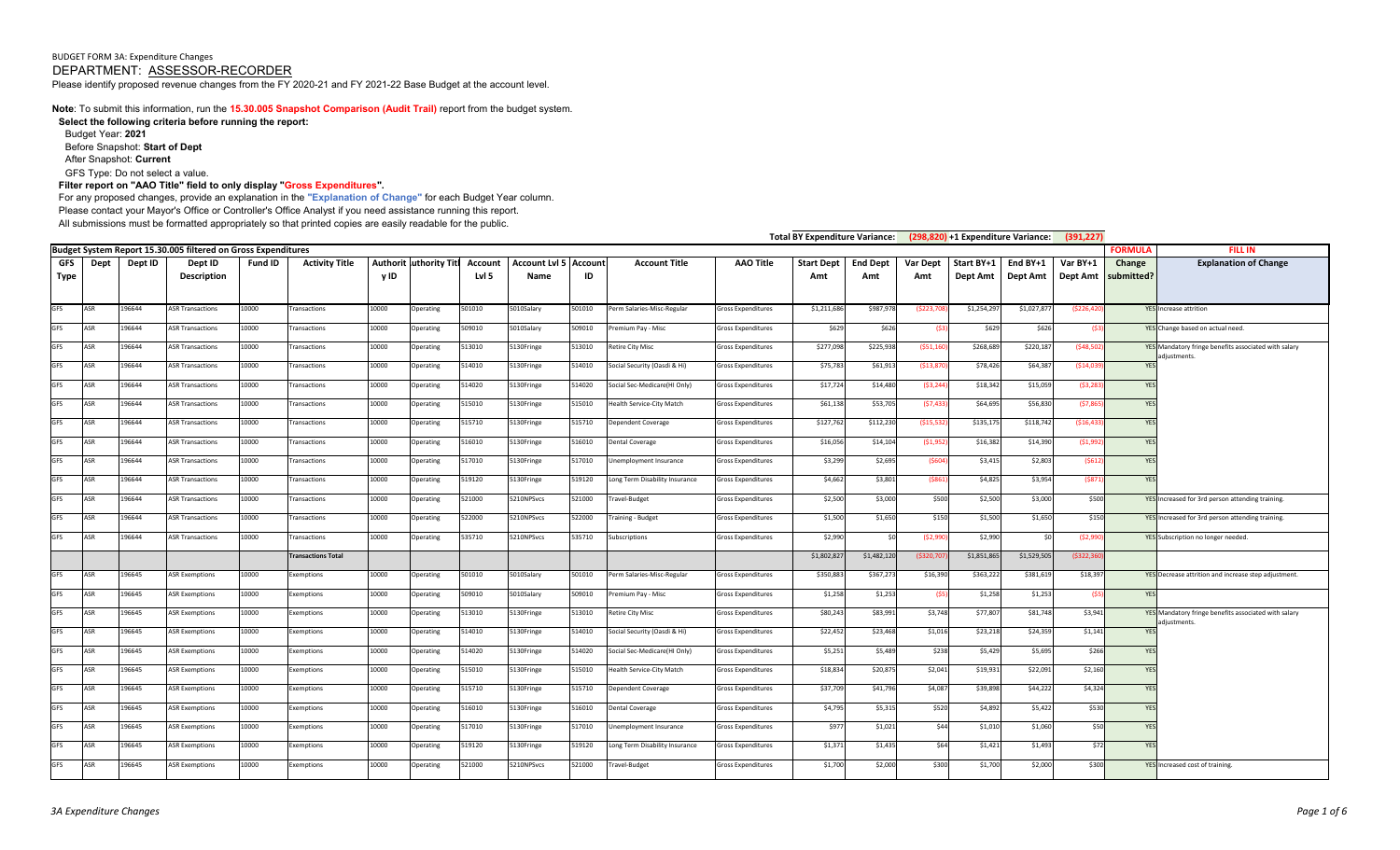|            |      |         | Budget System Report 15.30.005 filtered on Gross Expenditures |         |                                |       |                                |         |                              |        |                                       |                    |                   |                 |                 |             |              |             | <b>FORMULA</b> | <b>FILL IN</b>                                                                              |
|------------|------|---------|---------------------------------------------------------------|---------|--------------------------------|-------|--------------------------------|---------|------------------------------|--------|---------------------------------------|--------------------|-------------------|-----------------|-----------------|-------------|--------------|-------------|----------------|---------------------------------------------------------------------------------------------|
| GFS        | Dept | Dept ID | Dept ID                                                       | Fund ID | <b>Activity Title</b>          |       | <b>Authorit luthority Titl</b> | Account | <b>Account Lvl 5 Account</b> |        | <b>Account Title</b>                  | <b>AAO Title</b>   | <b>Start Dept</b> | <b>End Dept</b> | <b>Var Dept</b> | Start BY+1  | End BY+1     | Var BY+1    | Change         | <b>Explanation of Change</b>                                                                |
| Type       |      |         | <b>Description</b>                                            |         |                                | y ID  |                                | Lvl 5   | Name                         | ID     |                                       |                    | Amt               | Amt             | Amt             | Dept Amt    | Dept Amt     | Dept Amt    | submitted?     |                                                                                             |
|            |      |         |                                                               |         |                                |       |                                |         |                              |        |                                       |                    |                   |                 |                 |             |              |             |                |                                                                                             |
| GFS        | ASR  | 196645  | <b>ASR Exemptions</b>                                         | 10000   | Exemptions                     | 10000 | Operating                      | 522000  | 210NPSvcs                    | 522000 | raining - Budget                      | Gross Expenditures | \$1,400           | \$1,300         | (\$100          | \$1,400     | \$1,300      | ( \$100]    |                | YES Decreased to offset increase in travel. New budget                                      |
|            |      |         |                                                               |         |                                |       |                                |         |                              |        |                                       |                    |                   |                 |                 |             |              |             |                | sufficient to pay for training.                                                             |
| <b>GFS</b> | ASR  | 196645  | <b>ASR Exemptions</b>                                         | 10000   | xemptions                      | 10000 | <b>Operating</b>               | 23000   | 210NPSvcs                    | 523000 | <b>Imployee Field Expenses-Budget</b> | iross Expenditures | \$300             | \$100           | (\$200          | \$300       | \$100        | (\$200      |                | YES Decreased to offset increase in travel.                                                 |
|            |      |         |                                                               |         | <b>Exemptions Total</b>        |       |                                |         |                              |        |                                       |                    | \$527,17          | \$555,316       | \$28,143        | \$541,486   | \$572,362    | \$30,876    |                |                                                                                             |
| <b>GFS</b> | ASR  | 96646   | ASR Public Service                                            | 10000   | ustomer Service                | 10000 | Operating                      | 501010  | 5010Salary                   | 501010 | Perm Salaries-Misc-Regular            | iross Expenditures | \$943,805         | \$871,87        | (\$71,93        | \$976,99    | \$904,336    | (\$72,663   |                | YES Increase attrition.                                                                     |
|            |      |         |                                                               |         |                                |       |                                |         |                              |        |                                       |                    |                   |                 |                 |             |              |             |                |                                                                                             |
| GFS        | ASR  | 96646   | ASR Public Service                                            | 10000   | ustomer Service                | 10000 | Operating                      | 509010  | 6010Salary                   | 509010 | Premium Pay - Misc                    | Gross Expenditures | \$629             | \$626           | (\$3            | \$629       | \$626        | (\$         | YES            |                                                                                             |
| GFS        | ASR  | 96646   | <b>ASR Public Service</b>                                     | 10000   | ustomer Service                | 10000 | Operating                      | 513010  | 5130Fringe                   | 513010 | Retire City Misc                      | Gross Expenditures | \$214,600         | \$198,245       | ( \$16, 359     | \$208,008   | \$192,537    | (\$15,471   |                | YES Mandatory fringe benefits associated with salary<br>adiustments.                        |
| GFS        | ASR  | 196646  | <b>ASR Public Service</b>                                     | 10000   | ustomer Service                | 10000 | Operating                      | 514010  | 5130Fringe                   | 514010 | Social Security (Oasdi & Hi)          | Gross Expenditures | \$57,684          | \$53,338        | (54, 34)        | \$59,70     | \$55,310     | (54, 391)   | YES            |                                                                                             |
| <b>GFS</b> | ASR  | 196646  | <b>ASR Public Service</b>                                     | 10000   | Customer Service               | 10000 | Operating                      | 514020  | 130Fringe                    | 514020 | Social Sec-Medicare(HI Only)          | Gross Expenditures | \$13,839          | \$12,79         | (51,04)         | \$14,321    | \$13,268     | (51,05)     | YES            |                                                                                             |
|            |      |         |                                                               |         |                                |       |                                |         |                              |        |                                       |                    |                   |                 |                 |             |              |             |                |                                                                                             |
| <b>GFS</b> | ASR  | 196646  | <b>ASR Public Service</b>                                     | 10000   | Customer Service               | 10000 | Operating                      | 515010  | 5130Fringe                   | 515010 | Health Service-City Match             | Gross Expenditures | \$51,438          | \$47,433        | (54,00)         | \$54,431    | \$50,193     | (54, 238)   | YES            |                                                                                             |
| <b>GFS</b> | ASR  | 196646  | <b>ASR Public Service</b>                                     | 10000   | Customer Service               | 10000 | Operating                      | 515710  | 5130Fringe                   | 515710 | Dependent Coverage                    | Gross Expenditures | \$109,547         | \$101,017       | (58, 530)       | \$115,903   | \$106,878    | (\$9,025    | YES            |                                                                                             |
| GFS        | ASR  | 96646   | <b>ASR Public Service</b>                                     | 10000   | ustomer Service                | 10000 | Operating                      | 516010  | 5130Fringe                   | 516010 | Dental Coverage                       | iross Expenditures | \$13,868          | \$12,788        | (51,08)         | \$14,14     | \$13,047     | ( \$1, 10]  | YES            |                                                                                             |
| <b>GFS</b> | ASR  | 96646   |                                                               |         |                                |       |                                |         |                              |        |                                       |                    |                   |                 |                 |             |              |             |                |                                                                                             |
|            |      |         | <b>ASR Public Service</b>                                     | 10000   | ustomer Service                | 10000 | Operating                      | 517010  | 5130Fringe                   | 517010 | Jnemployment Insurance                | iross Expenditures | \$2,57            | \$2,382         | (\$195          | \$2,667     | \$2,47       | (\$196      | YES            |                                                                                             |
| <b>GFS</b> | ASR  | 96646   | <b>ASR Public Service</b>                                     | 10000   | Customer Service               | 10000 | Operating                      | 519110  | 5130Fringe                   | 519110 | Flexible Benefit Package              | Gross Expenditures | \$8,871           | \$8,180         | (\$691          | \$9,387     | \$8,656      | (5731)      | YES            |                                                                                             |
| GFS        | ASR  | 96646   | <b>ASR Public Service</b>                                     | 10000   | ustomer Service                | 10000 | Operating                      | 519120  | 5130Fringe                   | 519120 | Long Term Disability Insurance        | Gross Expenditures | \$2,688           | \$2,483         | (\$20!          | \$2,782     | \$2,57       | (\$207      | YES            |                                                                                             |
|            |      |         |                                                               |         | <b>Customer Service Total</b>  |       |                                |         |                              |        |                                       |                    | \$1,419,54        | \$1,311,16      | (5108, 3)       | \$1,458,97  | \$1,349,89   | ( \$109, 08 |                |                                                                                             |
|            |      |         |                                                               |         |                                |       |                                |         |                              |        |                                       |                    |                   |                 |                 |             |              |             |                |                                                                                             |
| GFS        | ASR  | 229011  | <b>ASR Real Property</b>                                      | 10000   | Real Property                  | 10000 | Operating                      | 501010  | 6010Salary                   | 501010 | Perm Salaries-Misc-Regular            | iross Expenditures | \$6,390,39        | \$6,683,76      | \$293,37        | \$6,615,13  | \$6,942,709  | \$327,573   |                | YES Decrease attrition to meet hiring plan for appraisers and<br>appraiser trainee program. |
| <b>GFS</b> | ASR  | 229011  | <b>ASR Real Property</b>                                      | 10000   | <b>Real Property</b>           | 10000 | Operating                      | 509010  | 5010Salary                   | 509010 | Premium Pay - Misc                    | Gross Expenditures | \$87,049          | \$84,074        | (52, 97)        | \$87,049    | \$84,074     | (\$2,975    |                | YES Change based on actual need.                                                            |
| GFS        | ASR  | 229011  | <b>ASR Real Property</b>                                      | 10000   | <b>Real Property</b>           | 10000 | Operating                      | 513010  | 5130Fringe                   | 513010 | Retire City Misc                      | Gross Expenditures | \$1,452,604       | \$1,519,290     | \$66,686        | \$1,407,943 | \$1,477,663  | \$69,720    |                | YES Mandatory fringe benefits associated with salary                                        |
| GFS        | ASR  | 229011  | <b>ASR Real Property</b>                                      | 10000   | <b>Real Property</b>           | 10000 | Operating                      | 514010  | 5130Fringe                   | 514010 | Social Security (Oasdi & Hi)          | iross Expenditures | \$391,480         | \$408,992       | \$17,512        | \$405,134   | \$424,714    | \$19,580    | YES            | adjustments.                                                                                |
|            |      |         |                                                               |         |                                |       |                                |         |                              |        |                                       |                    |                   |                 |                 |             |              |             |                |                                                                                             |
| <b>GFS</b> | ASR  | 229011  | <b>ASR Real Property</b>                                      | 10000   | Real Property                  | 10000 | Operating                      | 14020   | 5130Fringe                   | 514020 | Social Sec-Medicare(HI Only)          | iross Expenditures | \$94,068          | \$98,279        | \$4,211         | \$97,32     | \$102,03     | \$4,707     | YES            |                                                                                             |
| GFS        | ASR  | 229011  | ASR Real Property                                             | 10000   | Real Property                  | 10000 | Operating                      | 515010  | 5130Fringe                   | 515010 | Health Service-City Match             | Gross Expenditures | \$229,418         | \$236,413       | \$6,995         | \$242,71    | \$250,608    | \$7,896     | YES            |                                                                                             |
| GFS        | ASR  | 229011  | <b>ASR Real Property</b>                                      | 10000   | Real Property                  | 10000 | Operating                      | 515710  | 5130Fringe                   | 515710 | Dependent Coverage                    | Gross Expenditures | \$620,436         | \$639,352       | \$18,916        | \$656,39    | \$677,75     | \$21,354    | YES            |                                                                                             |
| GFS        | ASR  |         |                                                               | 10000   |                                |       |                                |         |                              |        |                                       |                    |                   |                 |                 |             |              |             |                |                                                                                             |
|            |      | 229011  | <b>ASR Real Property</b>                                      |         | Real Property                  | 10000 | Operating                      | 516010  | 5130Fringe                   | 516010 | Dental Coverage                       | Gross Expenditures | \$73,629          | \$75,874        | \$2,245         | \$75,10     | \$77,544     | \$2,443     | YES            |                                                                                             |
| <b>GFS</b> | ASR  | 229011  | <b>ASR Real Property</b>                                      | 10000   | Real Property                  | 10000 | Operating                      | 517010  | 5130Fringe                   | 517010 | Jnemployment Insurance                | Gross Expenditures | \$17,51           | \$18,300        | \$784           | \$18,12     | \$19,000     | \$877       | YES            |                                                                                             |
| GFS        | ASR  | 229011  | <b>ASR Real Property</b>                                      | 10000   | Real Property                  | 10000 | Operating                      | 519110  | 5130Fringe                   | 519110 | Flexible Benefit Package              | Gross Expenditures | \$22,022          | \$22,693        | \$671           | \$23,301    | \$24,059     | \$758       | YES            |                                                                                             |
| GFS        | ASR  | 229011  | <b>ASR Real Property</b>                                      | 10000   | Real Property                  | 10000 | Operating                      | 519120  | 5130Fringe                   | 519120 | Long Term Disability Insurance        | Gross Expenditures | \$20,137          | \$21,061        | \$924           | \$20,845    | \$21,87      | \$1,032     | YES            |                                                                                             |
|            | ASR  |         |                                                               |         |                                |       |                                |         |                              |        |                                       |                    |                   |                 |                 |             |              |             |                |                                                                                             |
| <b>GFS</b> |      | 229011  | <b>ASR Real Property</b>                                      | 10000   | teal Property                  | 10000 | <b>Operating</b>               | 19990   | 130Fringe                    | 519990 | Other Fringe Benefits                 | iross Expenditures |                   | (56, 435)       | (56, 435)       |             | (\$8,98      | (\$8,98)    |                | YES Balancing adjustment.                                                                   |
| GFS        | ASR  | 229011  | <b>ASR Real Property</b>                                      | 10000   | Real Property                  | 10000 | Operating                      | 522000  | 5210NPSvcs                   | 522000 | raining - Budget                      | iross Expenditures | \$21,12           | \$20,252        | (\$87!          | \$21,12     | \$20,25      | (\$875      |                | YES Reduced per estimated need.                                                             |
| <b>GFS</b> | ASR  | 229011  | <b>ASR Real Property</b>                                      | 10000   | Real Property                  | 10000 | Operating                      | 527990  | 210NPSvcs                    | 527990 | Other Professional Services           | Gross Expenditures | \$10,000          | \$15,000        | \$5,000         | \$10,000    | \$15,000     | \$5,000     |                | YES Increased to add additional scope to commercial                                         |
| <b>GFS</b> | ASR  | 229011  | <b>ASR Real Property</b>                                      | 10000   | <b>Real Property</b>           | 10000 | Operating                      | 535000  | 5210NPSvcs                   | 535000 | Other Current Expenses - Bdgt         | Gross Expenditures | \$9,000           | \$0             | (59,000)        | \$9,000     | \$           | (59,000)    |                | construction cost manual contract<br>YES Reduced per estimated need                         |
|            |      |         |                                                               |         |                                |       |                                |         |                              |        |                                       |                    |                   |                 |                 |             |              |             |                |                                                                                             |
| <b>GFS</b> | ASR  | 229011  | <b>ASR Real Property</b>                                      | 10000   | Real Property                  | 10000 | Operating                      | 535710  | 5210NPSvcs                   | 535710 | Subscriptions                         | Gross Expenditures | \$111,883         | \$126,607       | \$14,724        | \$111,883   | \$126,607    | \$14,724    |                | YES CoStar valuation database subscription cost increases.                                  |
|            |      |         |                                                               |         | <b>Real Property Total</b>     |       |                                |         |                              |        |                                       |                    | \$9,550,761       | \$9,963,514     | \$412,753       | \$9,801,079 | \$10,254,913 | \$453,834   |                |                                                                                             |
| GFS        | ASR  | 229011  | <b>ASR Real Property</b>                                      | 10060   | Real Property Work Order 10002 |       | nterdepartment 501010          |         | 010Salary                    | 501010 | Perm Salaries-Misc-Regular            | Gross Expenditures | \$1,904,056       | \$1,904,79      | \$735           | \$1,971,02  | \$1,978,50   | \$7,483     | YES            |                                                                                             |
| <b>GFS</b> | ASR  | 229011  | <b>ASR Real Property</b>                                      | 10060   | Real Property Work Order 10002 |       | Interdepartment 509010         |         | 5010Salary                   | 509010 | Premium Pay - Misc                    | Gross Expenditures | \$40,680          | \$42,130        | \$1,450         | \$40,680    | \$42,130     | \$1,450     |                | YES Change based on actual need.                                                            |
|            |      |         |                                                               |         |                                |       |                                |         |                              |        |                                       |                    |                   |                 |                 |             |              |             |                |                                                                                             |
| <b>GFS</b> | ASR  | 229011  | <b>ASR Real Property</b>                                      | 10060   | Real Property Work Order 10002 |       | nterdepartment 513010          |         | 5130Fringe                   | 513010 | Retire City Misc                      | Gross Expenditures | \$434,355         | \$434,523       | \$168           | \$421,104   | \$422,70     | \$1,599     |                | YES Mandatory fringe benefits associated with salary<br>adjustments.                        |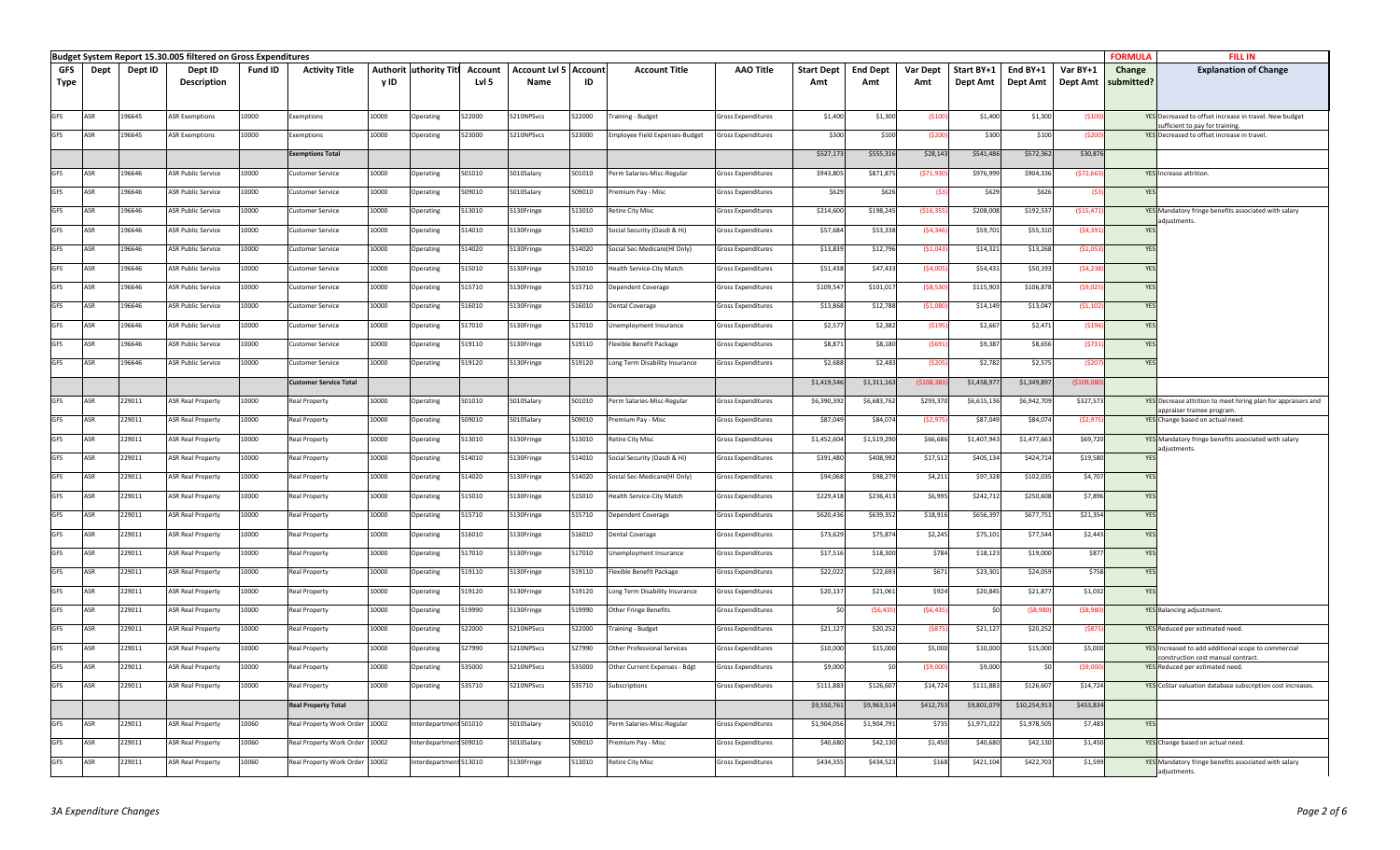|            |      |         | Budget System Report 15.30.005 filtered on Gross Expenditures |         |                                       |       |                               |         |                              |        |                                |                           |                   |                 |             |             |             |             | <b>FORMULA</b> | <b>FILL IN</b>                                                                                      |
|------------|------|---------|---------------------------------------------------------------|---------|---------------------------------------|-------|-------------------------------|---------|------------------------------|--------|--------------------------------|---------------------------|-------------------|-----------------|-------------|-------------|-------------|-------------|----------------|-----------------------------------------------------------------------------------------------------|
| <b>GFS</b> | Dept | Dept ID | Dept ID                                                       | Fund ID | <b>Activity Title</b>                 |       | <b>Authorit uthority Titl</b> | Account | <b>Account Lvl 5 Account</b> |        | <b>Account Title</b>           | <b>AAO Title</b>          | <b>Start Dept</b> | <b>End Dept</b> | Var Dept    | Start BY+1  | End BY+1    | Var BY+1    | Change         | <b>Explanation of Change</b>                                                                        |
| Type       |      |         | <b>Description</b>                                            |         |                                       | y ID  |                               | Lvl 5   | Name                         | ID     |                                |                           | Amt               | Amt             | Amt         | Dept Amt    | Dept Amt    | Dept Amt    | submitted?     |                                                                                                     |
|            |      |         |                                                               |         |                                       |       |                               |         |                              |        |                                |                           |                   |                 |             |             |             |             |                |                                                                                                     |
| <b>GFS</b> | ASR  | 229011  | <b>ASR Real Property</b>                                      | 10060   | Real Property Work Order 10002        |       | nterdepartment 514010         |         | 5130Fringe                   | 514010 | Social Security (Oasdi & Hi)   | Gross Expenditures        | \$120,49          | \$120,634       | \$136       | \$124,660   | \$125,214   | \$554       | YES            |                                                                                                     |
|            |      |         |                                                               |         |                                       |       |                               |         |                              |        |                                |                           |                   |                 |             |             |             |             |                |                                                                                                     |
| GFS        | ASR  | 229011  | <b>ASR Real Property</b>                                      | 10060   | Real Property Work Order 10002        |       | nterdepartment 514020         |         | 5130Fringe                   | 514020 | Social Sec-Medicare(HI Only)   | Gross Expenditures        | \$28,19           | \$28,231        | \$32        | \$29,170    | \$29,300    | \$130       | YES            |                                                                                                     |
| <b>GFS</b> | ASR  | 229011  | <b>ASR Real Property</b>                                      | 10060   | Real Property Work Order              | 10002 | nterdepartment 515010         |         | 5130Fringe                   | 515010 | lealth Service-City Match      | Gross Expenditures        | \$61,03           | \$61,074        | \$38        | \$64,568    | \$64,808    | \$240       | YES            |                                                                                                     |
| GFS        | ASR  | 229011  | <b>ASR Real Property</b>                                      | 10060   | Real Property Work Order 10002        |       | nterdepartment 515710         |         | 5130Fringe                   | 515710 | Dependent Coverage             | Gross Expenditures        | \$173,41          | \$173,521       | \$108       | \$183,463   | \$184,145   | \$682       | YES            |                                                                                                     |
| <b>GFS</b> | ASR  | 229011  | <b>ASR Real Property</b>                                      | 10060   | Real Property Work Order              | 10002 | nterdepartment 516010         |         | 5130Fringe                   | 516010 | Dental Coverage                | Gross Expenditures        | \$20,24           | \$20,256        | \$13        | \$20,646    | \$20,723    | \$77        | YES            |                                                                                                     |
|            |      |         |                                                               |         |                                       |       |                               |         |                              |        |                                |                           |                   |                 |             |             |             |             |                |                                                                                                     |
| <b>GFS</b> | ASR  | 229011  | <b>ASR Real Property</b>                                      | 10060   | Real Property Work Order              | 10002 | nterdepartment 517010         |         | 5130Fringe                   | 517010 | Jnemployment Insurance         | Gross Expenditures        | \$5,25            | \$5,257         | \$6         | \$5,431     | \$5,455     | \$24        |                |                                                                                                     |
| GFS        | ASR  | 229011  | <b>ASR Real Property</b>                                      | 10060   | Real Property Work Order              | 10002 | nterdepartment 519120         |         | 5130Fringe                   | 519120 | ong Term Disability Insurance  | Gross Expenditures        | \$6,70            | \$6,705         | \$3         | \$6,938     | \$6,964     | \$26        |                |                                                                                                     |
| GFS        | ASR  | 229011  | <b>ASR Real Property</b>                                      | 10060   | Real Property Work Order 10002        |       | nterdepartment 527990         |         | 5210NPSvcs                   | 527990 | Other Professional Services    | Gross Expenditures        | \$750,13          | \$747,423       | (52, 715)   | \$750,138   | \$664,624   | (\$85,514   |                | YES Off-budget position budget, change per estimated cost of<br>our (4) budgeted non-operating FTE. |
|            |      |         |                                                               |         | <b>Real Property Work Order Total</b> |       |                               |         |                              |        |                                |                           | \$3,544,57        | \$3,544,545     | (\$2        | \$3,617,820 | \$3,544,571 | (573, 24)   |                |                                                                                                     |
| <b>GFS</b> | ASR  | 229012  | <b>ASR Personal Property</b>                                  | 10000   | Personal Property                     | 10000 | <b>Operating</b>              | 501010  | 5010Salary                   | 501010 | Perm Salaries-Misc-Regular     | Gross Expenditures        | \$2,841,11        | \$2,644,906     | ( \$196, 21 | \$2,941,039 | \$2,751,399 | ( \$189, 64 |                | YES Increase attrition.                                                                             |
| GFS        | ASR  | 229012  | <b>ASR Personal Property</b>                                  | 10000   | Personal Property                     | 10000 | Operating                     | 509010  | 5010Salary                   | 509010 | Premium Pay - Misc             | Gross Expenditures        | \$13,26           | \$16,706        | \$3,437     | \$13,269    | \$16,706    | \$3,437     |                | YES Change based on actual need.                                                                    |
| <b>GFS</b> | ASR  | 229012  | <b>ASR Personal Property</b>                                  | 10000   | Personal Property                     | 10000 | Operating                     | 513010  | 5130Fringe                   | 513010 | Retire City Misc               | Gross Expenditures        | \$647,06          | \$602,379       | (544, 687)  | \$627,255   | \$586,809   | (540, 446)  |                | YES Mandatory fringe benefits associated with salary                                                |
| GFS        | ASR  | 29012   | <b>ASR Personal Property</b>                                  | 10000   | ersonal Property                      | 10000 | perating                      | 514010  | 5130Fringe                   | 514010 | Social Security (Oasdi & Hi)   | Gross Expenditures        | \$190,35          | \$178,516       | ( \$11, 84] | \$196,526   | \$185,089   | ( \$11,43]  | YE:            | adjustments.                                                                                        |
| GFS        | ASR  | 229012  | <b>ASR Personal Property</b>                                  | 10000   | Personal Property                     | 10000 | Operating                     | 514020  | 5130Fringe                   | 514020 | Social Sec-Medicare(HI Only)   | Gross Expenditures        | \$44,90           | \$42,107        | (\$2,79)    | \$46,351    | \$43,651    | (52, 70)    | YES            |                                                                                                     |
|            |      |         |                                                               |         |                                       |       |                               |         |                              |        |                                |                           |                   |                 |             |             |             |             |                |                                                                                                     |
| GFS        | ASR  | 229012  | <b>ASR Personal Property</b>                                  | 10000   | Personal Property                     | 10000 | Operating                     | 515010  | 5130Fringe                   | 515010 | Health Service-City Match      | <b>Gross Expenditures</b> | \$111,97          | \$103,457       | (58, 52)    | \$118,472   | \$109,801   | (58, 67)    | YES            |                                                                                                     |
| GFS        | ASR  | 229012  | <b>ASR Personal Property</b>                                  | 10000   | Personal Property                     | 10000 | )perating                     | 515710  | 5130Fringe                   | 515710 | Dependent Coverage             | Gross Expenditures        | \$284,20          | \$262,58        | ( \$21,62   | \$300,680   | \$278,674   | (\$22,00    | <b>YES</b>     |                                                                                                     |
| GFS        | ASR  | 229012  | <b>ASR Personal Property</b>                                  | 10000   | Personal Property                     | 10000 | <b>Operating</b>              | 516010  | 5130Fringe                   | 516010 | Dental Coverage                | Gross Expenditures        | \$34,11           | \$31,520        | (52, 59)    | \$34,800    | \$32,253    | (52, 54)    | <b>YES</b>     |                                                                                                     |
| GFS        | ASR  | 229012  | <b>ASR Personal Property</b>                                  | 10000   | Personal Property                     | 10000 | Operating                     | 517010  | 5130Fringe                   | 517010 | Jnemployment Insurance         | Gross Expenditures        | \$8,362           | \$7,841         | (\$521      | \$8,630     | \$8,127     | (\$50)      | YES            |                                                                                                     |
| GFS        | ASR  | 229012  | <b>ASR Personal Property</b>                                  | 10000   | Personal Property                     | 10000 | <b>Operating</b>              | 519110  | 5130Fringe                   | 519110 | lexible Benefit Package        | Gross Expenditures        | \$4,97            | \$4,595         | (\$378      | \$5,262     | \$4,877     | (\$385      | YES            |                                                                                                     |
| <b>GFS</b> | ASR  | 229012  | <b>ASR Personal Property</b>                                  | 10000   | Personal Property                     | 10000 | Operating                     | 519120  | 5130Fringe                   | 519120 | Long Term Disability Insurance | Gross Expenditures        | \$9,72            | \$9,053         | (5672)      | \$10,068    | \$9,419     | (\$649      |                |                                                                                                     |
| <b>GFS</b> | ASR  | 229012  | <b>ASR Personal Property</b>                                  | 10000   | Personal Property                     | 10000 | <b>Operating</b>              | 522000  | 5210NPSvcs                   | 522000 | raining - Budget               | Gross Expenditures        | \$13,200          | \$5,500         | (57, 700)   | \$13,200    | \$5,500     | (57,700)    |                | YES Reduced per estimated need.                                                                     |
| GFS        | ASR  | 229012  | <b>ASR Personal Property</b>                                  | 10000   | Personal Property                     | 10000 | )perating                     | 535000  | 5210NPSvcs                   | 535000 | Other Current Expenses - Bdgt  | Gross Expenditures        | \$4,00            | \$1,000         | ( \$3,00]   | \$4,000     | \$1,000     | ( \$3,00]   |                | YES Reduced per estimated need.                                                                     |
|            |      |         |                                                               |         | <b>Personal Property Total</b>        |       |                               |         |                              |        |                                |                           | \$4,207,26        | \$3,910,16      | (\$297,10   | \$4,319,552 | \$4,033,305 | (\$286,247  |                |                                                                                                     |
| GFS        | ASR  | 229014  | <b>ASR Administration</b>                                     | 10000   | Administration                        | 10000 | <b>Operating</b>              | 501010  | 5010Salary                   | 501010 | Perm Salaries-Misc-Regular     | Gross Expenditures        | \$2,735,60        | \$2,686,014     | (549,58)    | \$2,833,180 | \$2,721,839 | (5111, 341) |                | YES Substitute (1) FTE 1092 to 1093, Increase attrition,                                            |
| GFS        | ASR  | 229014  | <b>ASR Administration</b>                                     | 10000   | Administration                        | 10000 | Operating                     | 509010  | 5010Salary                   | 509010 | Premium Pay - Misc             | Gross Expenditures        | \$1,16            | \$2,192         | \$1,023     | \$1,169     | \$2,192     | \$1,023     |                | increase step adjustment.<br>YES Change based on actual need.                                       |
| GFS        | ASR  | 229014  | <b>ASR Administration</b>                                     | 10000   | Administration                        | 10000 | <b>Operating</b>              | 513010  | 5130Fringe                   | 513010 | Retire City Misc               | Gross Expenditures        | \$618,66          | \$607,495       | ( \$11, 16  | \$599,722   | \$576,204   | (523, 51)   |                | YES Mandatory fringe benefits associated with salary                                                |
| <b>GFS</b> | ASR  | 229014  | <b>ASR Administration</b>                                     | 10000   | Administration                        | 10000 | <b>Operating</b>              | 514010  | 5130Fringe                   | 514010 | Social Security (Oasdi & Hi)   | Gross Expenditures        | \$155,57          | \$152,935       | (52, 641)   | \$161,183   | \$155,045   | (56, 138)   | <b>YES</b>     | adjustments.                                                                                        |
| <b>GFS</b> | ASR  | 229014  | <b>ASR Administration</b>                                     | 10000   | Administration                        | 10000 | Operating                     | 514020  | 5130Fringe                   | 514020 | Social Sec-Medicare(HI Only)   | Gross Expenditures        | \$39,830          | \$39,125        | (570)       | \$41,243    | \$39,644    | (51,599)    | YES            |                                                                                                     |
| <b>GFS</b> | ASR  | 229014  | <b>ASR Administration</b>                                     | 10000   | Administration                        | 10000 | <b>Operating</b>              | 515010  | 5130Fringe                   | 515010 | lealth Service-City Match      | Gross Expenditures        | \$82,77           | \$81,225        | (51, 54)    | \$87,574    | \$84,088    | $($ \$3,48  | YES            |                                                                                                     |
| GFS        | ASR  | 229014  | <b>ASR Administration</b>                                     | 10000   | Administration                        | 10000 | Operating                     | 515710  | 5130Fringe                   | 515710 | Dependent Coverage             | Gross Expenditures        | \$219,47          | \$215,370       | (54, 10)    | \$232,198   | \$222,955   | (59, 24)    | <b>YES</b>     |                                                                                                     |
| GFS        | ASR  | 229014  | <b>ASR Administration</b>                                     | 10000   | Administration                        | 10000 | Operating                     | 516010  | 5130Fringe                   | 516010 | Dental Coverage                | Gross Expenditures        | \$26,549          | \$26,052        | (\$497      | \$27,084    | \$26,006    | (S1,07      | YES            |                                                                                                     |
| GFS        | ASR  | 229014  | <b>ASR Administration</b>                                     | 10000   | Administration                        | 10000 | Operating                     | 517010  | 5130Fringe                   | 517010 | Jnemployment Insurance         | Gross Expenditures        | \$7,41            | \$7,284         | (\$130      | \$7,680     | \$7,383     | (\$29       | YES            |                                                                                                     |
| GFS        | ASR  | 229014  | <b>ASR Administration</b>                                     | 10000   | Administration                        | 10000 | Operating                     | 519110  | 5130Fringe                   | 519110 | Flexible Benefit Package       | Gross Expenditures        | \$32,514          | \$31,906        | (\$608      | \$34,402    | \$33,033    | (51, 369)   | YES            |                                                                                                     |
| <b>GFS</b> | ASR  | 229014  | <b>ASR Administration</b>                                     | 10000   | Administration                        | 10000 | Operating                     | 519120  | 5130Fringe                   | 519120 | Long Term Disability Insurance | <b>Gross Expenditures</b> | \$5,814           | \$5,735         | (\$79       | \$6,025     | \$5,816     | (\$209      | YES            |                                                                                                     |
| GFS        | ASR  | 229014  | <b>ASR Administration</b>                                     | 10000   | Administration                        | 10000 | <b>Operating</b>              | 519990  | 5130Fringe                   | 519990 | Other Fringe Benefits          | Gross Expenditures        |                   | (525, 18)       | ( \$25, 18) |             | (\$39,75    | ( \$39,75   |                | YES Adjustment to offset late increase in DT ELA work order.                                        |
|            |      |         |                                                               |         |                                       |       |                               |         |                              |        |                                |                           |                   |                 |             |             |             |             |                |                                                                                                     |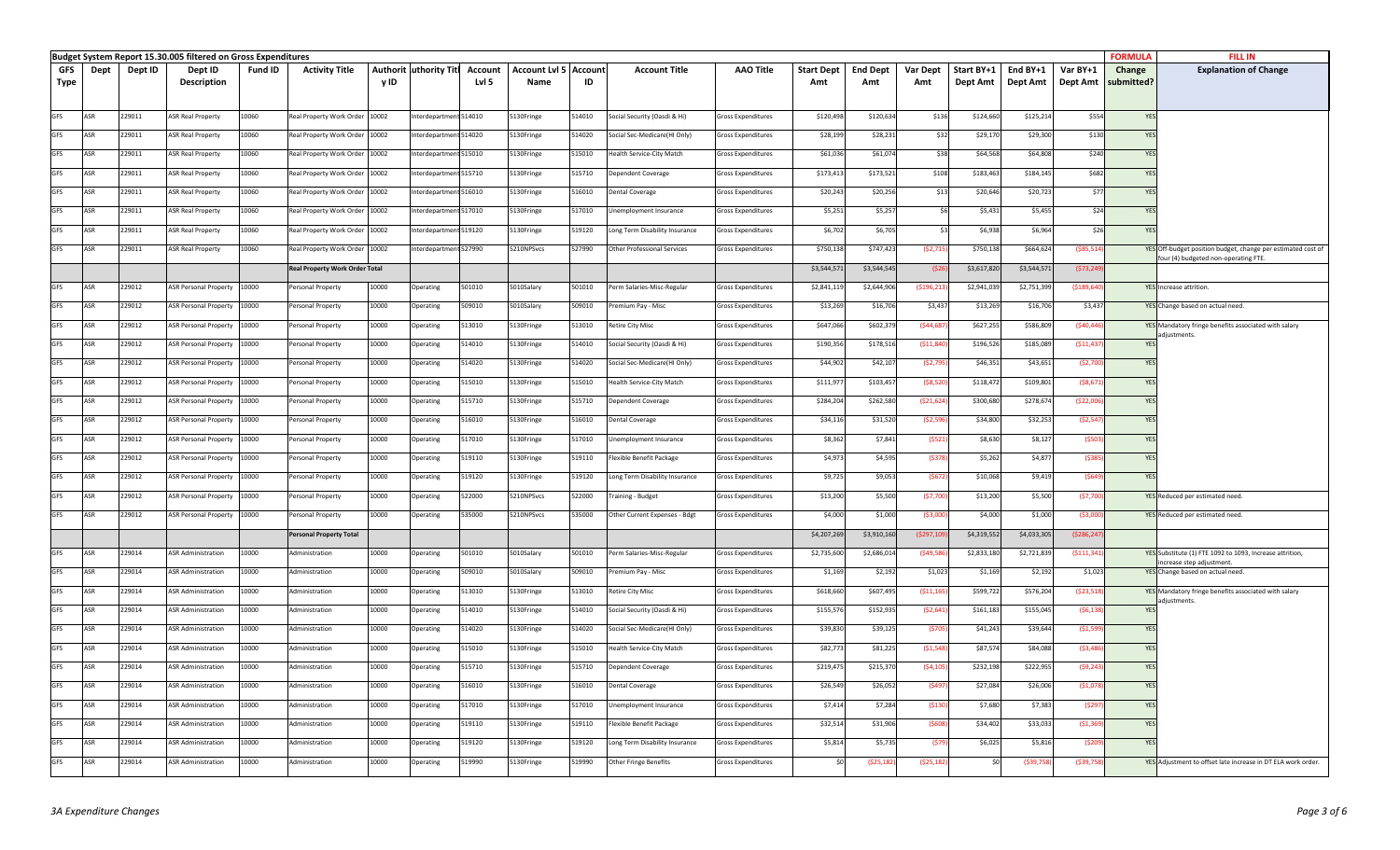|                  |            |         | Budget System Report 15.30.005 filtered on Gross Expenditures |         |                             |       |                               |         |                              |        |                                |                           |                   |                 |             |             |             |             | <b>FORMULA</b> | <b>FILL IN</b>                                                                                                         |
|------------------|------------|---------|---------------------------------------------------------------|---------|-----------------------------|-------|-------------------------------|---------|------------------------------|--------|--------------------------------|---------------------------|-------------------|-----------------|-------------|-------------|-------------|-------------|----------------|------------------------------------------------------------------------------------------------------------------------|
| GFS              | Dept       | Dept ID | Dept ID                                                       | Fund ID | <b>Activity Title</b>       |       | <b>Authorit uthority Titl</b> | Account | <b>Account Lvl 5 Account</b> |        | <b>Account Title</b>           | <b>AAO Title</b>          | <b>Start Dept</b> | <b>End Dept</b> | Var Dept    | Start BY+1  | End BY+1    | Var BY+1    | Change         | <b>Explanation of Change</b>                                                                                           |
| Type             |            |         | <b>Description</b>                                            |         |                             | y ID  |                               | Lvl 5   | Name                         | ID     |                                |                           | Amt               | Amt             | Amt         | Dept Amt    | Dept Amt    | Dept Amt    | submitted?     |                                                                                                                        |
|                  |            |         |                                                               |         |                             |       |                               |         |                              |        |                                |                           |                   |                 |             |             |             |             |                |                                                                                                                        |
| GFS              | ASR        | 229014  | <b>ASR Administration</b>                                     | 10000   | Administration              | 10000 | )perating                     | 521000  | 210NPSvcs                    | 521000 | ravel-Budget                   | Gross Expenditures        | \$7,76            | \$14,650        | \$6,890     | \$7,760     | \$14,650    | \$6,890     |                | YES Increased to align to Assessor and Legislative Director                                                            |
|                  |            |         |                                                               |         |                             |       |                               |         |                              |        |                                |                           |                   |                 |             |             |             |             |                | travel schedules                                                                                                       |
| GFS              | ASR        | 229014  | <b>ASR Administration</b>                                     | 10000   | Administration              | 10000 | )perating                     | 522000  | 210NPSvcs                    | 522000 | raining - Budget               | iross Expenditures        | \$33,05           | \$37,542        | \$4,492     | \$33,050    | \$37,542    | \$4,492     |                | YES Increased to align to Assessor and Legislative Director<br>travel schedules                                        |
| GFS              | ASR        | 229014  | <b>ASR Administration</b>                                     | 10000   | <b>dministration</b>        | 10000 | )perating                     | 524010  | 210NPSvcs                    | 524010 | Membership Fees                | iross Expenditures        | \$2,75            | \$2,800         | \$45        | \$2,755     | \$2,800     | \$45        |                | YES Slight cost increase in membership.                                                                                |
| <b>GFS</b>       | ASR        | 229014  | <b>ASR Administration</b>                                     | 10000   | dministration               | 10000 | <b>D</b> perating             | 527610  | 210NPSvcs                    | 527610 | Systems Consulting Services    | iross Expenditures        | \$21,719          | \$25,000        | \$3,281     | \$21,719    | \$25,000    | \$3,281     |                | YES Moved budget from equipment maintenance.                                                                           |
| <b>GFS</b>       | ASR        | 229014  | <b>ASR Administration</b>                                     | 10000   | dministration               | 10000 | )perating                     | 529110  | 210NPSvcs                    | 329110 | Dp-Wp Equipment Maint          | iross Expenditures        | \$5,000           |                 | (55,00)     | \$5,000     |             | (55,00)     |                | YES Decreased per estimated need.                                                                                      |
|                  |            |         |                                                               |         |                             |       |                               |         |                              |        |                                |                           |                   |                 |             |             |             |             |                |                                                                                                                        |
| GFS              | ASR        | 229014  | <b>ASR Administration</b>                                     | 10000   | Administration              | 10000 | perating                      | 531310  | 210NPSvcs                    | 531310 | Office Machine Rental          | iross Expenditures        | \$60,000          | \$50,000        | ( \$10, 00] | \$60,000    | \$50,000    | (510.00)    |                | YES Reduced per estimated need.                                                                                        |
| GFS              | ASR        | 229014  | <b>ASR Administration</b>                                     | 10000   | Administration              | 10000 | <b>Operating</b>              | 535000  | 5210NPSvcs                   | 535000 | Other Current Expenses - Bdgt  | Gross Expenditures        | \$66,300          | \$70,500        | \$4,200     | \$66,300    | \$70,500    | \$4,200     |                | YES Advertising and events including Assessor's family wealth                                                          |
| GES              | <b>ASR</b> | 229014  | <b>ASR Administration</b>                                     | 10000   | Administration              | 10000 | Operating                     | 535710  | 5210NPSvcs                   | 535710 | Subscriptions                  | iross Expenditures        | \$3,725           | \$3,830         | \$105       | \$3,725     | \$3,830     | \$105       |                | forum and public events.<br>YES Slight cost increase in subscription.                                                  |
|                  |            |         |                                                               |         |                             |       |                               |         |                              |        |                                |                           |                   |                 |             |             |             |             |                |                                                                                                                        |
| GFS              | <b>ASR</b> | 229014  | <b>ASR Administration</b>                                     | 10000   | Administration              | 10000 | Operating                     | 535960  | 5210NPSvcs                   | 535960 | Software Licensing Fees        | Gross Expenditures        | \$167,61          | \$165,753       | (51, 86)    | \$167,613   | \$201,009   | \$33,396    |                | YES Reduced per estimated need. Year 2 increased to pay for<br>EZ Access (legacy assessment system) software license & |
|                  |            |         |                                                               |         |                             |       |                               |         |                              |        |                                |                           |                   |                 |             |             |             |             |                | maintenance.                                                                                                           |
| GFS              | ASR        | 229014  | <b>ASR Administration</b>                                     | 10000   | <b>dministration</b>        | 10000 | )perating                     | 540000  | 400Mat&Su                    | 540000 | Materials & Supplies-Budget    | iross Expenditures        | \$56,31           | \$68,000        | \$11,685    | \$56,315    | \$68,000    | \$11,685    |                | YES Moved budget from data processing supplies to general<br>M&S, Increase for community outreach events.              |
| GFS              | ASR        | 229014  | <b>ASR Administration</b>                                     | 10000   | dministration               | 10000 | )perating                     | 549210  | 400Mat&Su                    | 549210 | Data Processing Supplies       | iross Expenditures        | \$15,000          | \$5,000         | (510,00)    | \$15,000    | \$5,000     | (510,00)    |                | YES Moved budget to general materials & supplies.                                                                      |
| <b>GFS</b>       | ASR        | 229014  | <b>ASR Administration</b>                                     | 10000   | Administration              | 10000 | perating                      | 581325  | 5810OthDep                   | 581325 | DT Enterprise Tech Contracts   | Gross Expenditures        | \$33,400          | \$58,582        | \$25,182    | \$33,400    | \$73,158    | \$39,758    |                | YES Increase per DT recommendation.                                                                                    |
|                  |            |         |                                                               |         |                             |       |                               |         |                              |        |                                |                           |                   |                 |             |             |             |             |                |                                                                                                                        |
|                  |            |         |                                                               |         | <b>Administration Total</b> |       |                               |         |                              |        |                                |                           | \$4,398,011       | \$4,331,808     | (566.2)     | \$4,504,09  | \$4,385,936 | ( \$118,161 |                |                                                                                                                        |
| GFS              | <b>ASR</b> | 229015  | <b>ASR Recorder</b>                                           | 10000   | tecording                   | 10000 | perating                      | 501010  | 5010Salary                   | 501010 | Perm Salaries-Misc-Regular     | ross Expenditures         | \$745,49          | \$736,793       | (58, 69)    | \$771,706   | \$762,684   | (\$9,02)    |                | YES Increase attrition.                                                                                                |
| GFS              | <b>ASR</b> | 229015  | <b>ASR Recorder</b>                                           | 10000   | Recording                   | 10000 | <b>Operating</b>              | 509010  | 5010Salary                   | 509010 | Premium Pay - Misc             | iross Expenditures        | \$1,132           | \$1,128         | (\$4        | \$1,132     | \$1,128     | (S4)        | <b>YFS</b>     |                                                                                                                        |
| <b>GFS</b>       | ASR        | 229015  | <b>ASR Recorder</b>                                           | 10000   | Recording                   | 10000 | <b>Dperating</b>              | 513010  | 5130Fringe                   | 513010 | <b>Retire City Misc</b>        | Gross Expenditures        | \$169,698         | \$167,718       | (51,98)     | \$164,496   | \$162,573   | (51, 923)   |                | YES Mandatory fringe benefits associated with salary                                                                   |
|                  |            |         |                                                               |         |                             |       |                               |         |                              |        |                                |                           |                   |                 |             |             |             |             |                | adiustments.                                                                                                           |
| <b>GFS</b>       | ASR        | 229015  | <b>ASR Recorder</b>                                           | 10000   | Recording                   | 10000 | <b>Derating</b>               | 514010  | 5130Fringe                   | 514010 | Social Security (Oasdi & Hi)   | <b>Gross Expenditures</b> | \$45,339          | \$44,818        | $($ \$52    | \$46,919    | \$46,379    | (5540)      | YES            |                                                                                                                        |
| GFS              | ASR        | 229015  | <b>ASR Recorder</b>                                           | 10000   | Recording                   | 10000 | perating                      | 514020  | 5130Fringe                   | 514020 | Social Sec-Medicare(HI Only)   | Gross Expenditures        | \$10,970          | \$10,844        | (5126)      | \$11,351    | \$11,220    | (5131)      | <b>YES</b>     |                                                                                                                        |
| GFS              | ASR        | 229015  | <b>ASR Recorder</b>                                           | 10000   | Recording                   | 10000 | perating                      | 515010  | 5130Fringe                   | 515010 | lealth Service-City Match      | Gross Expenditures        | \$31,489          | \$31,138        | (5351       | \$33,321    | \$32,949    | (5372)      | YES            |                                                                                                                        |
|                  | ASR        |         |                                                               |         |                             |       |                               |         |                              |        |                                |                           |                   |                 |             |             |             |             | <b>YES</b>     |                                                                                                                        |
| GFS              |            | 229015  | <b>ASR Recorder</b>                                           | 10000   | Recording                   | 10000 | perating                      | 515710  | 5130Fringe                   | 515710 | ependent Coverage              | iross Expenditures        | \$70,37           | \$69,591        | (\$78       | \$74,459    | \$73,628    | (5831)      |                |                                                                                                                        |
| <b>GFS</b>       | ASR        | 229015  | <b>ASR Recorder</b>                                           | 10000   | <b>Recording</b>            | 10000 | )perating                     | 516010  | 5130Fringe                   | 516010 | Dental Coverage                | iross Expenditures        | \$8,88            | \$8,781         | <b>(S9</b>  | \$9,060     | \$8,959     | (5101       | <b>YFS</b>     |                                                                                                                        |
| <b>GFS</b>       | ASR        | 229015  | <b>ASR Recorder</b>                                           | 10000   | Recording                   | 10000 | )perating                     | 517010  | 5130Fringe                   | 517010 | nemployment Insurance          | Gross Expenditures        | \$2,043           | \$2,020         | (523)       | \$2,113     | \$2,089     | (524)       | <b>YFS</b>     |                                                                                                                        |
| <b>GFS</b>       | ASR        | 229015  | <b>SR Recorder</b>                                            | 10000   | Recording                   | 10000 | berating                      | 19110   | 130Fringe                    | 519110 | lexible Benefit Package        | Gross Expenditures        | \$9,91            | \$9,799         | (\$111      | \$10,486    | \$10,369    | (5117)      | YES            |                                                                                                                        |
|                  |            |         |                                                               |         |                             |       |                               |         |                              |        |                                |                           |                   |                 |             |             |             |             |                |                                                                                                                        |
| GFS              | ASR        | 29015   | <b>ASR Recorder</b>                                           | 10000   | tecording                   | 10000 | perating                      | 19120   | 130Fringe                    | 19120  | ong Term Disability Insurance  | iross Expenditures        | \$1,87            | \$1,851         | (52)        | \$1,939     | \$1,916     | (523)       |                |                                                                                                                        |
| GFS              | ASR        | 229015  | <b>ASR Recorder</b>                                           | 10000   | Recording                   | 10000 | perating                      | 21000   | 210NPSvcs                    | 521000 | ravel-Budget                   | iross Expenditures        | \$5,05            | \$7,050         | \$2,000     | \$5,050     | \$7,050     | \$2,000     |                | YES Increase for County Recorder workshops in Sacramento                                                               |
| GFS              | ASR        | 229015  | <b>ASR Recorder</b>                                           | 10000   | Recording                   | 10000 | perating                      | 535710  | 5210NPSvcs                   | 535710 | subscriptions                  | Gross Expenditures        | \$450             | <b>SO</b>       | (S45)       | \$450       | \$0         | ( \$450     |                | that require overnight travel.<br><b>YES</b> Moved budget to Modernization.                                            |
| <b>GFS</b>       | <b>ASR</b> | 229015  | <b>ASR Recorder</b>                                           | 10000   | Recording                   | 10000 | perating                      | 543990  | 5400Mat&Su                   | 543990 | Other Equipment Maint Supplies | Gross Expenditures        | \$2,000           |                 | (\$2,000    | \$2,000     |             | ( \$2,000   |                | YES Reallocated budgets between Recorder funding sources.                                                              |
|                  |            |         |                                                               |         |                             |       |                               |         |                              |        |                                |                           |                   |                 |             |             |             |             |                |                                                                                                                        |
|                  |            |         |                                                               |         | <b>Recording Total</b>      |       |                               |         |                              |        |                                |                           | \$1,104,70        | \$1,091,531     | ( \$13, 17  | \$1,134,482 | \$1,120,944 | ( \$13,53   |                |                                                                                                                        |
| Self             | ASR        | 229015  | <b>ASR Recorder</b>                                           | 12610   | Recorder - Erecording       | 16627 | AS Recorder - Erc 501010      |         | 5010Salary                   | 601010 | Perm Salaries-Misc-Regular     | Gross Expenditures        | \$53,02           | \$143,638       | \$90,611    | \$54,892    | \$148,690   | \$93,798    |                | YES Reassign (1) 4215 FTE from Accessing & Indexing.                                                                   |
| Supporti<br>Selt | ASR        | 229015  | <b>ASR Recorder</b>                                           | 12610   | Recorder - Erecording       | 16627 | <b>AS Recorder - Er</b>       | 513010  | $5130$ Fringe                | 513010 | Retire City Misc               | Gross Expenditures        | \$12,12           | \$32,849        | \$20,722    | \$11,759    | \$31,852    | \$20,093    |                | YES Mandatory fringe benefits associated with salary                                                                   |
| Supporti         |            |         |                                                               |         |                             |       |                               |         |                              |        |                                |                           |                   |                 |             |             |             |             |                | adjustments.                                                                                                           |
| Supporti         | ASR        | 229015  | <b>ASR Recorder</b>                                           | 12610   | tecorder - Erecording       | 16627 | AS Recorder - Ere514010       |         | 5130Fringe                   | 514010 | Social Security (Oasdi & Hi)   | iross Expenditures        | \$3,281           | \$8,906         | \$5,618     | \$3,403     | \$9,218     | \$5,815     | YF!            |                                                                                                                        |
| Self             | ASR        | 229015  | <b>ASR Recorder</b>                                           | 12610   | Recorder - Erecording       | 16627 | AS Recorder - Ere 514020      |         | 5130Fringe                   | 514020 | Social Sec-Medicare(HI Only)   | Gross Expenditures        | \$769             | \$2,083         | \$1,314     | \$796       | \$2,156     | \$1,360     | YES            |                                                                                                                        |
| Supporti<br>Self | ASR        | 229015  | ASR Recorder                                                  | 12610   | Recorder - Erecording       | 16627 | AS Recorder - Ere 515010      |         | 5130Fringe                   | 515010 | lealth Service-City Match      | ross Expenditures         | \$2,320           | \$6,95          | \$4,639     | \$2,455     | \$7,364     | \$4,909     | YES            |                                                                                                                        |
| Supporti<br>Self | ASR        | 229015  | <b>ASR Recorder</b>                                           |         |                             | 16627 |                               |         |                              | 515710 |                                |                           |                   |                 |             |             |             |             | <b>YES</b>     |                                                                                                                        |
| Supportin        |            |         |                                                               | 12610   | Recorder - Erecording       |       | AS Recorder - Erc515710       |         | 5130Fringe                   |        | Dependent Coverage             | iross Expenditures        | \$4,644           | \$13,93         | \$9,288     | \$4,914     | \$14,741    | \$9,827     |                |                                                                                                                        |
|                  |            |         |                                                               |         |                             |       |                               |         |                              |        |                                |                           |                   |                 |             |             |             |             |                |                                                                                                                        |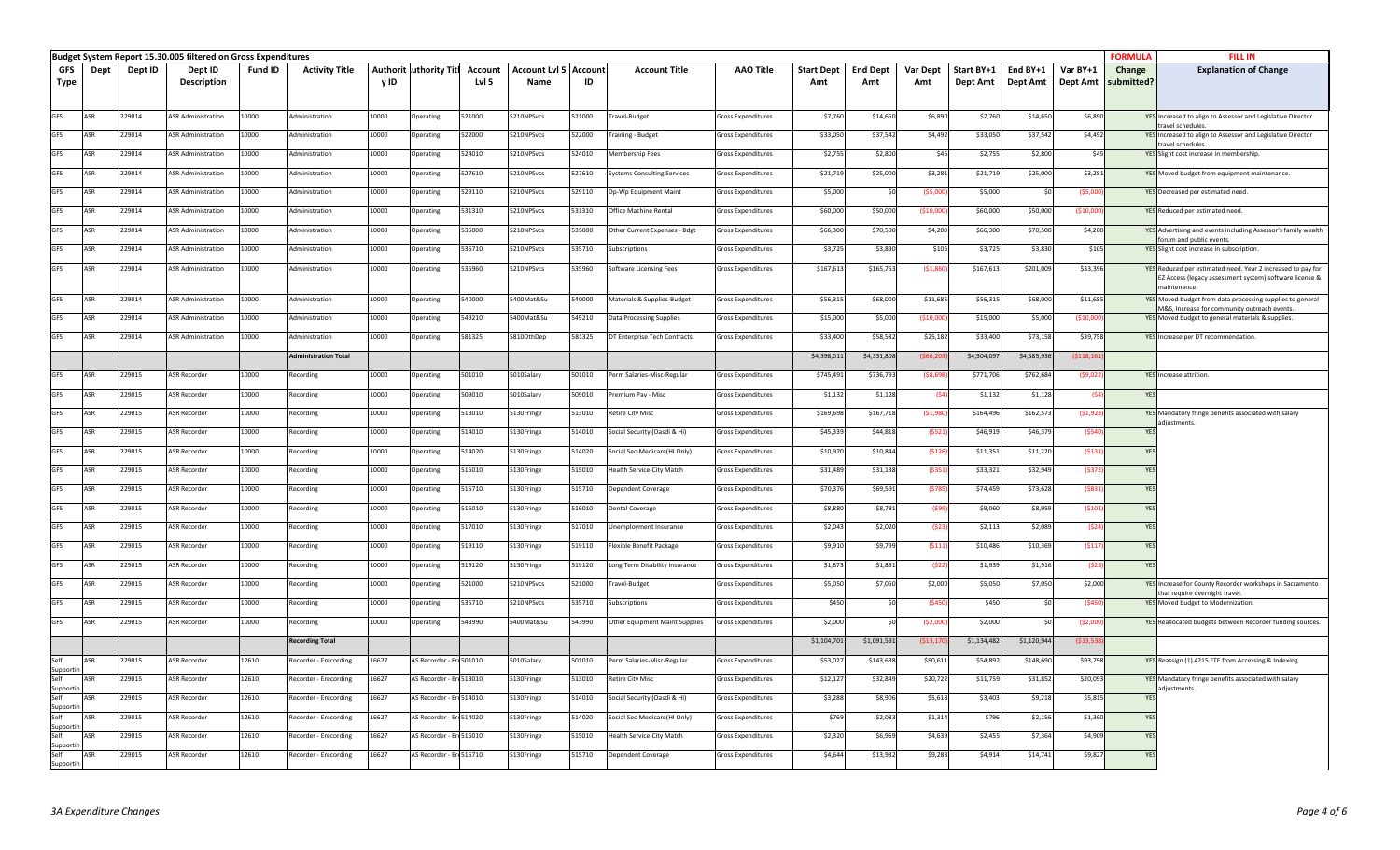|                   |                                                                                                                                                                                                                                                                                                                                                                                                                                 |         | Budget System Report 15.30.005 filtered on Gross Expenditures |         |                                            |       |                                |         |                              |        |                                |                           |                   |                 |                 |            |           |             | <b>FORMULA</b> | <b>FILL IN</b>                                                                                                          |
|-------------------|---------------------------------------------------------------------------------------------------------------------------------------------------------------------------------------------------------------------------------------------------------------------------------------------------------------------------------------------------------------------------------------------------------------------------------|---------|---------------------------------------------------------------|---------|--------------------------------------------|-------|--------------------------------|---------|------------------------------|--------|--------------------------------|---------------------------|-------------------|-----------------|-----------------|------------|-----------|-------------|----------------|-------------------------------------------------------------------------------------------------------------------------|
| GFS               | Dept                                                                                                                                                                                                                                                                                                                                                                                                                            | Dept ID | Dept ID                                                       | Fund ID | <b>Activity Title</b>                      |       | <b>Authorit luthority Titl</b> | Account | <b>Account Lvl 5 Account</b> |        | <b>Account Title</b>           | <b>AAO Title</b>          | <b>Start Dept</b> | <b>End Dept</b> | <b>Var Dept</b> | Start BY+1 | End BY+1  | Var BY+1    | Change         | <b>Explanation of Change</b>                                                                                            |
| Type              |                                                                                                                                                                                                                                                                                                                                                                                                                                 |         | Description                                                   |         |                                            | y ID  |                                | LvI 5   | Name                         | ID     |                                |                           | Amt               | Amt             | Amt             | Dept Amt   | Dept Amt  | Dept Amt    | submitted?     |                                                                                                                         |
|                   |                                                                                                                                                                                                                                                                                                                                                                                                                                 |         |                                                               |         |                                            |       |                                |         |                              |        |                                |                           |                   |                 |                 |            |           |             |                |                                                                                                                         |
| Self              | <b>ASR</b>                                                                                                                                                                                                                                                                                                                                                                                                                      | 229015  | <b>ASR Recorder</b>                                           | 12610   |                                            |       | S Recorder - Erc516010         |         | 5130Fringe                   | 16010  |                                |                           |                   |                 |                 | \$603      | \$1,808   |             | YES            |                                                                                                                         |
| Supporti          |                                                                                                                                                                                                                                                                                                                                                                                                                                 |         |                                                               |         | Recorder - Erecording                      | 16627 |                                |         |                              |        | Dental Coverage                | Gross Expenditures        | \$591             | \$1,77          | \$1,181         |            |           | \$1,205     |                |                                                                                                                         |
| Self              | ∆SR                                                                                                                                                                                                                                                                                                                                                                                                                             | 229015  | <b>ASR Recorder</b>                                           | 12610   | Recorder - Erecording                      | 16627 | \S Recorder - Erc517010        |         | 5130Fringe                   | 517010 | Jnemployment Insurance         | Gross Expenditures        | \$143             | \$388           | \$245           | \$148      | \$401     | \$253       | YF:            |                                                                                                                         |
| Supportin         | ASR                                                                                                                                                                                                                                                                                                                                                                                                                             | 229015  | <b>ASR Recorder</b>                                           | 12610   | Recorder - Erecording                      | 16627 | AS Recorder - Erc519120        |         | 5130Fringe                   | 519120 | Long Term Disability Insurance | Gross Expenditures        | \$207             | \$561           | \$354           | \$215      | \$582     | \$367       |                |                                                                                                                         |
| Supportin         |                                                                                                                                                                                                                                                                                                                                                                                                                                 |         |                                                               |         |                                            |       |                                |         |                              |        |                                |                           |                   |                 |                 |            |           |             |                |                                                                                                                         |
| Self<br>Sunnortir | ASR                                                                                                                                                                                                                                                                                                                                                                                                                             | 229015  | <b>ASR Recorder</b>                                           | 12610   | Recorder - Erecording                      | 16627 | AS Recorder - Erc522000        |         | 5210NPSvcs                   | 522000 | <b>Training - Budget</b>       | Gross Expenditures        | \$300             | \$500           | \$200           | \$300      | \$500     | \$200       |                | YES Increased for additional attendee.                                                                                  |
|                   | ASR                                                                                                                                                                                                                                                                                                                                                                                                                             | 229015  | <b>ASR Recorder</b>                                           | 12610   | Recorder - Erecording                      | 16627 | S Recorder - Ere 527610        |         | 5210NPSvcs                   | 527610 | Systems Consulting Services    | Gross Expenditures        | \$40,00           | \$30,00         | ( \$10,00]      | \$40,000   | \$30,000  | (510,00)    |                | YES Reduced based on actual cost of CERTNA, e-recording                                                                 |
| Supportin<br>Self | ASR                                                                                                                                                                                                                                                                                                                                                                                                                             | 229015  | <b>ASR Recorder</b>                                           | 12610   | Recorder - Erecording                      | 16627 | S Recorder - Erc527990         |         | 5210NPSvcs                   | 527990 | Other Professional Services    | <b>Gross Expenditures</b> | \$6,800           | \$7,000         | \$200           | \$6,800    | \$7,000   | \$200       |                | vstem<br>YES Cost per MOU with the Department of Justice for e-                                                         |
| Supportin         |                                                                                                                                                                                                                                                                                                                                                                                                                                 |         |                                                               |         |                                            |       |                                |         |                              |        |                                |                           |                   |                 |                 |            |           |             |                | ecording administration.                                                                                                |
| Self<br>Supportir | ASR                                                                                                                                                                                                                                                                                                                                                                                                                             | 229015  | <b>ASR Recorder</b>                                           | 12610   | Recorder - Erecording                      | 16627 | AS Recorder - Ere535000        |         | 5210NPSvcs                   | 535000 | Other Current Expenses - Bdgt  | <b>Gross Expenditures</b> | \$15,500          | \$40,500        | \$25,000        | \$15,500   | \$40,500  | \$25,000    |                | YES Expected increase in credit card fees with implementation<br>of new recorder system and use of Citybase credit card |
|                   |                                                                                                                                                                                                                                                                                                                                                                                                                                 |         |                                                               |         |                                            |       |                                |         |                              |        |                                |                           |                   |                 |                 |            |           |             |                | payment processor                                                                                                       |
| Self              | ASR                                                                                                                                                                                                                                                                                                                                                                                                                             | 229015  | <b>ASR Recorder</b>                                           | 12610   | Recorder - Erecording                      | 16627 | AS Recorder - Ere535960        |         | 5210NPSvcs                   | 535960 | Software Licensing Fees        | <b>Gross Expenditures</b> | \$2,600           |                 | (52,600)        | \$2,600    | SO        | (52,600)    |                | YES Reduced based on actual need.                                                                                       |
| Supportin         |                                                                                                                                                                                                                                                                                                                                                                                                                                 |         |                                                               |         | <b>Recorder - Erecording Total</b>         |       |                                |         |                              |        |                                |                           | \$142,316         | \$289,08        | \$146,772       | \$144,385  | \$294,812 | \$150,427   |                |                                                                                                                         |
|                   |                                                                                                                                                                                                                                                                                                                                                                                                                                 |         |                                                               |         |                                            |       |                                |         |                              |        |                                |                           |                   |                 |                 |            |           |             |                |                                                                                                                         |
| Self<br>Supportir | ASR                                                                                                                                                                                                                                                                                                                                                                                                                             | 229015  | <b>ASR Recorder</b>                                           | 12610   | Doc Storage Conver Fund A 17402            |       | <b>\S Doc Storage C509010</b>  |         | 5010Salary                   | 609010 | Premium Pay - Misc             | Gross Expenditures        | \$629             | \$626           |                 | \$629      | \$626     | (S3         | YES            |                                                                                                                         |
| Self              | <b>ASR</b>                                                                                                                                                                                                                                                                                                                                                                                                                      | 229015  | <b>ASR Recorder</b>                                           | 12610   | Doc Storage Conver Fund A 17402            |       | AS Doc Storage C535000         |         | 5210NPSvcs                   | 535000 | Other Current Expenses - Bdgt  | Gross Expenditures        | \$32,000          | \$6,91          | ( \$25,08       | \$32,000   | \$3,699   | (528, 30)   |                | YES Ongoing revenue is increasingly unable to pay for more                                                              |
| Supportin         |                                                                                                                                                                                                                                                                                                                                                                                                                                 |         |                                                               |         |                                            |       |                                |         |                              |        |                                |                           |                   |                 |                 |            |           |             |                | than the cost of (1) budgeted FTE. Needed to reallocate<br>these expenses elsewhere.                                    |
|                   |                                                                                                                                                                                                                                                                                                                                                                                                                                 |         |                                                               |         | Doc Storage Conver Fund Ab3332 Total       |       |                                |         |                              |        |                                |                           | \$32,629          | \$7,539         | ( \$25,09       | \$32,629   | \$4,325   | (528, 30)   |                |                                                                                                                         |
| Self              | ASR                                                                                                                                                                                                                                                                                                                                                                                                                             | 229015  | <b>ASR Recorder</b>                                           | 12610   | Page Recorders Modernizat 17403            |       | S Page Recorde 501010          |         | 5010Salary                   | 501010 | Perm Salaries-Misc-Regular     | Gross Expenditures        | \$321,68          | \$394,81        | \$73,130        | \$332,992  | \$409,933 | \$76,941    |                | YES Reduce attrition to meet hiring plan.                                                                               |
| Supportin         |                                                                                                                                                                                                                                                                                                                                                                                                                                 |         |                                                               |         |                                            |       |                                |         |                              |        |                                |                           |                   |                 |                 |            |           |             |                |                                                                                                                         |
| Self<br>Supportin | ASR                                                                                                                                                                                                                                                                                                                                                                                                                             | 229015  | <b>ASR Recorder</b>                                           | 12610   | Page Recorders Modernizat 17403            |       | S Page Recorde 513010          |         | 5130Fringe                   | 513010 | Retire City Misc               | Gross Expenditures        | \$72,49           | \$89,14         | \$16,646        | \$70,226   | \$86,626  | \$16,400    |                | YES Mandatory fringe benefits associated with salary<br>adjustments.                                                    |
|                   | <b>ASR</b>                                                                                                                                                                                                                                                                                                                                                                                                                      | 229015  | <b>ASR Recorder</b>                                           | 12610   | Page Recorders Modernizat 17403            |       | AS Page Recorde 514010         |         | 5130Fringe                   | 514010 | Social Security (Oasdi & Hi)   | Gross Expenditures        | \$19,71           | \$24,23         | \$4,518         | \$20,41    | \$25,170  | \$4,753     | YF:            |                                                                                                                         |
| Supporti          | ASR                                                                                                                                                                                                                                                                                                                                                                                                                             |         |                                                               |         |                                            |       |                                |         |                              |        |                                |                           |                   |                 |                 |            |           |             |                |                                                                                                                         |
| Supportir         |                                                                                                                                                                                                                                                                                                                                                                                                                                 | 229015  | <b>ASR Recorder</b>                                           | 12610   | Page Recorders Modernizat 17403            |       | AS Page Recorde 514020         |         | 5130Fringe                   | 514020 | Social Sec-Medicare(HI Only)   | Gross Expenditures        | \$4,664           | \$5,72          | \$1,061         | \$4,829    | \$5,945   | \$1,116     | YE:            |                                                                                                                         |
|                   | ∆SR                                                                                                                                                                                                                                                                                                                                                                                                                             | 229015  | ASR Recorder                                                  | 12610   | age Recorders Modernizat 17403             |       | S Page Recorde 515010          |         | 5130Fringe                   | 15010  | Health Service-City Match      | Gross Expenditures        | \$10,39           | \$15,04         | \$4,655         | \$10,99    | \$15,91   | \$4,926     | YE:            |                                                                                                                         |
| upporti<br>Self   | ASR                                                                                                                                                                                                                                                                                                                                                                                                                             | 229015  | <b>ASR Recorder</b>                                           | 12610   | Page Recorders Modernizat 17403            |       | AS Page Recorde 515710         |         | 5130Fringe                   | 515710 | Dependent Coverage             | Gross Expenditures        | \$28,73           | \$38,85         | \$10,121        | \$30,39    | \$41,106  | \$10,709    | YES            |                                                                                                                         |
| Supportin         |                                                                                                                                                                                                                                                                                                                                                                                                                                 |         |                                                               |         |                                            |       |                                |         |                              |        |                                |                           |                   |                 |                 |            |           |             |                |                                                                                                                         |
| Supporti          | ASR                                                                                                                                                                                                                                                                                                                                                                                                                             | 229015  | <b>ASR Recorder</b>                                           | 12610   | Page Recorders Modernizat 17403            |       | AS Page Recorde 516010         |         | 5130Fringe                   | 516010 | Dental Coverage                | Gross Expenditures        | \$3,373           | \$4,632         | \$1,259         | \$3,441    | \$4,725   | \$1,284     | YES            |                                                                                                                         |
| Self              | ASR                                                                                                                                                                                                                                                                                                                                                                                                                             | 229015  | <b>ASR Recorder</b>                                           | 12610   | age Recorders Modernizat 17403             |       | <b>\S Page Recorde 517010</b>  |         | 5130Fringe                   | 517010 | Jnemployment Insurance         | Gross Expenditures        | \$868             | \$1,066         | \$198           | \$900      | \$1,107   | \$207       | YE:            |                                                                                                                         |
| Supportin<br>Self | ASR                                                                                                                                                                                                                                                                                                                                                                                                                             | 229015  | <b>ASR Recorder</b>                                           | 12610   | Page Recorders Modernizat 17403            |       | S Page Recorde 519120          |         | 5130Fringe                   | 519120 | Long Term Disability Insurance | Gross Expenditures        | \$1,13            | \$1,410         | \$277           | \$1,174    | \$1,465   | \$291       | YF:            |                                                                                                                         |
| Supportin         |                                                                                                                                                                                                                                                                                                                                                                                                                                 |         |                                                               |         |                                            |       |                                |         |                              |        |                                |                           |                   |                 |                 |            |           |             |                |                                                                                                                         |
| Self<br>Supportin | ASR                                                                                                                                                                                                                                                                                                                                                                                                                             | 229015  | <b>ASR Recorder</b>                                           | 12610   | Page Recorders Modernizat 17403            |       | AS Page Recorde 524010         |         | 5210NPSvcs                   | 524010 | Membership Fees                | Gross Expenditures        |                   | \$1,80          | \$1,800         | \$0        | \$1,800   | \$1,800     |                | YES Moved budget from Accessing & Indexing, increased<br>pased on actuals.                                              |
| Self              | ASR                                                                                                                                                                                                                                                                                                                                                                                                                             | 229015  | <b>ASR Recorder</b>                                           | 12610   | Page Recorders Modernizat 17403            |       | AS Page Recorde 529110         |         | 5210NPSvcs                   | 529110 | Dp-Wp Equipment Maint          | Gross Expenditures        | \$10,000          | \$11,50         | \$1,500         | \$10,000   | \$11,500  | \$1,500     |                | YES Increased cost of maintaining equipment.                                                                            |
| Supportin         | ∆SR                                                                                                                                                                                                                                                                                                                                                                                                                             | 229015  | <b>ASR Recorder</b>                                           | 12610   | Page Recorders Modernizat 17403            |       | <b>\S Page Recorde 535710</b>  |         | 5210NPSvcs                   | 535710 | Subscriptions                  | Gross Expenditures        |                   | \$700           | \$700           | \$0        | \$700     | \$700       |                | YES Moved budget from General fund, added cost of notary                                                                |
| Supporti          |                                                                                                                                                                                                                                                                                                                                                                                                                                 |         |                                                               |         |                                            |       |                                |         |                              |        |                                |                           |                   |                 |                 |            |           |             |                | eference manual                                                                                                         |
| Self<br>Supportin | ASR                                                                                                                                                                                                                                                                                                                                                                                                                             | 229015  | <b>ASR Recorder</b>                                           | 12610   | age Recorders Modernizat 17403             |       | S Page Recorde 535960          |         | 5210NPSvcs                   | 535960 | Software Licensing Fees        | Gross Expenditures        | \$132,558         | \$48,864        | ( \$83, 69]     | \$132,558  | \$20,100  | (5112, 458) |                | YES Reduced based on estimated need.                                                                                    |
|                   | ∆ <r< td=""><td>229015</td><td><b>ASR Recorder</b></td><td>12610</td><td>Page Recorders Modernizat 17403</td><td></td><td>AS Page Recorde 535990</td><td></td><td>5210NPSvcs</td><td>535990</td><td><b>Other Current Expenses</b></td><td>Gross Expenditures</td><td></td><td>\$591</td><td>\$591</td><td></td><td>\$11,42</td><td>\$11,420</td><td></td><td>YES Reallocated budget between Recorder funding sources.</td></r<> | 229015  | <b>ASR Recorder</b>                                           | 12610   | Page Recorders Modernizat 17403            |       | AS Page Recorde 535990         |         | 5210NPSvcs                   | 535990 | <b>Other Current Expenses</b>  | Gross Expenditures        |                   | \$591           | \$591           |            | \$11,42   | \$11,420    |                | YES Reallocated budget between Recorder funding sources.                                                                |
| Supportir<br>Self | ASR                                                                                                                                                                                                                                                                                                                                                                                                                             | 229015  | <b>ASR Recorder</b>                                           | 12610   | Page Recorders Modernizat 17403            |       | AS Page Recorde 543990         |         | 5400Mat&Su                   | 543990 | Other Equipment Maint Supplies | Gross Expenditures        | \$2,000           |                 | (52,00)         | \$2,000    | - \$0     | (52,00)     |                | YES Reduced per estimated need.                                                                                         |
| Sunnortir         |                                                                                                                                                                                                                                                                                                                                                                                                                                 |         |                                                               |         |                                            |       |                                |         |                              |        |                                |                           |                   |                 |                 |            |           |             |                |                                                                                                                         |
|                   | ASR                                                                                                                                                                                                                                                                                                                                                                                                                             | 229015  | <b>ASR Recorder</b>                                           | 12610   | Page Recorders Modernizat 17403            |       | S Page Recorde 549210          |         | 5400Mat&Su                   | 549210 | Data Processing Supplies       | Gross Expenditures        | \$7,000           | \$22,000        | \$15,000        | \$7,000    | \$22,000  | \$15,000    |                | YES Data supplies for new recorder system.                                                                              |
| Supportin         |                                                                                                                                                                                                                                                                                                                                                                                                                                 |         |                                                               |         | Page Recorders Modernization Total         |       |                                |         |                              |        |                                |                           | \$614,615         | \$660,377       | \$45,762        | \$626,925  | \$659,514 | \$32,589    |                |                                                                                                                         |
|                   |                                                                                                                                                                                                                                                                                                                                                                                                                                 |         |                                                               |         |                                            |       |                                |         |                              |        |                                |                           |                   |                 |                 |            |           |             |                |                                                                                                                         |
| Self<br>Supportin | ASR                                                                                                                                                                                                                                                                                                                                                                                                                             | 229015  | <b>ASR Recorder</b>                                           | 12610   | ASR 10% Alloc Real Estate R 17405          |       | AS Assessor 10% 509010         |         | 5010Salary                   | 509010 | Premium Pay - Misc             | Gross Expenditures        | \$0               | \$125           | \$125           | \$0        | \$125     | \$125       |                | YES Change based on actual need.                                                                                        |
| Self              |                                                                                                                                                                                                                                                                                                                                                                                                                                 | 229015  | ASR Recorder                                                  | 12610   | ASR 10% Alloc Real Estate R 17405          |       | AS Assessor 10% 514010         |         | 5130Fringe                   | 514010 | Social Security (Oasdi & Hi)   | Gross Expenditures        | \$1,124           | \$1,132         | \$8             | \$1,163    | \$1,171   |             |                | YES Mandatory fringe benefits associated with salary                                                                    |
| Supporti<br>Self  | ASR                                                                                                                                                                                                                                                                                                                                                                                                                             | 229015  | ASR Recorder                                                  | 12610   | ASR 10% Alloc Real Estate R 17405          |       | S Assessor 10% 514020          |         | 5130Fringe                   | 514020 | Social Sec-Medicare(HI Only)   | Gross Expenditures        | \$263             | \$265           | \$2             | \$272      | \$274     |             | YF:            | djustments.                                                                                                             |
| Supportin         |                                                                                                                                                                                                                                                                                                                                                                                                                                 |         |                                                               |         |                                            |       |                                |         |                              |        |                                |                           |                   |                 |                 |            |           |             |                |                                                                                                                         |
|                   |                                                                                                                                                                                                                                                                                                                                                                                                                                 |         |                                                               |         | <b>ASR 10% Alloc Real Estate Rec Total</b> |       |                                |         |                              |        |                                |                           | \$1,387           | \$1,522         | \$135           | \$1,435    | \$1,570   | \$135       |                |                                                                                                                         |
| Self              | ASR                                                                                                                                                                                                                                                                                                                                                                                                                             | 229015  | <b>ASR Recorder</b>                                           | 12610   | Recorder Indexing Project 17409            |       | AS Recorder Inde 501010        |         | 5010Salary                   | 501010 | Perm Salaries-Misc-Regular     | Gross Expenditures        | \$419,314         | \$336,39        | (\$82,91        | \$434,061  | \$348,704 | $($ \$85,35 |                | YES Reassign (1) 4215 FTE from this funding source.                                                                     |
| Supportin         |                                                                                                                                                                                                                                                                                                                                                                                                                                 |         |                                                               |         |                                            |       |                                |         |                              |        |                                |                           |                   |                 |                 |            |           |             |                |                                                                                                                         |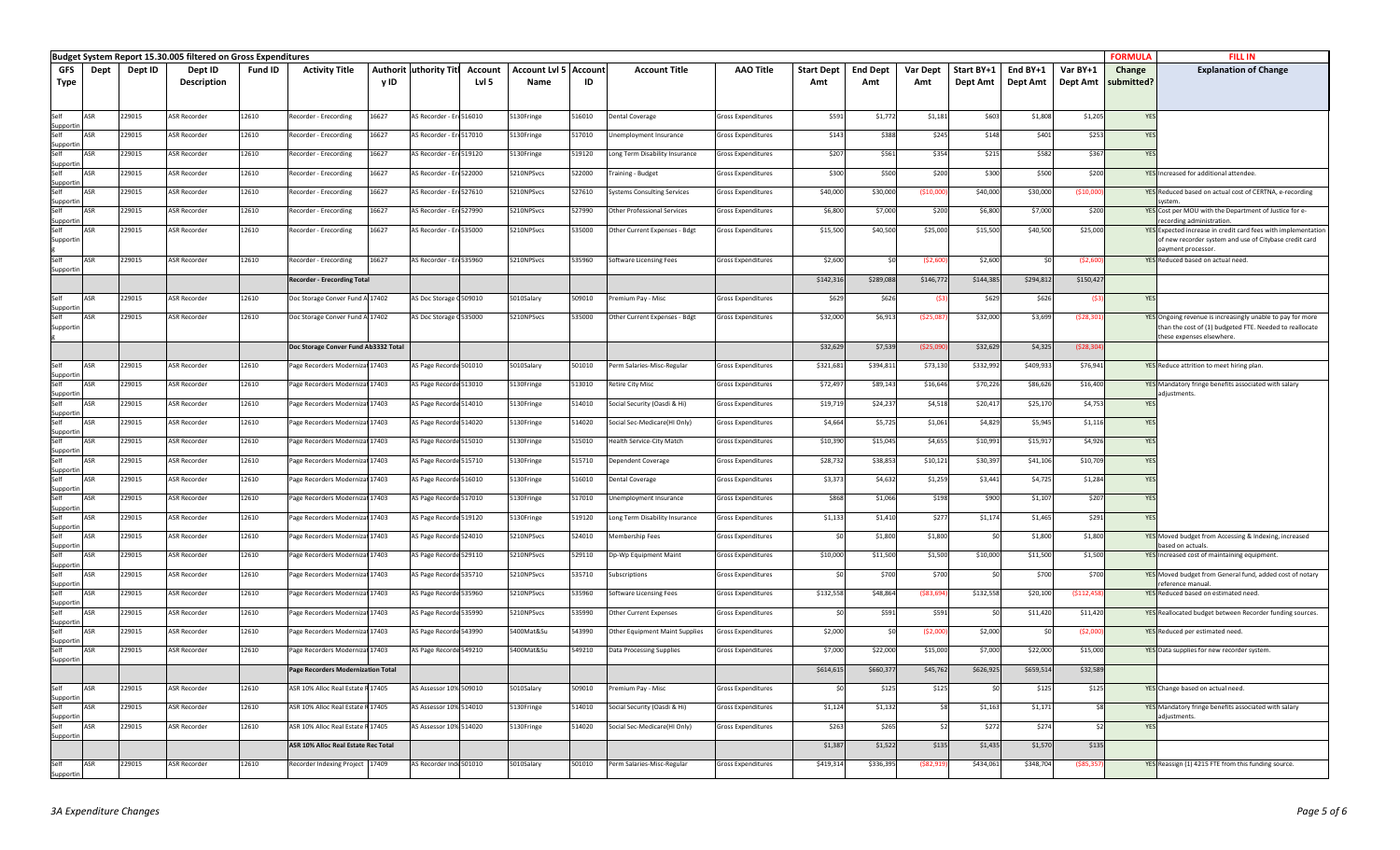|                                 |         | Budget System Report 15.30.005 filtered on Gross Expenditures |         |                                             |      |                                 |         |                              |        |                                  |                    |                   |                 |                 |              |              |              | <b>FORMULA</b>        | <b>FILL IN</b>                                            |
|---------------------------------|---------|---------------------------------------------------------------|---------|---------------------------------------------|------|---------------------------------|---------|------------------------------|--------|----------------------------------|--------------------|-------------------|-----------------|-----------------|--------------|--------------|--------------|-----------------------|-----------------------------------------------------------|
| <b>GFS</b><br>Dept              | Dept ID | Dept ID                                                       | Fund ID | <b>Activity Title</b>                       |      | <b>Authorit uthority Titl</b>   | Account | <b>Account Lvl 5 Account</b> |        | <b>Account Title</b>             | <b>AAO Title</b>   | <b>Start Dept</b> | <b>End Dept</b> | <b>Var Dept</b> | Start BY+1   | End BY+1     | Var BY+1     | Change                | <b>Explanation of Change</b>                              |
| Type                            |         | <b>Description</b>                                            |         |                                             | v ID |                                 | Lvl 5   | Name                         | ID     |                                  |                    | Amt               | Amt             | Amt             | Dept Amt     | Dept Amt     |              | Dept Amt   submitted? |                                                           |
|                                 |         |                                                               |         |                                             |      |                                 |         |                              |        |                                  |                    |                   |                 |                 |              |              |              |                       |                                                           |
|                                 |         |                                                               |         |                                             |      |                                 |         |                              |        |                                  |                    |                   |                 |                 |              |              |              |                       |                                                           |
| Self<br>ASR<br>Supportin        | 229015  | <b>ASR Recorder</b>                                           | 12610   | Recorder Indexing Project 17409             |      | AS Recorder Inde 509010         |         | 010Salary                    | 509010 | Premium Pay - Misc               | Gross Expenditures | \$1,886           | \$1,253         | (5633)          | \$1,886      | \$1,253      | (5633)       |                       | YES Change based on actual need.                          |
| Self<br><b>ASR</b>              | 229015  | <b>ASR Recorder</b>                                           | 12610   | Recorder Indexing Project 17409             |      | AS Recorder Inde 513010         |         | 5130Fringe                   | 513010 | Retire City Misc                 | Gross Expenditures | \$95,91           | \$76,944        | (518, 97)       | \$93,006     | \$74,712     | (518, 294)   |                       | YES Mandatory fringe benefits associated with salary      |
| Supportin<br>Self               |         |                                                               |         |                                             |      |                                 |         |                              |        |                                  |                    |                   |                 |                 |              |              |              |                       | adjustments.                                              |
| ASR<br>Supportin                | 229015  | <b>ASR Recorder</b>                                           | 12610   | Recorder Indexing Project 17409             |      | AS Recorder Inde 514010         |         | 5130Fringe                   | 514010 | Social Security (Oasdi & Hi)     | Gross Expenditures | \$26,12           | \$20,938        | (55, 182)       | \$27,034     | \$21,701     | (55, 333)    | YES                   |                                                           |
| Self<br>ASR                     | 229015  | <b>ASR Recorder</b>                                           | 12610   | Recorder Indexing Project 17409             |      | AS Recorder Inde 514020         |         | 5130Fringe                   | 514020 | Social Sec-Medicare(HI Only)     | Gross Expenditures | \$6,106           | \$4,895         | (51, 211)       | \$6,320      | \$5,073      | (51, 247)    | YES                   |                                                           |
| Supportin<br>Self<br>ASR        | 229015  | <b>ASR Recorder</b>                                           | 12610   | Recorder Indexing Project 17409             |      | AS Recorder Inde 515010         |         | 5130Fringe                   | 515010 | <b>Health Service-City Match</b> | Gross Expenditures | \$23,195          | \$18,556        | (54, 639)       | \$24,545     | \$19,636     | (54,909)     | YES                   |                                                           |
| Supportin                       |         |                                                               |         |                                             |      |                                 |         |                              |        |                                  |                    |                   |                 |                 |              |              |              |                       |                                                           |
| Self<br>ASR                     | 229015  | <b>ASR Recorder</b>                                           | 12610   | Recorder Indexing Project 17409             |      | AS Recorder Inde 515710         |         | 5130Fringe                   | 515710 | Dependent Coverage               | iross Expenditures | \$46,440          | \$37,152        | (59, 288)       | \$49,135     | \$39,308     | (59, 827)    | YES                   |                                                           |
| Supportin<br>Self<br>ASR        | 229015  | <b>ASR Recorder</b>                                           | 12610   | Recorder Indexing Project 17409             |      | AS Recorder Inde 516010         |         | 5130Fringe                   | 516010 | Dental Coverage                  | Gross Expenditures | \$5,905           | \$4,724         | (51, 181)       | \$6,025      | \$4,820      | (51, 205)    | YES                   |                                                           |
| Supportin                       |         |                                                               |         |                                             |      |                                 |         |                              |        |                                  |                    |                   |                 |                 |              |              |              |                       |                                                           |
| Self<br><b>ASR</b>              | 229015  | <b>ASR Recorder</b>                                           | 12610   | Recorder Indexing Project 17409             |      | AS Recorder Inde 517010         |         | 5130Fringe                   | 517010 | Jnemployment Insurance           | Gross Expenditures | \$1,138           | \$912           | (5226           | \$1,177      | \$945        | (5232)       | YES                   |                                                           |
| Supportin<br>Self<br>ASR        | 229015  | <b>ASR Recorder</b>                                           | 12610   | Recorder Indexing Project 17409             |      | AS Recorder Inde 519120         |         | 5130Fringe                   | 519120 | Long Term Disability Insurance   | Gross Expenditures | \$1,642           | \$1,31]         | (\$32!          | \$1,700      | \$1,365      | (5335)       | <b>YES</b>            |                                                           |
| Supportin                       |         |                                                               |         |                                             |      |                                 |         |                              |        |                                  |                    |                   |                 |                 |              |              |              |                       |                                                           |
| Self<br>ASR<br>Supportin        | 229015  | <b>ASR Recorder</b>                                           | 12610   | Recorder Indexing Project 17409             |      | AS Recorder Inde 524010         |         | 210NPSvcs                    | 524010 | Membership Fees                  | Gross Expenditures | \$1,650           | \$0             | ( \$1,650       | \$1,650      | \$0          | ( \$1,650    |                       | YES Moved budget to Modernization.                        |
| Self<br>ASR                     | 229015  | <b>ASR Recorder</b>                                           | 12610   | Recorder Indexing Project 17409             |      | AS Recorder Inde535000          |         | 210NPSvcs                    | 535000 | Other Current Expenses - Bdgt    | Gross Expenditures | \$15,000          | \$0             | ( \$15,000      | \$15,000     | \$0          | (\$15,000]   |                       | YES Reduced based on estimated need, budget in 535990.    |
| Supportin                       |         |                                                               |         |                                             |      |                                 |         |                              |        |                                  |                    |                   |                 |                 |              |              |              |                       |                                                           |
| Self<br>ASR<br>Supportin        | 229015  | <b>ASR Recorder</b>                                           | 12610   | Recorder Indexing Project 17409             |      | <b>AS Recorder Inde 535990</b>  |         | 210NPSvcs                    | 535990 | Other Current Expenses           | Gross Expenditures | \$0               | \$11,000        | \$11,000        | SO           | \$11,000     | \$11,000     |                       | YES See above comment.                                    |
| Self<br><b>ASR</b>              | 229015  | <b>ASR Recorder</b>                                           | 12610   | Recorder Indexing Project 17409             |      | AS Recorder Inde540000          |         | 400Mat&Su                    | 540000 | Materials & Supplies-Budget      | Gross Expenditures | \$7,500           | 50              | (57,500         | \$7,500      | \$C          | (57,500)     |                       | YES Reallocated budgets between Recorder funding sources. |
| Supportin                       |         |                                                               |         |                                             |      |                                 |         |                              |        |                                  |                    | \$651,81          | \$514,086       |                 | \$669,039    | \$528,517    | ( \$140, 522 |                       |                                                           |
|                                 |         |                                                               |         | <b>Recorder Indexing Project Total</b>      |      |                                 |         |                              |        |                                  |                    |                   |                 | ( \$137, 72     |              |              |              |                       |                                                           |
| Self<br>ASR                     | 229015  | <b>ASR Recorder</b>                                           | 12610   | Building, Home & Jobs - Sta 19830           |      | SB2 Building Hon 509010         |         | 5010Salary                   | 09010  | Premium Pay - Misc               | Gross Expenditures |                   | \$626           | \$626           | \$ſ          | \$626        | \$626        |                       | YES Change based on actual need.                          |
| Supportin<br>Self<br>ASR        | 229015  | <b>ASR Recorder</b>                                           | 12610   | Building, Home & Jobs - Sta 19830           |      | SB2 Building Hon 514010         |         | 5130Fringe                   | 514010 | Social Security (Oasdi & Hi)     | Gross Expenditures | \$5,618           | \$5,657         | \$39            | \$5,815      | \$5,854      | \$39         |                       | YES Mandatory fringe benefits associated with salary      |
| Supportin                       |         |                                                               |         |                                             |      |                                 |         |                              |        |                                  |                    |                   |                 |                 |              |              |              |                       | adjustments.                                              |
| Self<br><b>ASR</b>              | 229015  | <b>ASR Recorder</b>                                           | 12610   | Building, Home & Jobs - Sta 19830           |      | SB2 Building Hon 514020         |         | 5130Fringe                   | 514020 | Social Sec-Medicare(HI Only)     | Gross Expenditures | \$1,314           | \$1,323         | \$9             | \$1,360      | \$1,369      | \$9          | YES                   |                                                           |
| Supportin<br>Self<br>ASR        | 229015  | <b>ASR Recorder</b>                                           | 12610   | Building, Home & Jobs - Sta 19830           |      | SB2 Building Hon 517010         |         | 5130Fringe                   | 17010  | nemployment Insurance            | iross Expenditures | \$245             | \$247           | \$2             | \$253        | \$255        | \$2          | YF*                   |                                                           |
| Supportin                       |         |                                                               |         |                                             |      |                                 |         |                              |        |                                  |                    |                   |                 |                 |              |              |              |                       |                                                           |
| Self<br>ASR                     | 229015  | <b>ASR Recorder</b>                                           | 12610   | Building, Home & Jobs - Sta 19830           |      | SB2 Building Hon 535000         |         | 5210NPSvcs                   | 535000 | Other Current Expenses - Bdgt    | Gross Expenditures | \$0               | \$22,000        | \$22,000        | \$0          | \$22,000     | \$22,000     |                       | YES Offsite microfilm storage                             |
| Supportin<br>Self<br><b>ASR</b> | 229015  | <b>ASR Recorder</b>                                           | 12610   | Building, Home & Jobs - Sta 19830           |      | SB2 Building Hon 535990         |         | 210NPSvcs                    | 535990 | Other Current Expenses           | Gross Expenditures | 50                | \$12,352        | \$12,352        | SO           | \$8,697      | \$8,697      |                       | YES As-needed expenses.                                   |
| Supportin                       |         |                                                               |         |                                             |      |                                 |         |                              |        |                                  |                    |                   |                 |                 |              |              |              |                       |                                                           |
|                                 |         |                                                               |         | Building, Home & Jobs - State Total         |      |                                 |         |                              |        |                                  |                    | \$7,17            | \$42,205        | \$35,028        | \$7,428      | \$38,801     | \$31,373     |                       |                                                           |
| Self<br><b>ASR</b>              | 229015  | <b>ASR Recorder</b>                                           | 12650   | Statistics Fee Collection-rec 17404         |      | AS Statistics Fee 529110        |         | 210NPSvcs                    | 529110 | Dp-Wp Equipment Maint            | Gross Expenditures | \$10,000          | \$12,000        | \$2,000         | \$10,000     | \$12,000     | \$2,000      |                       | YES Scanner warranty.                                     |
| Supportin<br>Self<br>ASR        | 229015  |                                                               | 12650   |                                             |      |                                 |         | 210NPSvcs                    |        |                                  |                    |                   |                 |                 |              |              |              |                       | YES Reduced based on estimated need.                      |
| Supportin                       |         | <b>ASR Recorder</b>                                           |         | Statistics Fee Collection-rec 17404         |      | AS Statistics Fee 535000        |         |                              | 535000 | Other Current Expenses - Bdgt    | Gross Expenditures | \$48,000          | \$37,000        | ( \$11,000      | \$48,000     | \$37,000     | ( \$11,000]  |                       |                                                           |
| Self<br>ASR                     | 229015  | <b>ASR Recorder</b>                                           | 12650   | Statistics Fee Collection-rec 17404         |      | <b>AS Statistics Fee 540000</b> |         | 400Mat&Su                    | 540000 | Materials & Supplies-Budget      | Gross Expenditures | \$2,000           | \$12,000        | \$10,000        | \$2,000      | \$12,000     | \$10,000     |                       | YES Reallocated budgets between Recorder funding sources. |
| Supportin                       |         |                                                               |         | <b>Statistics Fee Collection-reco Total</b> |      |                                 |         |                              |        |                                  |                    | \$60,000          | \$61,000        | \$1,000         | \$60,000     | \$61,000     | \$1,000      |                       |                                                           |
|                                 |         |                                                               |         |                                             |      |                                 |         |                              |        |                                  |                    |                   |                 |                 |              |              |              |                       |                                                           |
|                                 |         |                                                               |         | <b>Grand Total</b>                          |      |                                 |         |                              |        |                                  |                    | \$28,064,794      | \$27,765,974    | (5298, 820)     | \$28,771,199 | \$28,379,972 | (5391, 227)  |                       |                                                           |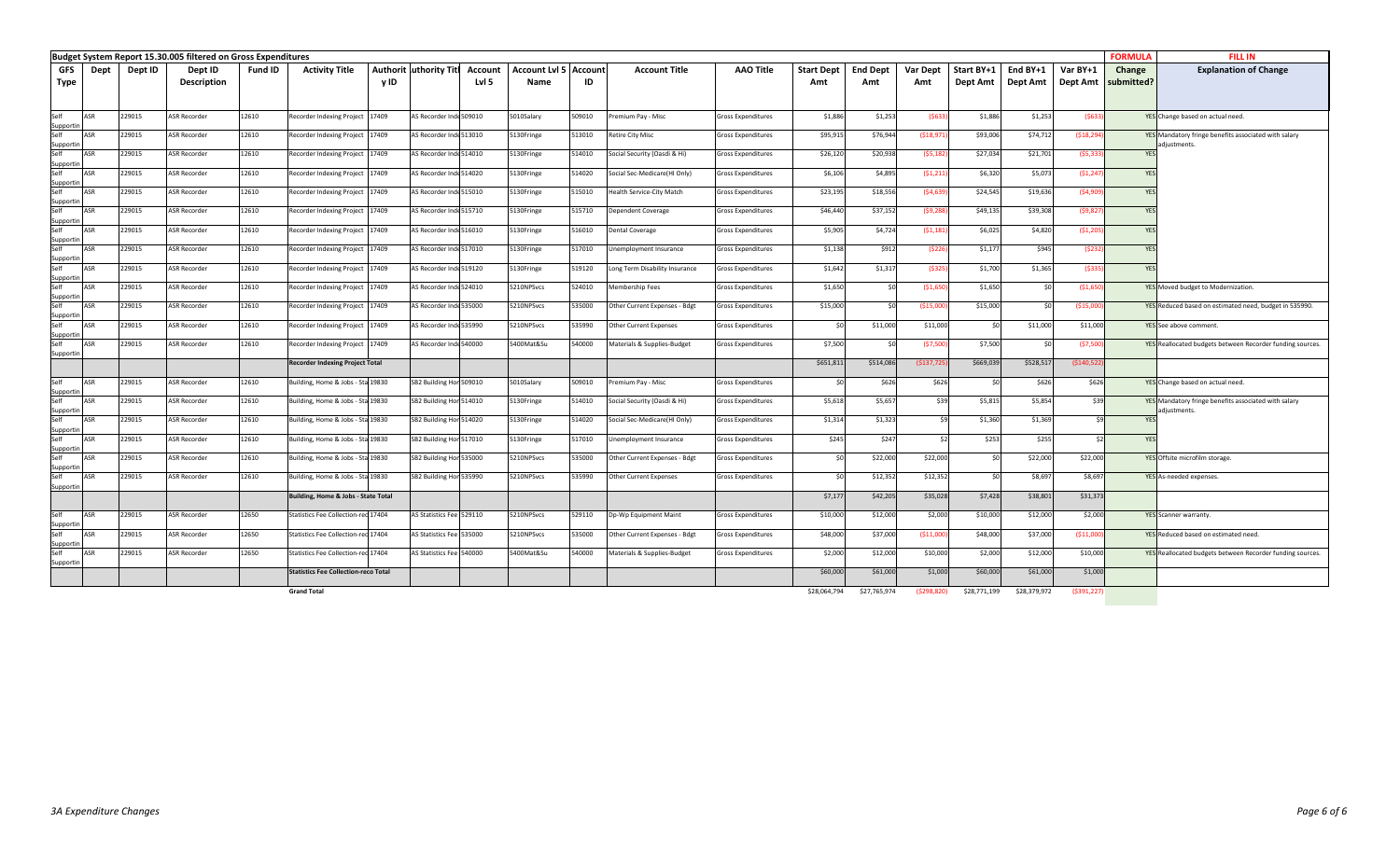### **BUDGET FORM 3B: Position Changes**

DEPARTMENT: ASSESSOR-RECORDER

Please identify proposed position changes from the FY 2020-21 and FY 2021-22 Base Budget at the account level (reflecting both salary and discretionary special class changes).

**Note**: To submit this information, run the **15.30.004 Position Snapshot Comparison (Audit Trail)** report from the budget system. **Select the following criteria before running the report:**  Budget Year: **2021** Before Snapshot: **Start of Dept** After Snapshot: **Current** GFS Type: Do not select a value. For any proposed changes, provide an explanation in the **"Explanation of FTE and/or Amount Change"** column.

Please contact your Mayor's Office or Controller's Office Analyst if you need assistance running this report.

All submissions must be formatted appropriately so that printed copies are easily readable for the public.

|                                        |            |        |                                                               |            |             |                       |                    |            |                                   |     |                       |        |                                                  |  |             |            | <b>Total BY FTE Variance:</b> |            |     | (3.81) Total BY Amount Variance: (\$233,679) Total BY+1 FTE Variance: |              |      |        |        | (3.00) tal BY+1 Amount Variance: (\$251,194)              |            |            |                                                                                                       |                |                                                                                                                                                                                                                                                                                                              |
|----------------------------------------|------------|--------|---------------------------------------------------------------|------------|-------------|-----------------------|--------------------|------------|-----------------------------------|-----|-----------------------|--------|--------------------------------------------------|--|-------------|------------|-------------------------------|------------|-----|-----------------------------------------------------------------------|--------------|------|--------|--------|-----------------------------------------------------------|------------|------------|-------------------------------------------------------------------------------------------------------|----------------|--------------------------------------------------------------------------------------------------------------------------------------------------------------------------------------------------------------------------------------------------------------------------------------------------------------|
|                                        |            |        | Budget System Report 15.30.004 filtered on Gross Expenditures |            |             |                       |                    |            |                                   |     |                       |        |                                                  |  |             |            |                               |            |     |                                                                       |              |      |        |        |                                                           |            |            |                                                                                                       | <b>FORMULA</b> | <b>FILL IN</b>                                                                                                                                                                                                                                                                                               |
| <b>GFS Type</b>                        |            |        | Dept Dept Division<br><b>Divisi Description</b>               | ment ID ID | Depart Fund | Project<br><b>IID</b> | ivit ity ID 5 Name |            | Act Author Account Lvl Account ID |     | AAO AAO Title         |        | Class Job Class Title Status Action Ref          |  | No.         | <b>FTE</b> | <b>FTE</b>                    | <b>FTE</b> | Amt | Start Dept End Dept Var Dept Start Dept End Dept Var Dept<br>Amt      | Amt          |      |        |        | Start BY+1 End BY+1 Var BY+1 Start BY+1 End BY+1 Var BY+1 |            |            | <b>FTE Changes Amount</b><br>Dept FTE Dept FTE Dept FTE Dept Amt Dept Amt Dept Amt Submitted? Changes | Submitted?     | <b>Explanation of FTE and/or Amount Change</b>                                                                                                                                                                                                                                                               |
| <b>REASSIGNMENTS</b>                   |            |        |                                                               |            |             |                       |                    |            |                                   |     |                       |        |                                                  |  |             |            |                               |            |     |                                                                       |              |      |        |        |                                                           |            |            |                                                                                                       |                |                                                                                                                                                                                                                                                                                                              |
| Self Supporting ASR                    |            | 229015 | <b>ASR Recorder</b>                                           | 229015     | 12610       | 10024404              | 17409              | 010Salary  | 01010                             | 101 | Gross<br>xpenditures  | 4215_C | Assessor-Recorder<br>enior Office                |  | ASRO        | 0.00       | (1.00)                        | (1.00)     |     | (\$90,26                                                              | $($ \$90,26  | 0.00 | (1.00) | (1.00) |                                                           | (\$93,438  | (\$93,438  |                                                                                                       |                | YES Reassign (1) 4215 from one self-supporting fund to another<br>to draw down fund balance.                                                                                                                                                                                                                 |
| Self Supporting ASR                    |            |        | 229015 ASR Recorder                                           | 229015     | 12610       | 10024404              | 17409              | 5130Fringe | 513010 to 519120                  |     | Gross<br>xpenditures  | 4215_C | Assessor-Recorder<br>enior Office                |  | ASRO        | 0.00       | 0.00                          | 0.00       |     | (543, 25)                                                             | (543, 25)    | 0.00 | 0.00   | 0.00   |                                                           | (543, 723) | (543, 723) |                                                                                                       |                |                                                                                                                                                                                                                                                                                                              |
| Self Supporting                        | ASR        |        | 229015 ASR Recorder                                           | 229015     | 12610       | 10024404              | 17409              | 5010Salary | 501010                            |     | iross<br>nenditure    |        | 9991M_Z One Day Adjustment                       |  | ASRO        | 0.00       | 0.00                          | 0.00       |     | (\$34)                                                                |              | 0.00 | 0.00   | 0.00   |                                                           | (\$36)     | (\$360     |                                                                                                       |                |                                                                                                                                                                                                                                                                                                              |
| Self Supporting ASR                    |            |        | 229015 ASR Recorder                                           | 229015     | 12610       | 10024404              | 17409              | 5130Fringe | 513010 to 519120                  | 101 | Gross<br>nenditures   |        | 9991M_Z One Day Adjustment -                     |  | ASR0        | 0.00       | 0.00                          | 0.00       |     | (510                                                                  | (\$10        | 0.00 | 0.00   | 0.00   |                                                           | (510)      | (5106      | NA                                                                                                    |                |                                                                                                                                                                                                                                                                                                              |
| Self Supporting                        |            | 229015 | <b>ASR Recorder</b>                                           | 229015     | 12610       | 10022469              | 16627              | 010Salary  | 01010                             |     | Gross<br>xpenditures  | 4215_C | Assessor-Recorder<br>enior Office                |  | ASR0        | 0.00       | 1.00                          | 1.00       |     | \$90,263                                                              | \$90,263     | 0.00 | 1.00   | 1.00   |                                                           | \$93,438   | \$93,438   | YE:                                                                                                   |                |                                                                                                                                                                                                                                                                                                              |
| Self Supporting ASR                    |            |        | 229015 ASR Recorder                                           | 229015     | 12610       | 10022469              | 16627              | 5130Fringe | 13010 to 519120                   |     | Gross<br>xpenditures  | 4215_C | Assessor-Recorder<br>enior Office                |  | ASRO        | 0.00       | 0.00                          | 0.00       |     | \$43,252                                                              | \$43,252     | 0.00 | 0.00   | 0.00   |                                                           | \$43,723   | \$43,723   | YF:                                                                                                   |                |                                                                                                                                                                                                                                                                                                              |
| Self Supporting                        | ASR        |        | 229015 ASR Recorder                                           | 229015     | 12610       | 10022469              | 16627              | 5010Salary | 01010                             |     | Gross<br>menditures   |        | 9991M_Z One Day Adjustment                       |  | ASRO        | 0.00       | 0.00                          | 0.00       |     | \$348                                                                 | \$34         | 0.00 | 0.00   | 0.00   |                                                           | \$360      | \$360      |                                                                                                       |                |                                                                                                                                                                                                                                                                                                              |
| Self Supporting ASR                    |            |        | 229015 ASR Recorder                                           | 229015     | 12610       | 10022469              | 16627              | 5130Fringe | 13010 to 519120                   | JO1 | Gross<br>penditures   |        | 9991M_Z One Day Adjustment                       |  | ASRO        | 0.00       | 0.00                          | 0.00       |     | \$109                                                                 | \$109        | 0.00 | 0.00   | 0.00   |                                                           | \$106      | \$106      | <b>NA</b>                                                                                             |                |                                                                                                                                                                                                                                                                                                              |
| <b>Reassignments Total</b>             |            |        |                                                               |            |             |                       |                    |            |                                   |     |                       |        |                                                  |  |             | 0.00       | 0.00                          | 0.00       |     |                                                                       |              | 0.00 | 0.00   | 0.00   |                                                           |            |            |                                                                                                       |                |                                                                                                                                                                                                                                                                                                              |
|                                        |            |        |                                                               |            |             |                       |                    |            |                                   |     |                       |        |                                                  |  |             |            |                               |            |     |                                                                       |              |      |        |        |                                                           |            |            |                                                                                                       |                |                                                                                                                                                                                                                                                                                                              |
| <b>ISUBSTITUTIONS</b>                  | ASR        |        | 229014 ASR Administration                                     | 229014     | 10000       | 10001634              | 10000              | 5010Salary | 501010                            |     | Gross                 |        | 1092_C IT Operations Support                     |  | ASRO        | 0.00       | (1.00)                        | (1.00)     |     | (588, 813)                                                            | ( \$88, 813] | 0.00 | (1.00) | (1.00) |                                                           | (591, 936) | (591, 936) | YES                                                                                                   |                | YES The substitution will allow the IS Junior Engineer to support                                                                                                                                                                                                                                            |
| <b>GFS</b>                             | ASR        |        | 229014 ASR Administration                                     | 229014     | 10000       | 10001634              | 10000              | 5130Fringe | 513010 to 519120                  |     | xpenditures<br>Gross  |        | Administrator II<br>1092_C IT Operations Suppor  |  | ASR0        | 0.00       | 0.00                          | 0.00       |     | (543, 449)                                                            | (543, 449)   | 0.00 | 0.00   | 0.00   |                                                           | (543,956)  | (543,956)  | <b>YES</b>                                                                                            |                | hree key systems: OnBase system for image management<br>and indexing, Queue system for traffic flow management, &<br>YES Kiosk system for citizens to obtain info by themselves easily                                                                                                                       |
| <b>GES</b>                             | <b>ISR</b> |        | 29014 ASR Administration                                      | 229014     | 10000       | 10001634              | 10000              | 6010Salary | 01010                             |     | xpenditures<br>Gross  |        | dministrator II<br>1093_C IT Operations Support  |  | <b>ASRO</b> | 0.00       | 1.00                          | 1.00       |     | \$107,956                                                             | \$107,956    | 0.00 | 1.00   | 1.00   |                                                           | \$111,753  | \$111,753  |                                                                                                       |                | ASR has added systems over the past three years to improve<br>ur customer service experience and efficiency, all of which<br>YES will be essential moving forward with our new Recorder and                                                                                                                  |
| <b>GFS</b>                             | ASR        |        | 229014 ASR Administration                                     | 229014     | 10000       | 10001634              | 10000              | 5130Fringe | 513010 to 519120                  | J01 | xpenditures<br>Gross  |        | Administrator III<br>1093_C IT Operations Suppor |  | ASR0        | 0.00       | 0.00                          | 0.0        |     | \$49,408                                                              | \$49,408     | 0.00 | 0.00   | 0.00   |                                                           | \$49,840   | \$49,840   |                                                                                                       |                | Assessment systems. Failure to substitute the lower 1092 to<br>1093 would result in the inadequate support of these new<br>YES systems and operational inefficiencies.                                                                                                                                       |
| <b>GFS</b>                             | ASR        |        | 229014 ASR Administration                                     | 229014     | 10000       | 10001634              | 10000              | 010Salary  | 501010                            | JO1 | xpenditures<br>Gross  |        | dministrator III<br>9991M_Z One Day Adjustment   |  | <b>ASRO</b> | 0.00       | 0.00                          | 0.00       |     |                                                                       |              | 0.00 | 0.00   | 0.00   |                                                           | \$77       | \$77       |                                                                                                       |                |                                                                                                                                                                                                                                                                                                              |
| GFS                                    |            |        |                                                               |            |             |                       |                    |            |                                   |     | coenditures           |        |                                                  |  |             |            |                               |            |     |                                                                       |              |      |        |        |                                                           |            |            |                                                                                                       |                |                                                                                                                                                                                                                                                                                                              |
|                                        | ASR        | 229014 | <b>ASR Administration</b>                                     | 229014     | 10000       | 10001634              | 10000              | 5130Fringe | 513010 to 519120                  |     | Gross<br>cpenditures  |        | 9991M_Z One Day Adjustment                       |  | <b>ASRO</b> | 0.00       | 0.00                          | 0.0        |     |                                                                       |              | 0.0  | 0.00   | 0.00   |                                                           | \$23       | \$23       |                                                                                                       |                |                                                                                                                                                                                                                                                                                                              |
| GFS                                    | ASR        |        | 229011 ASR Real Property                                      | 229011     | 10020       | 10022472              | 16629              | 5010Salary | 501010                            |     | Gross<br>xpenditures  | 4224_C | Principal Tax Auditor<br>Appraiser               |  | ASRO        | 0.00       | (1.00)                        | (1.00)     |     |                                                                       |              | 0.00 | (1.00) | (1.00) |                                                           |            |            |                                                                                                       |                | NO Currently, there are 2 product owners working under our<br>new Property Tax System Replacement project. One is an<br>0931 focused on Real Property, and another one is a 4224<br>focused on Personal Property. They are both performing the<br>same function and we need to address this pay equity issue |
| <b>GFS</b>                             | ASR        |        | 229011 ASR Real Property                                      | 229011     | 10020       | 10022472              | 16629              | 5010Salary | 501010                            |     | Gross<br>Expenditures |        | 0931_C Manager III                               |  | ASRO        | 0.00       | 1.00                          | 1.01       |     |                                                                       |              | 0.00 | 1.00   | 1.00   |                                                           |            |            | YE:                                                                                                   |                | NO to retain crucial staff member on the Personal Property side<br>of the project.                                                                                                                                                                                                                           |
| <b>Substitutions Total</b>             |            |        |                                                               |            |             |                       |                    |            |                                   |     |                       |        |                                                  |  |             | 0.00       | 0.00                          | 0.00       |     | \$25,198                                                              | \$25,19      | 0.00 | 0.00   | 0.00   |                                                           | \$25,801   | \$25,801   |                                                                                                       |                |                                                                                                                                                                                                                                                                                                              |
|                                        |            |        |                                                               |            |             |                       |                    |            |                                   |     |                       |        |                                                  |  |             |            |                               |            |     |                                                                       |              |      |        |        |                                                           |            |            |                                                                                                       |                |                                                                                                                                                                                                                                                                                                              |
| <b>DELETION</b><br>Self Supporting ASR |            |        | 229011 ASR Real Property                                      | 229011     | 12550       | 10000059              | 10001              | 5010Salary | 501010                            | JO1 | Gross                 |        | 1053_C IS Business Analyst-                      |  |             | 0.00       | (1.00)                        | (1.00)     |     |                                                                       |              | 0.00 | (1.00) | (1.00) |                                                           |            |            |                                                                                                       |                | NO Reduce FTE in both years to 0. Department no longer needs                                                                                                                                                                                                                                                 |
|                                        |            |        |                                                               |            |             |                       |                    |            |                                   |     | Expenditures          |        | Senior                                           |  |             |            |                               |            |     |                                                                       |              |      |        |        |                                                           |            |            |                                                                                                       |                | these grant funded positions.                                                                                                                                                                                                                                                                                |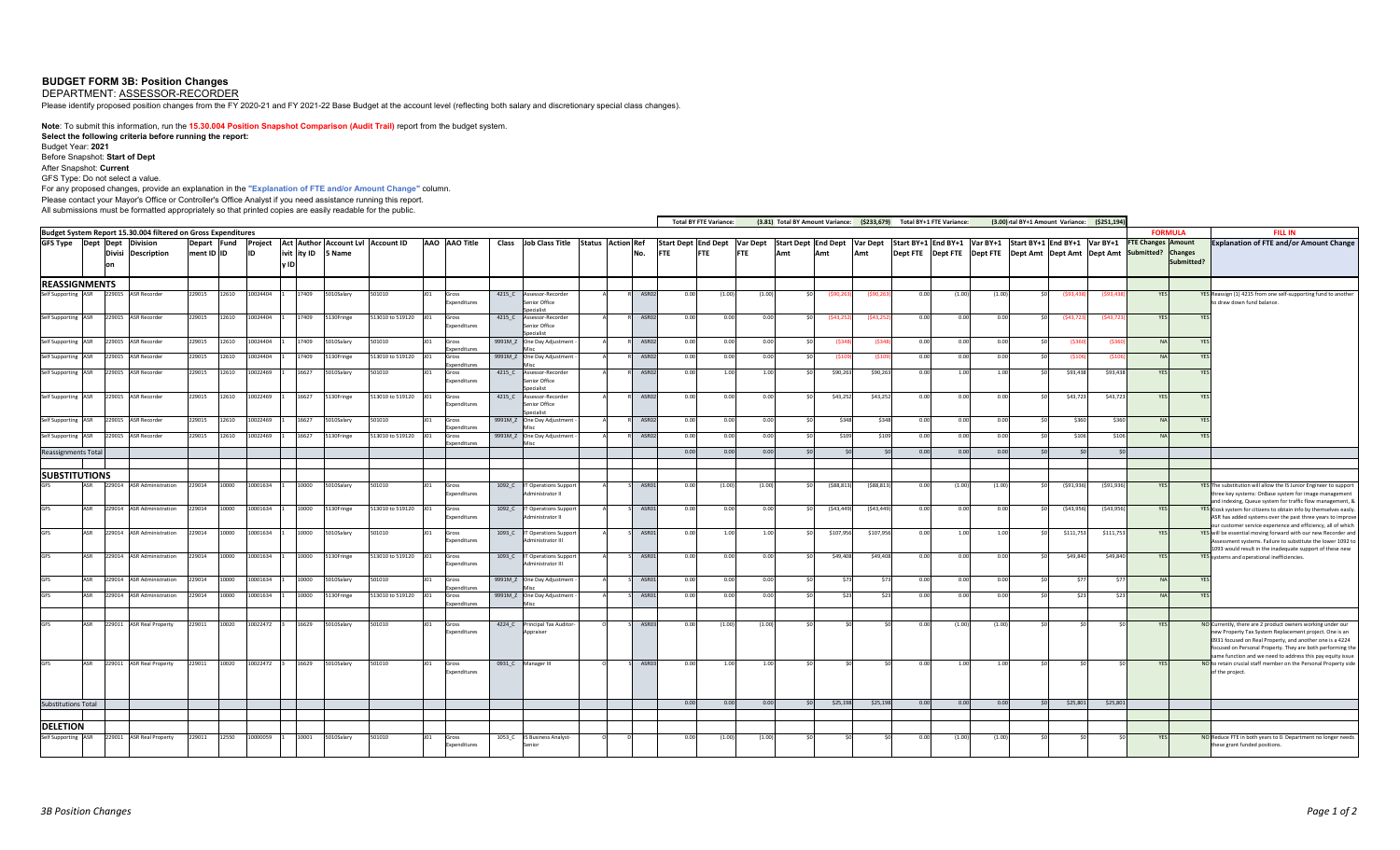|                           |            |               | Budget System Report 15.30.004 filtered on Gross Expenditures |             |       |          |      |       |                    |                                   |                 |                      |         |                                           |  |     |                              |            |            |                                        |              |                              |         |                                                                                          |        |                         |                |               |                    | <b>FORMULA</b> | <b>FILL IN</b>                                                                                         |
|---------------------------|------------|---------------|---------------------------------------------------------------|-------------|-------|----------|------|-------|--------------------|-----------------------------------|-----------------|----------------------|---------|-------------------------------------------|--|-----|------------------------------|------------|------------|----------------------------------------|--------------|------------------------------|---------|------------------------------------------------------------------------------------------|--------|-------------------------|----------------|---------------|--------------------|----------------|--------------------------------------------------------------------------------------------------------|
| GFS Type Dept Dept        |            |               | <b>Division</b>                                               | Depart Fund |       | Project  |      |       |                    | Act Author Account Lvl Account ID |                 | AAO AAO Title        |         | Class Job Class Title Status Action Ref   |  |     | Start Dept End Dept Var Dept |            |            |                                        |              | Start Dept End Dept Var Dept |         | Start BY+1 End BY+1   Var BY+1   Start BY+1   End BY+1   Var BY+1   FTE Changes   Amount |        |                         |                |               |                    |                | <b>Explanation of FTE and/or Amount Change</b>                                                         |
|                           |            | <b>Divisi</b> | <b>Description</b>                                            | ment ID ID  |       | ID       |      |       | ivit ity ID 5 Name |                                   |                 |                      |         |                                           |  | No. | <b>FTE</b>                   | <b>FTE</b> | <b>FTE</b> | Amt                                    | Amt          | Amt                          |         | Dept FTE Dept FTE Dept FTE Dept Amt Dept Amt Dept Amt                                    |        |                         |                |               | Submitted? Changes |                |                                                                                                        |
|                           |            |               |                                                               |             |       |          | v ID |       |                    |                                   |                 |                      |         |                                           |  |     |                              |            |            |                                        |              |                              |         |                                                                                          |        |                         |                |               |                    | Submitted?     |                                                                                                        |
|                           |            |               |                                                               |             |       |          |      |       |                    |                                   |                 |                      |         |                                           |  |     |                              |            |            |                                        |              |                              |         |                                                                                          |        |                         |                |               |                    |                |                                                                                                        |
| Self Supporting ASR       |            | 229011        | <b>ASR Real Property</b>                                      | 229011      | 12550 | 10000059 |      | 10001 | 010Salary          | 01010                             |                 | ross                 | 1820_C  | Junior Administrative                     |  |     | 0.00                         | 0.00       |            |                                        |              |                              | 0.00    | 1.00                                                                                     | 1.00   |                         |                |               |                    |                | NO Offset FY21-22 base FTE of -1.                                                                      |
|                           |            |               |                                                               |             |       |          |      |       |                    |                                   |                 | <i>s</i> penditures  |         | alyst                                     |  |     |                              |            |            |                                        |              |                              |         |                                                                                          |        |                         |                |               |                    |                |                                                                                                        |
|                           |            |               |                                                               |             |       |          |      |       |                    |                                   |                 |                      |         |                                           |  |     |                              |            |            |                                        |              |                              |         |                                                                                          |        |                         |                |               |                    |                |                                                                                                        |
| Self Supporting ASR       |            |               | 229011 ASR Real Property                                      | 229011      | 12550 | 10000059 |      | 10001 | 010Salary          | 501010                            | J01             | Gross<br>xpenditures | 1823_C  | Senior Administrative<br>nalyst           |  |     | 0.00                         | (1.00)     | (1.0)      |                                        |              |                              | 0.0     | (1.00)                                                                                   | (1.00) |                         |                |               |                    |                | NO Reduce FTE in both years to 0. Department no longer needs<br>these grant funded positions.          |
|                           |            |               |                                                               |             |       |          |      |       |                    |                                   |                 |                      |         |                                           |  |     |                              |            |            |                                        |              |                              |         |                                                                                          |        |                         |                |               |                    |                |                                                                                                        |
| <b>Deletion Total</b>     |            |               |                                                               |             |       |          |      |       |                    |                                   |                 |                      |         |                                           |  |     | 0.00                         | (2.00)     | (2.00)     |                                        |              |                              | 0.00    | (1.00)                                                                                   | (1.00) |                         |                |               |                    |                |                                                                                                        |
|                           |            |               |                                                               |             |       |          |      |       |                    |                                   |                 |                      |         |                                           |  |     |                              |            |            |                                        |              |                              |         |                                                                                          |        |                         |                |               |                    |                |                                                                                                        |
| <b>ONE-DAY ADJUSTMENT</b> |            |               |                                                               |             |       |          |      |       |                    |                                   |                 |                      |         |                                           |  |     |                              |            |            |                                        |              |                              |         |                                                                                          |        |                         |                |               |                    |                |                                                                                                        |
|                           |            |               |                                                               |             |       |          |      |       |                    |                                   |                 |                      |         |                                           |  |     |                              |            | 0.00       |                                        |              |                              | 0.00    |                                                                                          |        |                         |                |               |                    |                |                                                                                                        |
| One-Day Adjustment Total  |            |               |                                                               |             |       |          |      |       |                    |                                   |                 |                      |         |                                           |  |     | 0.00                         | 0.00       |            | (513, 298)                             | (514, 193)   | $($ \$895)                   |         | 0.00                                                                                     | 0.00   | (513, 618)              | (514, 566)     | (5948)        |                    |                | System generated one-day adj.                                                                          |
|                           |            |               |                                                               |             |       |          |      |       |                    |                                   |                 |                      |         |                                           |  |     |                              |            |            |                                        |              |                              |         |                                                                                          |        |                         |                |               |                    |                |                                                                                                        |
| PREMIUM                   |            |               |                                                               |             |       |          |      |       |                    |                                   |                 |                      |         |                                           |  |     |                              |            |            |                                        |              |                              |         |                                                                                          |        |                         |                |               |                    |                |                                                                                                        |
| Premium Total             |            |               |                                                               |             |       |          |      |       |                    |                                   |                 |                      |         |                                           |  |     | 0.00                         | 0.00       | 0.00       | \$159,738                              | \$163,01     | \$3,278                      | 0.00    | 0.00                                                                                     | 0.00   | \$159,738               | \$163,016      | \$3,278       |                    |                | Changes based on actual estimated premium for longevity                                                |
|                           |            |               |                                                               |             |       |          |      |       |                    |                                   |                 |                      |         |                                           |  |     |                              |            |            |                                        |              |                              |         |                                                                                          |        |                         |                |               |                    |                |                                                                                                        |
|                           |            |               |                                                               |             |       |          |      |       |                    |                                   |                 |                      |         |                                           |  |     |                              |            |            |                                        |              |                              |         |                                                                                          |        |                         |                |               |                    |                |                                                                                                        |
| <b>STEP</b>               |            |               |                                                               |             |       |          |      |       |                    |                                   |                 |                      |         |                                           |  |     |                              |            |            |                                        |              |                              |         |                                                                                          |        |                         |                |               |                    |                |                                                                                                        |
| <b>Step Total</b>         |            |               |                                                               |             |       |          |      |       |                    |                                   |                 |                      |         |                                           |  |     | 0.00                         | 0.00       | 0.00       | ( \$885, 866)                          | (\$890,823   | (54, 957)                    | 0.00    | 0.00                                                                                     | 0.00   | (\$906,889              | ( \$880, 976)  | \$25,913      |                    |                | The Step M budget is changed annually to reflect the actual                                            |
|                           |            |               |                                                               |             |       |          |      |       |                    |                                   |                 |                      |         |                                           |  |     |                              |            |            |                                        |              |                              |         |                                                                                          |        |                         |                |               |                    |                | estimated cost of employee salaries given scheduled step                                               |
|                           |            |               |                                                               |             |       |          |      |       |                    |                                   |                 |                      |         |                                           |  |     |                              |            |            |                                        |              |                              |         |                                                                                          |        |                         |                |               |                    |                | diustments.                                                                                            |
|                           |            |               |                                                               |             |       |          |      |       |                    |                                   |                 |                      |         |                                           |  |     |                              |            |            |                                        |              |                              |         |                                                                                          |        |                         |                |               |                    |                |                                                                                                        |
| <b>ATTRITION</b>          |            |               |                                                               |             |       |          |      |       |                    |                                   |                 |                      |         |                                           |  |     |                              |            |            |                                        |              |                              |         |                                                                                          |        |                         |                |               |                    |                |                                                                                                        |
|                           | ASR        |               | 196644 ASR Transactions                                       | 196644      | 10000 | 10032517 |      | 10000 | 5010Salary         | 501010                            | J01             | ross                 | 9993M_Z | <b>Attrition Savings -</b>                |  |     | (2.51)                       | (4.15)     | (1.64)     | (\$239,036                             | (\$395,049   | ( \$156,013                  | (2.51)  | (4.15)                                                                                   | (1.64) | (\$247,443              | (\$408,941)    | (\$161,498    |                    |                | YES Increase in attrition budget to account for natural attrition &                                    |
|                           |            |               |                                                               |             |       |          |      |       |                    |                                   |                 |                      |         | scellaneous                               |  |     |                              |            |            |                                        |              |                              |         |                                                                                          |        |                         |                |               |                    |                | anticipating hiring plan.                                                                              |
| GFS                       | ASR        | 196644        | <b>ASR Transactions</b>                                       | 196644      | 10000 | 10032517 |      | 00001 | 5130Fringe         | 513010 to 519120                  | J01             | oss<br>enditure      | 9993M_Z | <b>Attrition Savings -</b>                |  |     | 0.00                         | 0.00       | 0.0        | (5112, 652)                            | ( \$186, 205 | (573, 553                    | 0.00    | 0.00                                                                                     | 0.00   | ( \$113,792             | (\$188,090)    | (574, 298)    |                    |                |                                                                                                        |
|                           |            |               |                                                               |             |       |          |      |       |                    |                                   |                 |                      |         | cellaneous                                |  |     |                              |            |            |                                        |              |                              |         |                                                                                          |        |                         |                |               |                    |                |                                                                                                        |
|                           | ASR        | 196645        | <b>SR Exemptions</b>                                          | 196645      | 10000 | 10032514 |      | 10000 | 5010Salary         | 501010                            |                 | iross                | 9993M Z | <b>Attrition Savings</b>                  |  |     | (0.94)                       | (0.50)     | 0.4        | $($ \$84,73                            | (544, 958)   | \$39,77                      | (0.94)  | (0.50)                                                                                   | 0.44   | $($ \$87,71             | (\$46,539)     | \$41,178      |                    |                | YES Decrease in attrition budget to account for Division's natural                                     |
|                           |            |               |                                                               |             |       |          |      |       |                    |                                   |                 | enditure             |         | cellaneous                                |  |     |                              |            |            |                                        |              |                              |         |                                                                                          |        |                         |                |               |                    |                | sttrition and hiring plan.                                                                             |
|                           | ASR        | 196645        | <b>ASR Exemptions</b>                                         | 196645      | 10000 | 10032514 |      | 0000  | 5130Fringe         | 513010 to 519120                  | J01             | oss                  | 9993M_Z | <b>Attrition Savings -</b>                |  |     | 0.00                         | 0.00       | 0.0        | (540, 623)                             | (521, 571)   | \$19,052                     | 0.00    | 0.00                                                                                     | 0.00   | (541,065                | (521, 807)     | \$19,258      |                    | <b>VFS</b>     |                                                                                                        |
|                           |            |               |                                                               |             |       |          |      |       |                    |                                   |                 | <b>enditure</b>      |         | scellaneous                               |  |     |                              |            |            |                                        |              |                              |         |                                                                                          |        |                         |                |               |                    |                |                                                                                                        |
|                           |            |               |                                                               |             |       |          |      |       |                    |                                   |                 |                      |         |                                           |  |     |                              |            |            |                                        |              |                              |         |                                                                                          |        |                         |                |               |                    |                |                                                                                                        |
|                           | ASR        | 196646        | <b>SR Public Service</b>                                      | 96646       | 10000 | 10026674 |      | 00001 | 010Salary          | 501010                            |                 | iross                | 9993M_Z | <b>Attrition Savings -</b>                |  |     | (1.5)                        | (2.46)     | (0.8)      | ( \$136, 589]                          | (\$214,660   | (578, 071)                   | (1.57)  | (2.46)                                                                                   | (0.89) | (5141, 392)             | (5222, 210)    | $($ \$80,818) |                    |                | YES Increase in attrition budget to account for natural attrition a                                    |
|                           |            |               |                                                               |             |       |          |      |       |                    |                                   |                 | nenditures           |         | <b>liscellaneous</b>                      |  |     |                              |            |            |                                        |              |                              |         |                                                                                          |        |                         |                |               |                    |                | anticipating hiring plan.                                                                              |
|                           | ASR        | 196646        | <b>ASR Public Service</b>                                     | 96646       | 10000 | 0026674  |      | 0000  | 130Fringe          | 13010 to 519120                   |                 | 'OSS                 | 9993M Z | <b>Attrition Savings</b>                  |  |     | 0.01                         | 0.00       |            | (567, 283)                             | (5105, 623)  | (538, 340)                   | 0.00    | 0.00                                                                                     | 0.00   | (568, 11)               | (\$106,917     | ( \$38, 806)  |                    |                |                                                                                                        |
|                           |            |               |                                                               |             |       |          |      |       |                    |                                   |                 | nenditures           |         | iscollanoous                              |  |     |                              |            |            |                                        |              |                              |         |                                                                                          |        |                         |                |               |                    |                |                                                                                                        |
|                           |            |               |                                                               |             |       |          |      |       |                    |                                   |                 |                      |         |                                           |  |     |                              |            |            |                                        |              |                              |         |                                                                                          |        |                         |                |               |                    |                |                                                                                                        |
|                           | ۹SR        | 229011        | SR Real Property                                              | 29011       | 00001 | 10001635 |      | 0000  | 010Salary          | 01010                             |                 | iross<br>anditu      | 9993M Z | Attrition Savings -<br>بممودالوه          |  |     | (8.54)                       | (6.75)     |            | (\$976,971                             | (5772, 639)  | \$204,33                     | (8.54)  | (6.63)                                                                                   | 1.9    | (51,011,33)             | (5785, 299     | \$226,032     |                    |                | YES Decrease in attrition budget to account for natural attrition<br>& anticipating hiring plan.       |
|                           | ASR        | 229011        | SR Real Property                                              | 29011       | 10000 | 10001635 |      | 10000 | 5130Fringe         | 513010 to 519120                  |                 | ross                 | 9993M Z | <b>Attrition Savings -</b>                |  |     | 0.00                         | 0.00       | 0.0        | (5438, 423)                            | (\$346,665   | \$91,75                      | 0.00    | 0.00                                                                                     | 0.00   | (\$441,945              | ( \$343, 148)  | \$98,797      | YE!                |                |                                                                                                        |
|                           |            |               |                                                               |             |       |          |      |       |                    |                                   |                 | nenditures           |         | <b>liscellaneous</b>                      |  |     |                              |            |            |                                        |              |                              |         |                                                                                          |        |                         |                |               |                    |                |                                                                                                        |
|                           |            |               |                                                               |             |       |          |      |       |                    |                                   |                 |                      |         |                                           |  |     |                              |            |            |                                        |              |                              |         |                                                                                          |        |                         |                |               |                    |                |                                                                                                        |
|                           | <b>ASR</b> | 229011        | <b>SR Real Property</b>                                       | 229011      | 10060 | 10032515 |      | 0002  | 010Salary          | 501010                            |                 | iross                | 9993M_Z | <b>Attrition Savings</b>                  |  |     | (1.62)                       | (1.61)     |            | (5191, 131)                            | (\$190,399   | \$732                        | (1.62)  | (1.56)                                                                                   | 0.0    | (5197, 853)             | ( \$190, 399)  | \$7,454       |                    |                | YES Slight decrease in attrition budget to account for natural                                         |
|                           | ASR        | 229011        | <b>ASR Real Property</b>                                      | 29011       | 10060 |          |      | 10002 | 5130Fringe         | 513010 to 519120                  | J01             | nenditures<br>iross  | 9993M Z | scellaneous<br><b>Attrition Savings</b>   |  |     | 0.00                         | 0.00       | 0.0        | (\$84,982)                             | (\$84,594    | \$388                        | 0.00    | 0.00                                                                                     | 0.00   | $($ \$85,615            | ( \$82,406)    | \$3,209       |                    |                | rition.                                                                                                |
|                           |            |               |                                                               |             |       | 10032515 |      |       |                    |                                   |                 | nditu                |         | cellaneou                                 |  |     |                              |            |            |                                        |              |                              |         |                                                                                          |        |                         |                |               |                    |                |                                                                                                        |
|                           |            |               |                                                               |             |       |          |      |       |                    |                                   |                 |                      |         |                                           |  |     |                              |            |            |                                        |              |                              |         |                                                                                          |        |                         |                |               |                    |                |                                                                                                        |
|                           |            |               |                                                               |             |       |          |      |       |                    |                                   |                 |                      |         |                                           |  |     |                              |            |            |                                        |              |                              |         |                                                                                          |        |                         |                |               |                    |                |                                                                                                        |
|                           | ASR        | 229012        | <b>ASR Personal Property</b>                                  | 229012      | 10000 | 10032516 |      | 10000 | 5010Salary         | 501010                            | 101             | ross<br>enditures    | 9993M Z | <b>Attrition Savings</b><br>scellaneous   |  |     | (0.40)                       | (2.50)     | (2.1)      | (\$42,952)                             | (\$269,398   | (\$226,446                   | (0.40)  | (2.42)                                                                                   | (2.02) | (\$44,462               | (\$269,397     | (\$224,935    |                    |                | YES Increase in attrition budget to account for natural attrition &<br>anticipating hiring plan.       |
|                           | ASR        | 229012        | ASR Personal Property 229012                                  |             | 10000 | 10032516 |      | 0000  | 5130Fringe         | 513010 to 519120                  | 101             | 'OSS                 |         | 9993M_Z Attrition Savings -               |  |     | 0.00                         | 0.00       | 0.0        | (519, 614)                             | (\$122,885   | (5103, 271)                  | 0.00    | 0.00                                                                                     | 0.00   | (\$19,787               | ( \$119, 828)  | ( \$100,041)  |                    |                |                                                                                                        |
|                           |            |               |                                                               |             |       |          |      |       |                    |                                   |                 | enditures            |         | scellaneous                               |  |     |                              |            |            |                                        |              |                              |         |                                                                                          |        |                         |                |               |                    |                |                                                                                                        |
|                           |            |               |                                                               |             |       |          |      |       |                    |                                   |                 |                      |         |                                           |  |     |                              |            |            |                                        |              |                              |         |                                                                                          |        |                         |                |               |                    |                |                                                                                                        |
|                           | <b>ASR</b> | 229014        | <b>ASR Administration</b>                                     | 229014      | 10000 | 10001634 |      | 10000 | 5010Salary         | 501010                            | 101             | iross                |         | 9993M_Z Attrition Savings -               |  |     | (1.40)                       | (1.79)     | (0.39)     | (5182, 913)                            | (\$233,275   | (550, 362)                   | (1.40)  | (2.23)                                                                                   | (0.83) | (\$189,438              | ( \$301, 994)  | (\$112,556)   |                    |                | YES Increase in attrition budget to account for natural attrition &                                    |
|                           |            |               |                                                               |             |       |          |      |       |                    |                                   |                 |                      |         | cellaneous                                |  |     |                              |            |            |                                        |              |                              |         |                                                                                          |        |                         |                |               |                    |                | nticipating hiring plan.                                                                               |
|                           | ASR        | 229014        | <b>ASR Administration</b>                                     | 229014      | 10000 | 10001634 |      | 10000 | 5130Fringe         | 513010 to 519120                  | JO1             | iross<br>nditures    | 9993M_Z | Attrition Savings -<br>scellaneous        |  |     | 0.00                         | 0.00       | 0.0        | (\$79,519                              | (\$101,489   | (\$21,970                    | 0.00    | 0.00                                                                                     | 0.00   | (\$80,090               | (5127, 641)    | (547, 551)    |                    |                |                                                                                                        |
|                           |            |               |                                                               |             |       |          |      |       |                    |                                   |                 |                      |         |                                           |  |     |                              |            |            |                                        |              |                              |         |                                                                                          |        |                         |                |               |                    |                |                                                                                                        |
|                           | ASR        | 229015        | <b>SR Recorder</b>                                            | 229015      | 00001 | 0001636  |      | 0000  | 010Salary          | 01010                             | 01              | ross                 | 9993M Z | <b>Attrition Savings</b>                  |  |     | (0.13)                       | (0.21)     | (0.0)      | (513, 92)                              | (\$22,592    | $($ \$8,665                  | (0.13)  | (0.21)                                                                                   | (0.08) | (S14, 41)               | (\$23,405      | $($ \$8,988   |                    |                | YES Increase in attrition budget to account for natural attrition &                                    |
|                           |            |               |                                                               |             |       |          |      |       |                    |                                   |                 |                      |         | cellaneou:                                |  |     |                              |            |            |                                        |              |                              |         |                                                                                          |        |                         |                |               |                    |                | inticipating hiring plan.                                                                              |
|                           | ASR        | 229015        | ASR Recorder                                                  | 229015      | 10000 | 10001636 |      | 10000 | 5130Fringe         | 513010 to 519120                  | JO <sub>1</sub> | oss                  | 9993M_Z | <b>Attrition Savings -</b>                |  |     | 0.00                         | 0.00       | 0.0        | (56, 468)                              | (510, 476)   | (54,008                      | 0.00    | 0.00                                                                                     | 0.00   | (56, 529)               | ( \$10,582)    | (54, 053)     | YES                |                |                                                                                                        |
|                           |            |               |                                                               |             |       |          |      |       |                    |                                   |                 |                      |         | cellaneou                                 |  |     |                              |            |            |                                        |              |                              |         |                                                                                          |        |                         |                |               |                    |                |                                                                                                        |
|                           |            |               |                                                               |             |       |          |      |       |                    |                                   |                 |                      |         |                                           |  |     |                              |            |            |                                        |              |                              |         |                                                                                          |        |                         |                |               |                    |                |                                                                                                        |
| Self Supporting ASR       |            |               | 229015 ASR Recorder                                           | 229015      | 12610 | 10024397 |      | 17403 | 5010Salary         | 501010                            | J01             | Gross<br>coenditures |         | 9993M_Z Attrition Savings<br>iscellaneous |  |     | (1.05)                       | 0.00       | 1.0        | (\$100,977                             |              | \$100,97                     | (1.05)  | 0.00                                                                                     | 1.05   | (\$104,529              |                | \$104,529     |                    |                | YES Decrease in attrition budget to account for natural attrition<br>of staff under this project code. |
|                           |            |               |                                                               |             |       |          |      |       |                    |                                   |                 |                      |         |                                           |  |     |                              |            |            |                                        |              |                              |         |                                                                                          |        |                         |                |               |                    |                |                                                                                                        |
| Self Supporting ASR       |            |               | 229015 ASR Recorder                                           | 229015      | 12610 | 10024397 |      | 17403 | 5130Fringe         | 513010 to 519120                  |                 | ross                 | 9993M Z | <b>Attrition Savings</b>                  |  |     | 0.00                         | 0.00       | 0.0        | (\$47,378                              |              | \$47,37                      | 0.00    | 0.00                                                                                     | 0.00   | (547, 849)              |                | \$47,849      |                    |                |                                                                                                        |
|                           |            |               |                                                               |             |       |          |      |       |                    |                                   |                 | penditures           |         | scellaneous                               |  |     |                              |            |            |                                        |              |                              |         |                                                                                          |        |                         |                |               |                    |                |                                                                                                        |
| <b>Attrition Total</b>    |            |               |                                                               |             |       |          |      |       |                    |                                   |                 |                      |         |                                           |  |     | (18.16)                      | (19.97)    |            | $(1.81)$ $(52,866,175)$ $(53,122,478)$ |              | (5256, 303)                  | (18.16) | (20.16)                                                                                  |        | $(2.00)$ $(52,943,365)$ | (53, 248, 603) | ( \$305, 238) |                    |                |                                                                                                        |
|                           |            |               |                                                               |             |       |          |      |       |                    |                                   |                 |                      |         |                                           |  |     |                              |            |            |                                        |              |                              |         |                                                                                          |        |                         |                |               |                    |                |                                                                                                        |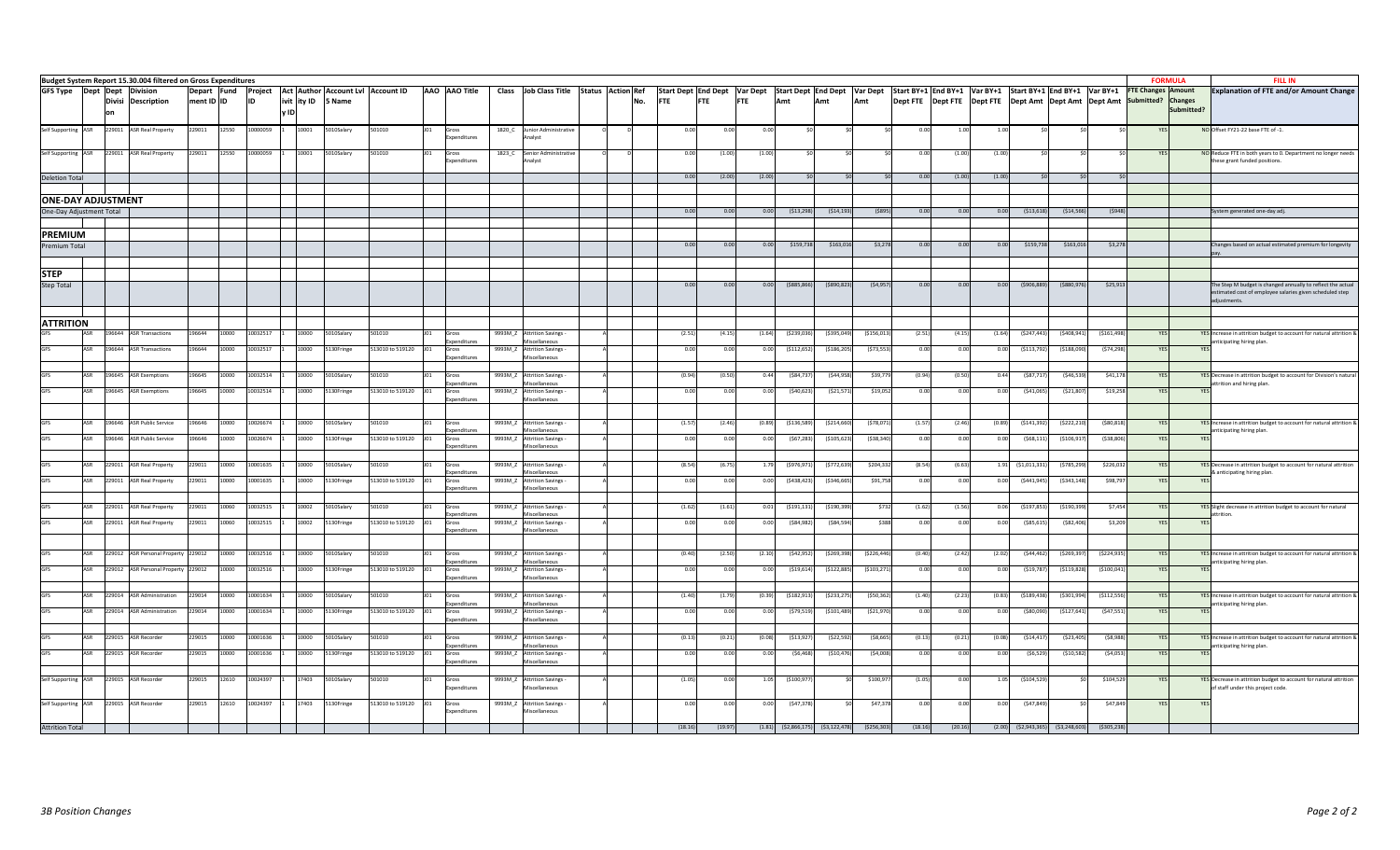## **15.20.012 3.b.2 Interdepartmental Services Balancing - Detail Level Report Smmary**<br>Department: <u>Assessor-Recorder</u><br>FY2020-21 & FY2021-22 Budget

| <b>Row Labels</b>  | <b>Activity Title</b>                              | <b>Account Title</b>                                   | Sum of CY Orig          | Sum of Base Amt          | Sum of BY Amt -            |                         | Sum of BY+1 Base Sum of BY+1 Amt - | Note                                                          |
|--------------------|----------------------------------------------------|--------------------------------------------------------|-------------------------|--------------------------|----------------------------|-------------------------|------------------------------------|---------------------------------------------------------------|
|                    |                                                    |                                                        | Amt                     |                          | <b>Dept Request</b>        | Amt                     | <b>Dept Request</b>                |                                                               |
| <b>ASR-DPW</b>     |                                                    |                                                        | (103, 500)              | (103, 500)               | $\mathbf 0$                | (103, 500)              | 0                                  |                                                               |
| 229014             | Administration                                     | Sr-DPW-Building Repair<br>Sr-DPW-Street Use & Mapping  | (3,500)<br>(100,000)    | (3,500)<br>(100,000)     | (3,500)<br>(100,000)       | (3,500)<br>(100,000)    | (3,500)<br>(100,000)               |                                                               |
| 229011             | <b>Real Property Work Order</b>                    | Sr-DPW-Street Use & Mapping                            | $\mathsf 0$             | $\pmb{0}$                | $\pmb{0}$                  | $\circ$                 | $\mathbf 0$                        |                                                               |
|                    | <b>Real Property</b>                               | Misc Dpt (AAO)-Discontinued                            | $\mathbf 0$             | $\mathbf 0$              | $\overline{0}$             | $\mathbf 0$             | $\mathbf 0$                        |                                                               |
| 207951             | PW ASR MOB                                         | Exp Rec Fr Assessor (AAO)                              | $\mathbf 0$             | $\circ$                  | 3,500                      | $\mathbf 0$             | 3,500                              |                                                               |
| 207957             | <b>PW ASR Cadastral Mapping</b>                    | Exp Rec Fr Assessor (AAO)                              | $\Omega$                | $\Omega$                 | 100,000                    | $\Omega$                | 100,000                            |                                                               |
| <b>ASR-TIS</b>     |                                                    |                                                        | n                       | $\mathbf 0$              | (25, 182)                  | $\mathbf{0}$            |                                    | (39,758) DT has not updated the ELA yet                       |
| 229014             | Administration                                     | DT Technology Projects                                 | (21, 267)               | (21, 267)                | (21, 267)                  | (21, 267)               | (21, 267)                          |                                                               |
|                    |                                                    | DT Technology Infrastructure                           | (461, 686)              | (473, 824)               | (473, 824)                 | (473, 824)              | (473, 824)                         |                                                               |
|                    |                                                    | DT Enterprise Tech Contracts                           | (33, 400)               | (33, 400)                | (58, 582)                  | (33, 400)               | (73, 158)                          |                                                               |
|                    |                                                    | DT Telecommunications Services                         | (53, 188)               | (56, 266)                | (56, 266)                  | (56, 266)               | (56, 266)                          |                                                               |
| 207921             | <b>CO</b> - Controller Projects                    | Exp Rec Fr Assessor (AAO)                              | $\mathbf 0$             | $\circ$                  | $\mathbf{0}$               | $\mathbf 0$             | $\mathbf 0$                        |                                                               |
|                    | DT Depts' IT Misc Procurements                     | Exp Rec Fr Assessor (AAO)                              | 21,267                  | 21,267                   | 21,267                     | 21,267                  | 21,267                             |                                                               |
|                    | DT Operating Master Project                        | Exp Rec Fr Assessor (AAO)                              | $\mathbf 0$             | $^{\circ}$               | $\mathbf 0$                | $\mathbf 0$             | $\mathbf 0$                        |                                                               |
|                    | EAs - Adobe -01                                    | Exp Rec Fr Assessor (AAO)                              | $\Omega$                | $\mathbf 0$              | $\mathbf 0$                | $\Omega$                | $\Omega$                           |                                                               |
|                    | <b>EAs - Iron Mountain</b>                         | Exp Rec Fr Assessor (AAO)                              | $\Omega$                | $\mathbf 0$              | $\mathbf 0$                | $\Omega$                | $\mathbf 0$                        |                                                               |
|                    | <b>EAs - Microsoft</b>                             | Exp Rec Fr Assessor (AAO)                              | 33,400<br>$\Omega$      | 33,400                   | 33,400                     | 33,400<br>$\Omega$      | 33,400                             |                                                               |
| 232341             | <b>EAs - Vmware</b><br>DT Operating Master Project | Exp Rec Fr Assessor (AAO)<br>Exp Rec Fr Assessor (AAO) | 461,686                 | $\mathbf 0$<br>473,824   | $\mathbf 0$<br>473,824     | 473,824                 | $^{\circ}$<br>473,824              |                                                               |
| 207917             | DT Operating Master Project                        | Exp Rec Fr Assessor (AAO)                              | 53,188                  | 56,266                   | 56,266                     | 56,266                  | 56,266                             |                                                               |
| <b>ASR-CON</b>     |                                                    |                                                        | 0                       | 0                        | 0                          | 0                       | 0                                  |                                                               |
| 229014             | Administration                                     | GF-Con-Fast Team                                       | (75,000)                | (75,000)                 | (75,000)                   | (75,000)                | (75,000)                           |                                                               |
| 229227             | <b>AOSD-FAST</b>                                   | Exp Rec Fr Assessor (AAO)                              | 75,000                  | 75,000                   | 75,000                     | 75,000                  | 75,000                             |                                                               |
| <b>ASR-HRD</b>     |                                                    |                                                        | $\mathbf 0$             | $\mathbf 0$              | 0                          | $\mathbf 0$             | 0                                  |                                                               |
| 229014             | Administration                                     | <b>GF-HR-Mgmt Training</b>                             | (20,000)                | (20,000)                 | (20,000)                   | (20,000)                | (20,000)                           |                                                               |
|                    |                                                    | GF-HR-Workers' Comp Claims                             | (81, 542)               | (83, 817)                | (83, 817)                  | (83, 817)               | (83, 817)                          |                                                               |
|                    |                                                    | GF-City Hall Fellows Program                           | (94, 760)               | $\circ$                  | $\mathbf{0}$               | $\mathbf 0$             | 0                                  |                                                               |
|                    |                                                    | GF-HR-Client Svc-Recrut-Assess                         | $\Omega$                | $\Omega$                 | $\mathbf 0$                | $\Omega$                | $\Omega$                           |                                                               |
|                    |                                                    | GF-HRd-Persnnl Anlyst Devlpmnt                         | $\mathbf 0$             | $\overline{0}$           | $\mathbf{0}$               | $\mathbf 0$             | $\mathbf 0$                        |                                                               |
| 232029             | <b>HR Workforce Development</b>                    | Exp Rec Fr Assessor (AAO)                              | 20,000                  | 20,000                   | 20,000                     | 20,000                  | 20,000                             |                                                               |
| 232027             | <b>HR Administration</b>                           | Exp Rec Fr Assessor (AAO)                              | 81,542                  | 83,817                   | 83,817                     | 83,817                  | 83,817                             |                                                               |
| 232022             | <b>HR Administration</b>                           | Exp Rec Fr Assessor (AAO)                              | 94,760                  | $\mathbf 0$              | $\mathbf 0$                | $\mathbf 0$             | $\mathbf 0$                        |                                                               |
| 232025             | <b>Hiring Project</b>                              | Exp Rec Fr Assessor (AAO)                              | $\pmb{0}$               | $\mathbf 0$              | $\mathbf 0$                | $\mathbf 0$<br>$\Omega$ | $\mathbf 0$                        |                                                               |
| ASR-ADM            | <b>HR Administration</b>                           | Exp Rec Fr Assessor (AAO)                              | $\Omega$<br>$\mathbf 0$ | $\Omega$<br>$\mathbf{0}$ | $\mathbf 0$<br>$\mathbf 0$ | $\mathbf 0$             | $\Omega$<br>$\mathbf{0}$           |                                                               |
| 229014             | Administration                                     | Leases Paid To Real Estate                             | (740, 489)              | (921, 764)               | (921, 764)                 | (921, 764)              | (921, 764)                         |                                                               |
|                    |                                                    | GF-Purch-General Office                                | (155, 380)              | (155, 380)               | (155, 380)                 | (155, 380)              | (155, 380)                         |                                                               |
|                    |                                                    | Is-Purch-Reproduction                                  | (238, 765)              | (238, 765)               | (238, 765)                 | (238, 765)              | (238, 765)                         |                                                               |
|                    |                                                    | GF-Purch-Mail Services                                 | $\Omega$                | $\Omega$                 | $\Omega$                   | $\Omega$                | $\mathbf 0$                        |                                                               |
| 228875             | 1155 Market Lease                                  | Exp Rec Fr Assessor (AAO)                              | 591,680                 | 832,510                  | 832,510                    | 832,510                 | 832,510                            |                                                               |
|                    | 711 Van Ness Lease                                 | Exp Rec Fr Assessor (AAO)                              | 148,809                 | 89,254                   | 89,254                     | 89,254                  | 89,254                             |                                                               |
| 232177             | <b>OCA Operations</b>                              | Exp Rec Fr Assessor (AAO)                              | 155,380                 | 155,380                  | 155,380                    | 155,380                 | 155,380                            |                                                               |
| 228880             | <b>Repromail Operations</b>                        | Exp Rec Fr Assessor (AAO)                              | 238,765                 | 238,765                  | 238,765                    | 238,765                 | 238,765                            |                                                               |
| <b>ASR-CHF</b>     |                                                    |                                                        | $\Omega$                | $\Omega$                 | $\mathbf{0}$               | $\Omega$                | $\Omega$                           |                                                               |
| 229014             | Administration                                     | GF-Chf-Youth Works                                     | (21,000)                | (21,000)                 | (21,000)                   | (21,000)                | (21,000)                           |                                                               |
| 229218             | <b>Children's Baseline Eligible</b>                | Exp Rec Fr Assessor (AAO)                              | 21,000                  | 21,000                   | 21,000                     | 21,000                  | 21,000                             |                                                               |
|                    | <b>Youth Works</b>                                 | Exp Rec Fr Assessor (AAO)                              | $\mathbf 0$             | $\mathbf 0$              | $\mathbf 0$                | $\mathbf 0$             | 0                                  |                                                               |
| ASR-TTX<br>229014  | Administration                                     | GF-Treasurer                                           | $\mathbf{0}$            | $\mathbf 0$              | $\mathbf 0$                | $\mathbf 0$             | $\mathbf 0$                        |                                                               |
| 232351             | TX ASR - Property Tax                              | Exp Rec Fr Assessor (AAO)                              | (43, 941)<br>43,941     | (43, 941)<br>43,941      | (43, 941)<br>43,941        | (43, 941)<br>43,941     | (43, 941)<br>43,941                |                                                               |
|                    | <b>TX Financial Services</b>                       | Exp Rec Fr Assessor (AAO)                              | $\mathsf 0$             | $\mathbf 0$              | $\mathbf 0$                | $\mathbf 0$             | $\mathbf 0$                        |                                                               |
| 232348             | <b>TX Financial Services</b>                       | Exp Rec Fr Assessor (AAO)                              | $\mathsf 0$             | $\mathbf 0$              | $\mathbf 0$                | $\mathsf 0$             | $\mathbf 0$                        |                                                               |
| <b>ASR-AIR</b>     |                                                    |                                                        | 0                       | $\pmb{0}$                | $\pmb{0}$                  | $\pmb{0}$               | 0                                  |                                                               |
| 229014             | Administration                                     | EF-Airport                                             | $\mathsf 0$             | $\mathbf 0$              | $\mathbf 0$                | $\mathsf 0$             | $\mathbf 0$                        |                                                               |
| 109669             | <b>AC Administration</b>                           | Exp Rec Fr Assessor (AAO)                              | $\mathsf 0$             | $\mathbf 0$              | $\mathbf 0$                | $\mathsf 0$             | $\mathbf 0$                        |                                                               |
| ASR-CAT            |                                                    |                                                        | $\Omega$                | $\mathbf{0}$             | $\Omega$                   | $\Omega$                | 0                                  |                                                               |
| 229011             | <b>Assessment Appeals Research</b>                 | GF-City Attorney-Legal Service                         | (700,000)               | (700,000)                | (700,000)                  | (700,000)               | (700,000)                          |                                                               |
| 229042             | <b>Legal Services-General</b>                      | Exp Rec Fr Assessor (AAO)                              | 700,000                 | 700,000                  | 700,000                    | 700,000                 | 700,000                            |                                                               |
| <b>DBI-ASR</b>     |                                                    |                                                        | $\Omega$                | $\Omega$                 | 854,545                    | $\Omega$                |                                    | 854,571 DBI has not updated the new WO agreement amounts yet. |
| 229011             | <b>Real Property Work Order</b>                    | Exp Rec Fr Bldg Inspection AAO                         | 3,406,174               | 3,506,907                | 3,554,545                  | 3,506,907               | 3,554,571                          |                                                               |
|                    | <b>Real Property</b>                               | Exp Rec Fr Bldg Inspection AAO                         | 0                       |                          | $\circ$                    | $\mathbf 0$             | $\mathbf 0$                        |                                                               |
| 207948             | <b>Building Inspection Services</b>                | GF-Assessor'S Office                                   | (2,058,738)             | (2, 159, 470)            | (1,662,596)                | (2, 159, 470)           | (1,662,596)                        |                                                               |
| 207949             | <b>Plan Review Services</b>                        | GF-Assessor'S Office                                   | (858, 147)              | (858, 147)               | (660, 695)                 | (858, 147)              | (660, 695)                         |                                                               |
| 229320             | <b>Administration/General</b>                      | GF-Assessor'S Office                                   | (489, 289)              | (489, 290)               | (376, 709)                 | (489, 290)              | (376, 709)                         |                                                               |
| <b>Grand Total</b> |                                                    |                                                        | (103, 500)              | (103, 500)               | 829,363                    | (103, 500)              | 814,813                            |                                                               |